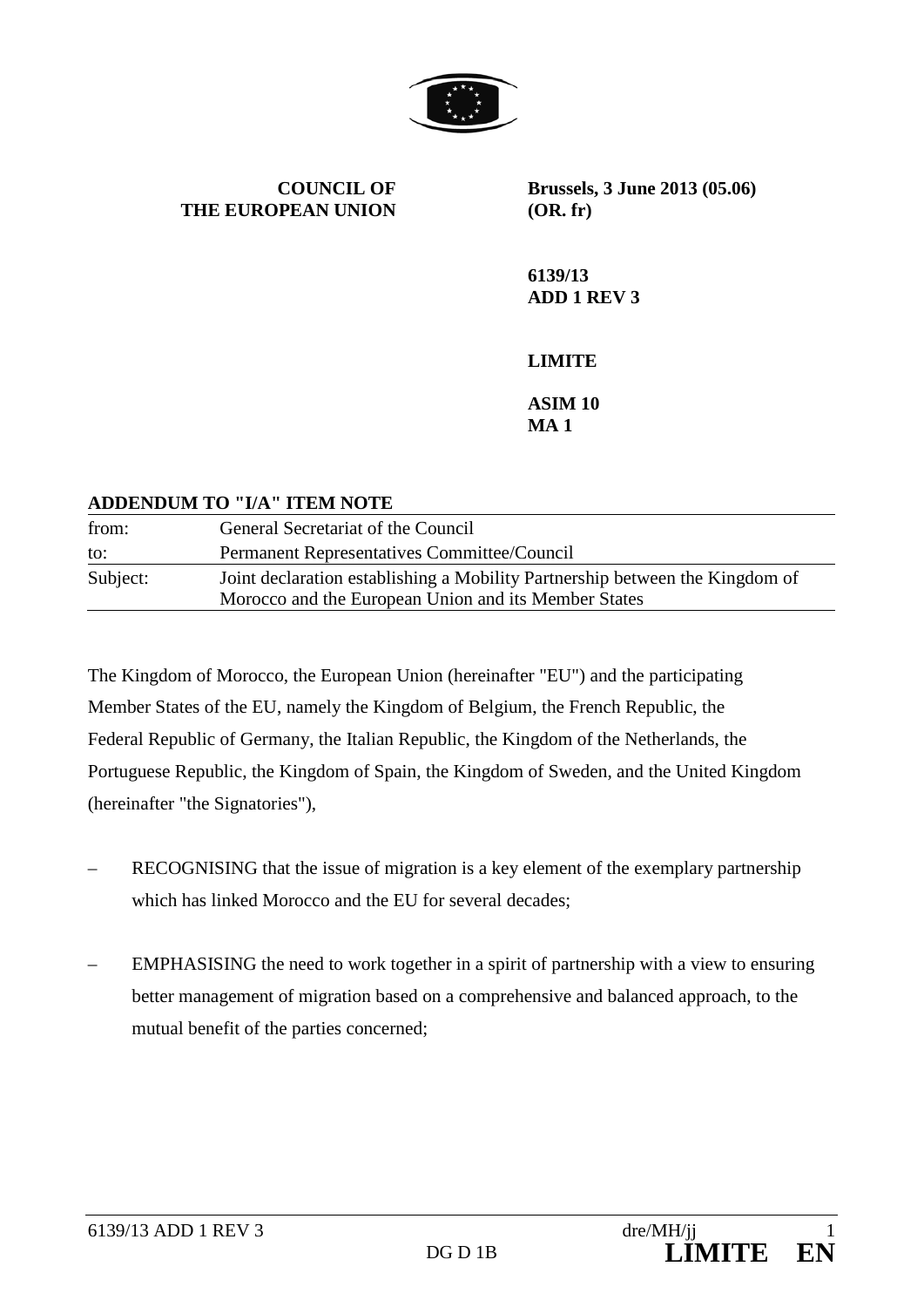- ACTING within the existing framework of the EU-Morocco partnership, and in particular on the basis of the Euro-Mediterranean Association Agreement in force since March 2000, the 2005 EU-Morocco Action Plan established as part of the European Neighbourhood Policy (ENP), the new joint document on strengthening bilateral relations (Advanced Status) adopted in 2008, and the Action Plan for the implementation of Advanced Status (2013-2017);
- ACTING in line with the regional and international processes involving Morocco and the EU, in particular the Euro-African Migration and Development Dialogue (the Rabat Process), the EU-Africa Dialogue, the Euro-Mediterranean Partnership, the 5+5 Dialogue and the Global Forum on Migration and Development (GFMD); TAKING ACCOUNT also of the ACP-EU Dialogue on Migration, on the basis of the Cotonou Convention;
- DRAWING ON the Global Approach to Migration and Mobility adopted by the EU, and in particular on the four operational priorities it envisages, as well as the Moroccan government's priorities for migration and development;
- RECALLING that respect for fundamental rights underpins the EU's and Morocco's migration policies, including in relations with third countries;
- RECALLING the quality of relations in the field of migration between Morocco on the one hand, and the EU and the participating Member States on the other, and recognising the achievements made in the context of bilateral instruments and agreements on this matter;
- EMPHASISING the contribution of Moroccans residing in Europe to the rapprochement and development of relations between Morocco and Europe;
- RECOGNISING the benefits and positive impact of well-managed migration, both for the signatory parties and for migrants, by its contribution to the development of human, economic and commercial exchanges between the parties;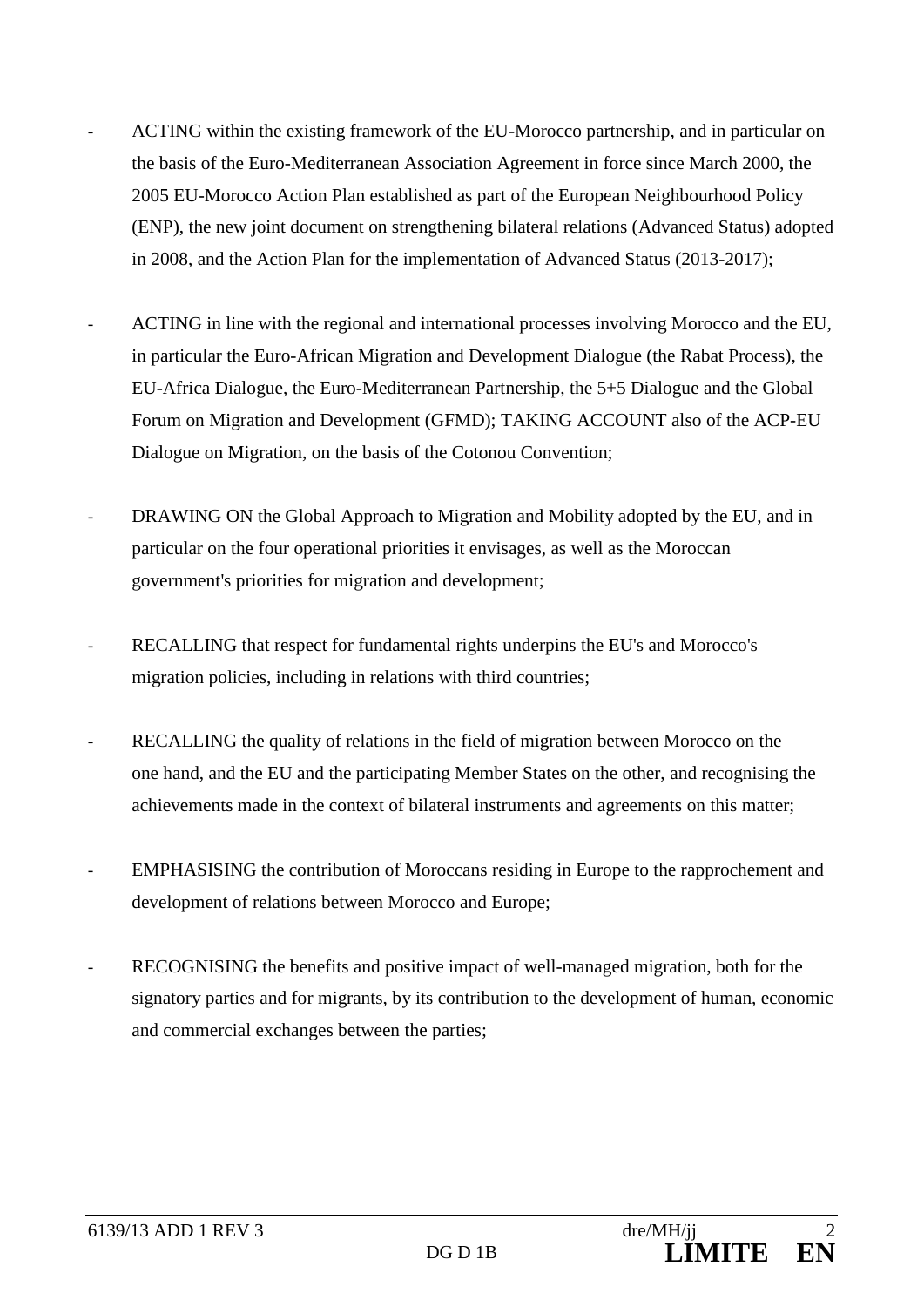- REAFFIRMING their determination to develop further their cooperation on migration on the basis of a comprehensive and balanced approach that takes account of all migration-related issues on the basis of the four priority areas identified in this declaration;
- RECALLING the joint communications of the European Commission and of the High Representative of the Union for Foreign Affairs and Security Policy of 8 March and 25 May 2011 on a "Partnership for Democracy and Shared Prosperity with the Southern Mediterranean" and a "New response to a changing neighbourhood"; and the European Commission communication of 24 May 2011 on "A dialogue for migration, mobility and security with the Southern Mediterranean countries";
- RECOGNISING the specific characteristics of Morocco as country of origin, transit and, increasingly, final destination in terms of migration flows, and EMPHASISING Morocco's continued efforts to tackle migration routes, including maritime routes, to fight illegal immigration and combat cross-border networks involved in the trafficking and smuggling of human beings;
- REAFFIRMING that the prevention and control of illegal immigration must be reinforced comprehensively and cooperatively by all the countries involved and RECOGNISING that poverty and socio-economic imbalances are among the fundamental causes of migratory movement;
- AWARE that the management of migration flows cannot be achieved solely by means of monitoring measures but also requires concerted action to tackle the root causes of migration, particularly by implementing development projects in countries of origin;
- CONSIDERING that cooperating effectively to maximise the impact of migration on development and the concerted organisation of legal migration and mobility are essential to effective and mutually beneficial management of migration;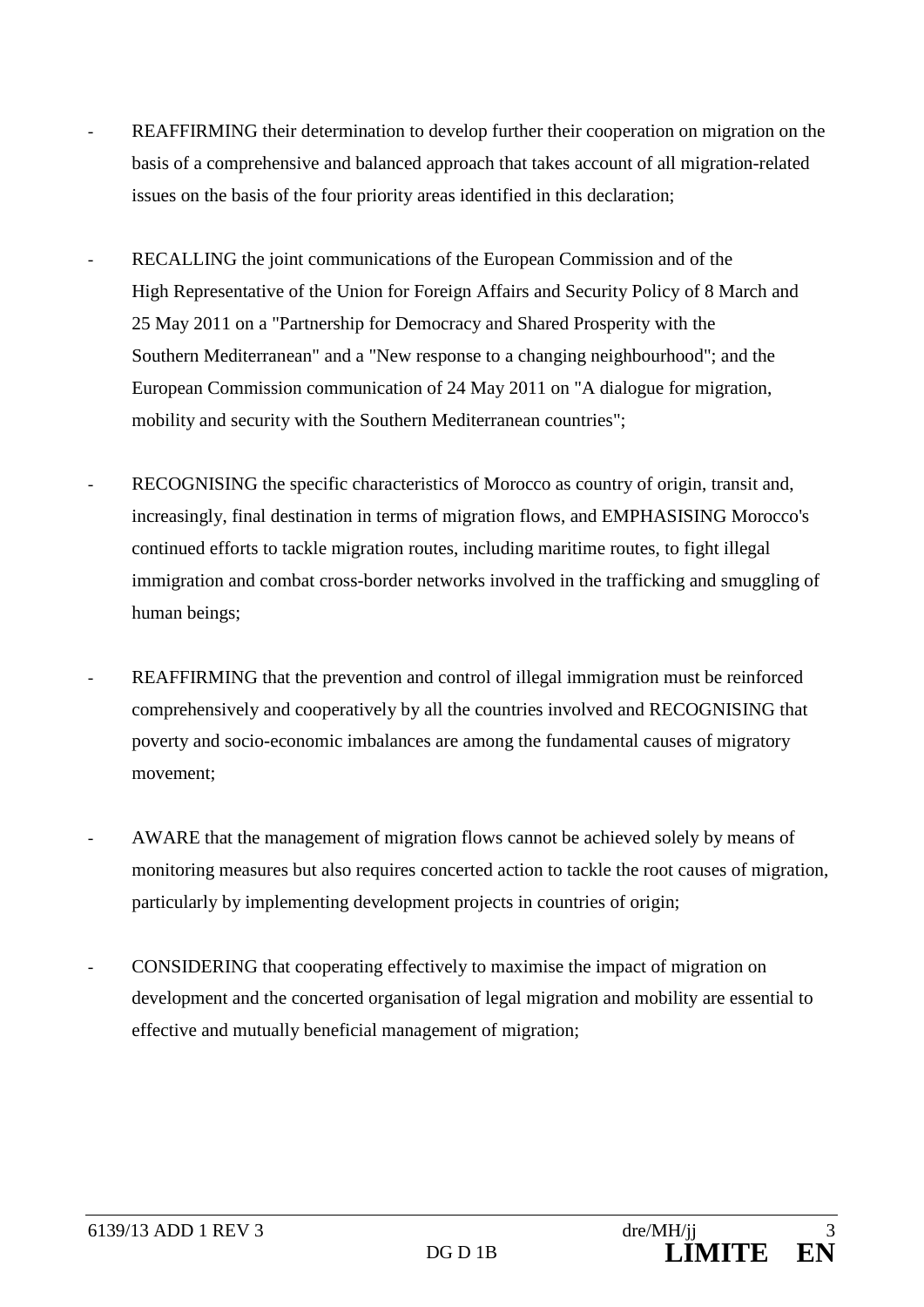- ACTING in compliance with the legislative frameworks of Morocco, the EU and the participating Member States;
- RECALLING the EU's missions to Morocco on 13 October 2011, 6 December 2011, 28 May 2012, 18 and 19 October 2012, 14 and 15 February 2013 and 28 February 2013 in the framework of the Dialogue on Migration, Mobility and Security;

HAVE DECIDED to establish a Mobility Partnership with the following objectives:

- to manage the movement of persons for short periods and legal and labour migration more effectively, taking into account, with regard to the latter, the labour market of the signatories.
- to strengthen cooperation on migration and development in order to exploit the potential of migration and its positive effects on the development of Morocco and European countries.
- to combat illegal immigration, networks involved in the trafficking and smuggling of human beings, and to promote an effective return and readmission policy while respecting fundamental rights, the relevant legislation and ensuring the dignity of the people concerned.
- to comply with duly ratified international instruments concerning the protection of refugees.

To this end, they will ENDEAVOUR to develop further their dialogue and cooperation on migration, mobility and security in a spirit of shared responsibility and solidarity, in particular along the following lines: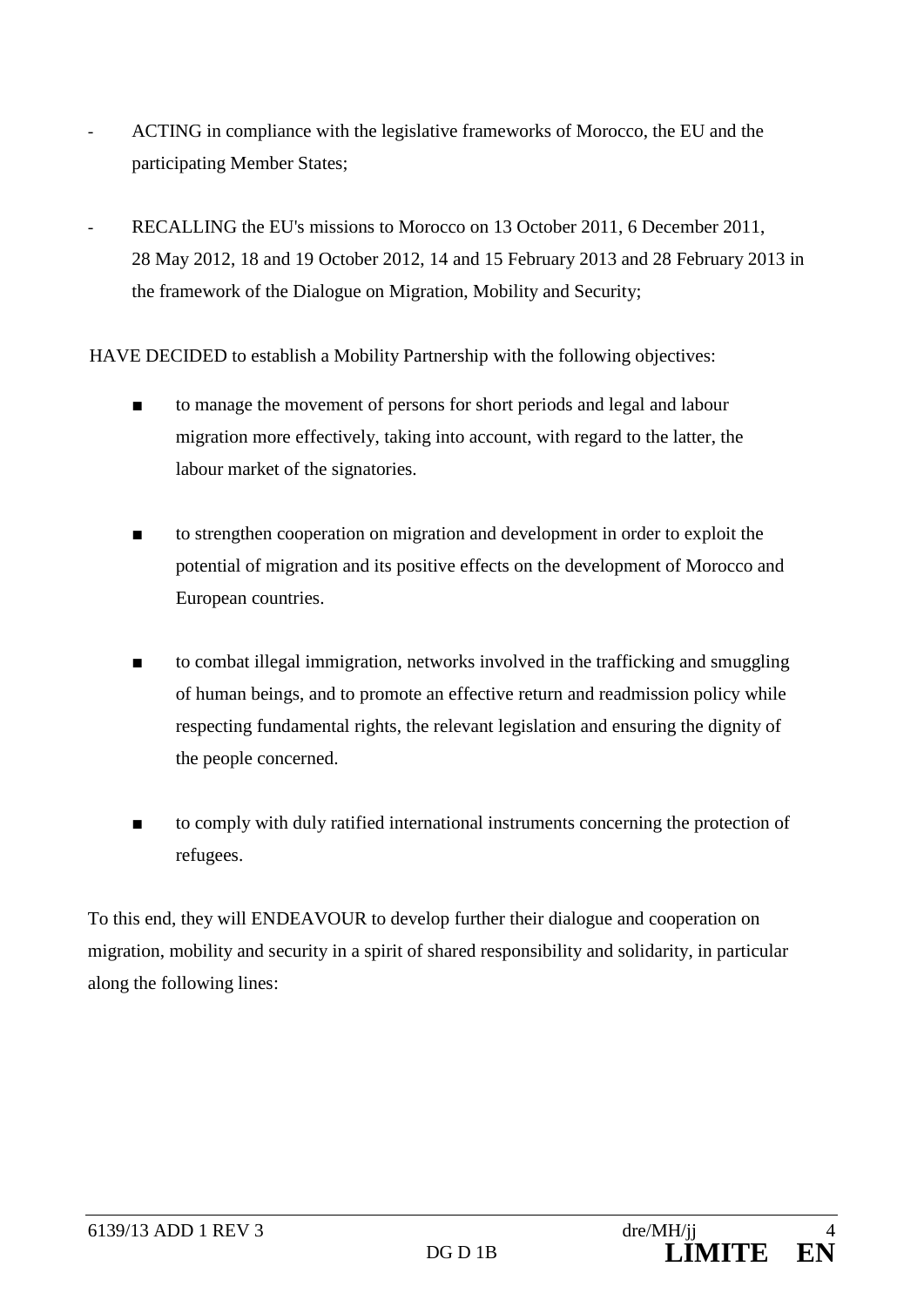## **Mobility, legal immigration and integration**

- 1. To further improve aspects of the conditions of consular services and procedures for the issuing of Schengen visas.
- 2. To pursue cooperation between the EU Member States and Morocco on simplifying the procedures for access and legal stays (including the possibility of issuing multiple-entry and longer-term visas, and waiving administration fees for certain categories of people).
- 3. To open negotiations between the EU and Morocco, in accordance with the signatory parties' internal procedures, with a view to concluding an agreement to facilitate the issuing of visas, in order to ensure more fluid mobility between the EU and Morocco.
- 4. To better inform Moroccan citizens about the options for legal immigration to the EU, including the entry conditions and the rights and duties arising from these.
- 5. To better inform Moroccan citizens with the requisite qualifications about the employment, study and training opportunities available in the participating Member States, in particular by increasing cooperation between their employment services and Moroccan employment services.
- 6. To cooperate closely in order to facilitate mutual recognition of vocational and academic qualifications.
- 7. To endeavour to improve coherence between the policy concerning the mobility of persons and the other areas of sectoral cooperation (trade, education, research, culture) in order to make it easier for Moroccan vocational trainees, students, academics, researchers and businessmen and women to enter and stay in the EU Member States.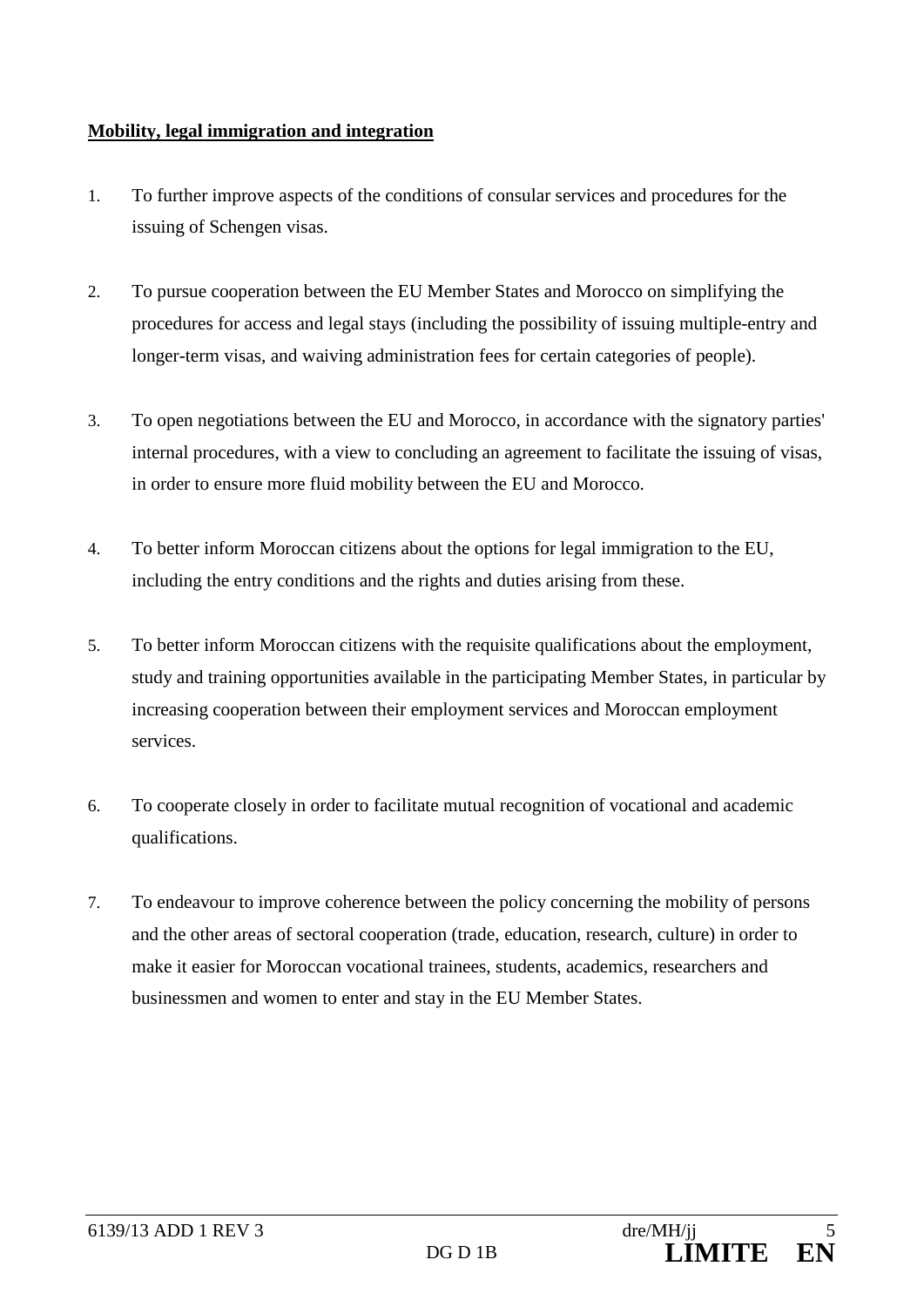- 8. To support Moroccan nationals who are legally resident in the EU and nationals from third countries residing legally in Morocco in their efforts to integrate.
- 9. To work together to develop cooperation for the implementation of active policies promoting integration and interculturality and combating exclusion and xenophobia, in order to avoid prejudices and stereotypes amongst the host country and migrants. To promote the role of Moroccan migration associations in the integration process.
- 10. To preserve the social security entitlements of Moroccan migrant workers and their family members, as provided for by the implementation of the decision of the Association Council on the coordination of social security between Morocco and the EU within the framework of Articles 65 to 68 of the EU-Morocco Euro-Mediterranean Association Agreement in order to improve the portability of rights to pensions and annuities in respect of old age survivor status, industrial accident or occupational disease as well as of invalidity resulting from industrial accident or occupational disease, ensuring compliance with the current bilateral agreements and conventions on social protection.
- 11. To examine methods for strengthening the protection and portability of social security rights for Moroccan migrant workers and their family members in the EU.

## **Preventing and combating illegal immigration, people-smuggling, border management**

12. To continue cooperation on readmission to the mutual benefit of both parties and in compliance with the existing reciprocal obligations between Morocco and the EU Member States.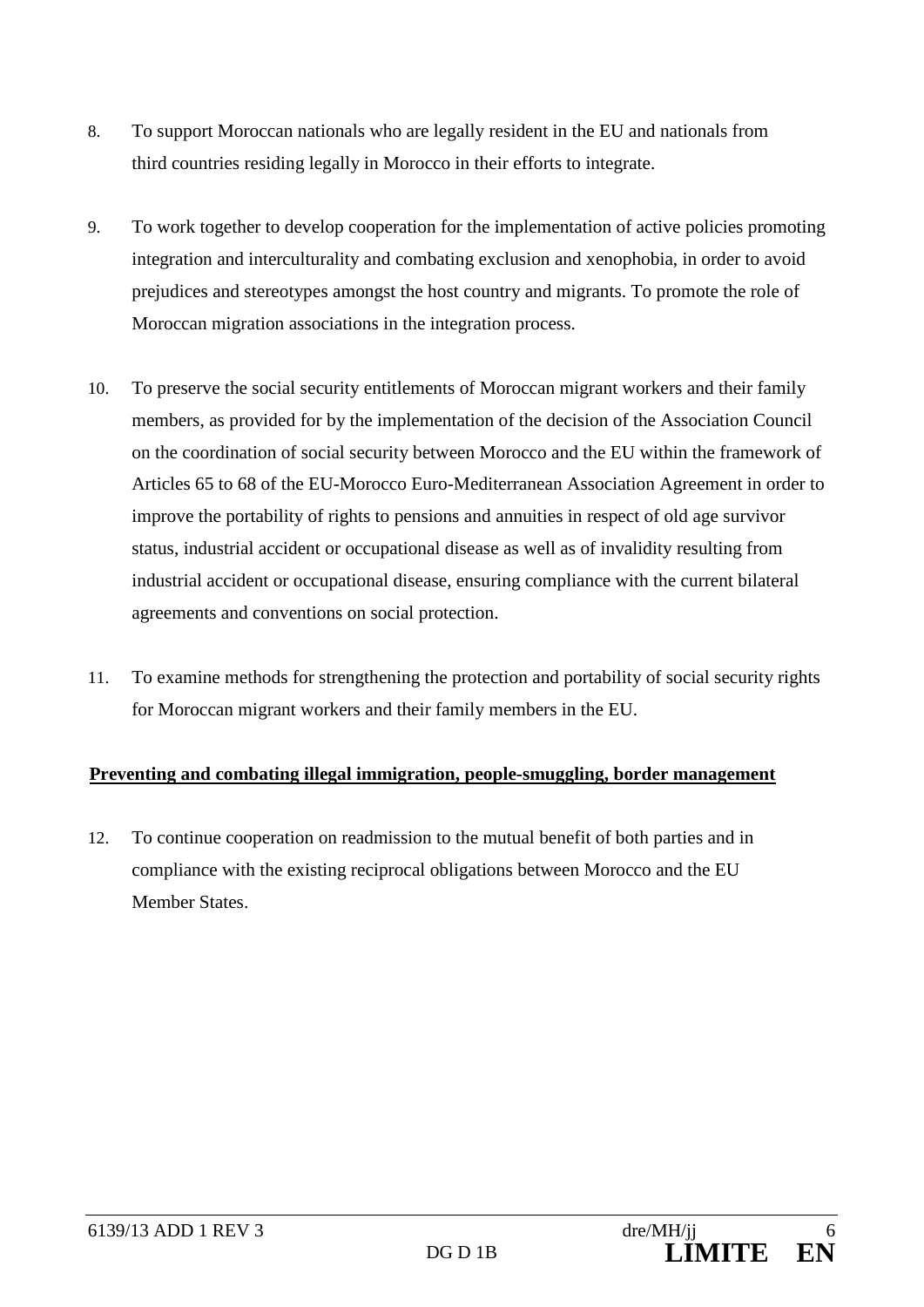- 13. To resume negotiations between the EU and Morocco in order to conclude a balanced readmission agreement, with provisions relating to third-country nationals as well as accompanying measures and reconciling the need for operational efficiency with the requirement to observe the fundamental rights of migrants. The promotion of active and efficient cooperation with all regional partners will be essential in order to support efforts in this area.
- 14. To support Morocco's efforts and enhance its capacity at the legislative, institutional and operational level in order to prevent and combat illegal migration and networks involved in the trafficking of migrants and the smuggling of human beings.
- 15. To enhance information exchange, administrative capacity and operational and technical cooperation with regard to border management, the detection and dismantling of networks involved in trafficking migrants and cross-border organised crime, and combating illegal immigration.
- 16. On the basis of the programmes already launched by Morocco, to enhance procedures for the security and issue of travel documents in compliance with International Civil Aviation Organization (ICAO) standards; of identity documents and residence permits; and of other official documents issued by the Moroccan authorities.
- 17. To enhance information exchange, administrative capacity and organisational and technical cooperation between Morocco, the EU and its Member States in order to assist migrants who are victims of human trafficking, in particular those most vulnerable to exploitation.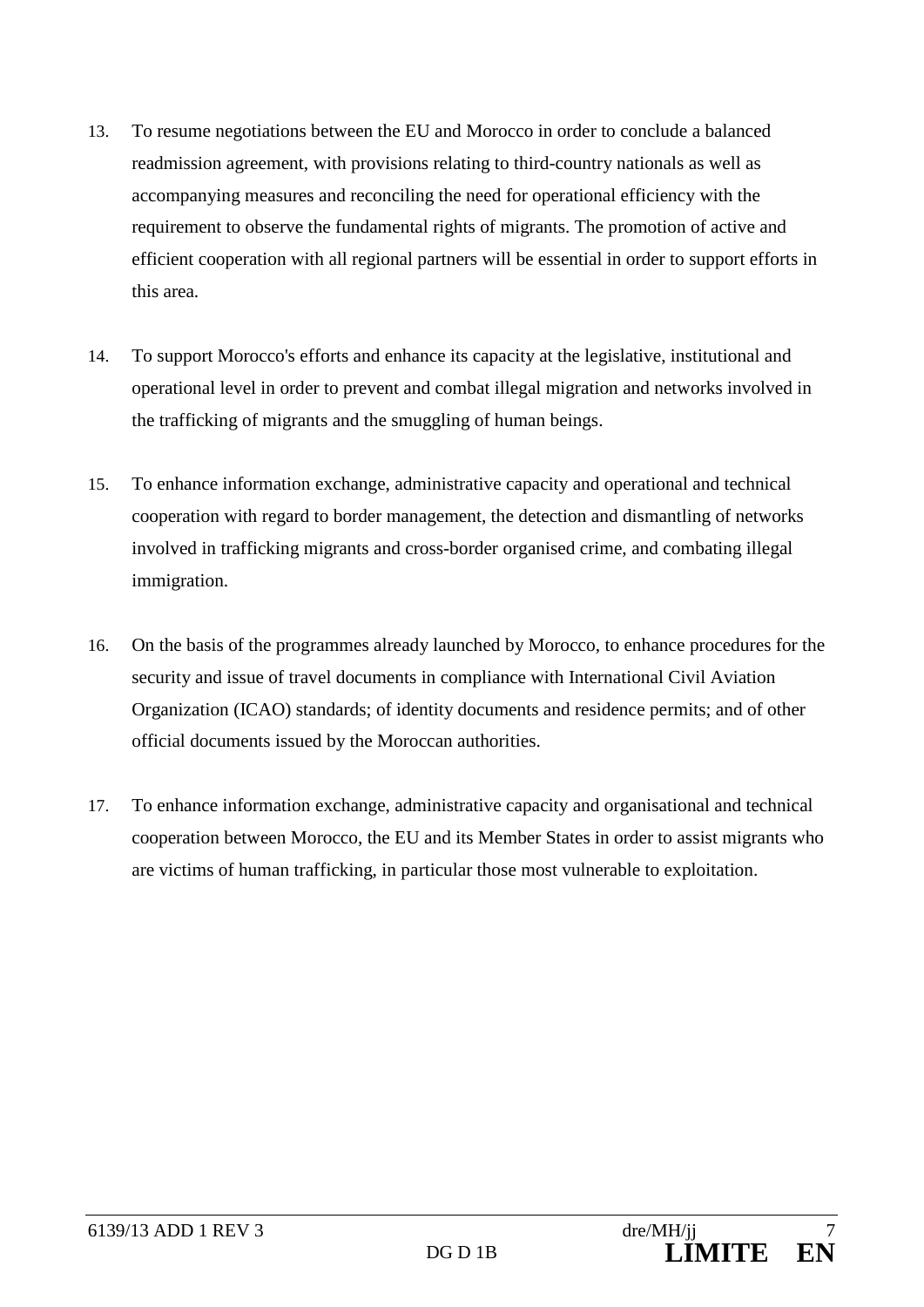- 18. To increase the capacity of the Moroccan authorities, if necessary in cooperation with the EU Member States, to address all aspects of the issue of unaccompanied minors, in particular through the implementation of policies aimed at preventing the migration of unaccompanied minors and facilitating their protection and willing return, in accordance with the principle of the best interests of the child, in accordance with the 1989 United Nations Convention on the Rights of the Child, and the implementation of accompanying measures facilitating their social, educational and family reintegration in their country of origin.
- 19. To cooperate on conducting information and awareness-raising campaigns on the risks and dangers of illegal migration and of exploitation by people-smuggling networks, in particular by promoting the role of civil society.
- 20. With respect for migrants' dignity and fundamental rights, to support the development of initiatives facilitating the voluntary return and socio-economic reintegration of illegal migrants, both for Moroccan nationals residing in the EU and for third-country nationals residing in Morocco.

## **Migration and development**

- 21. To strengthen cooperation between Morocco and the EU and its Member States in support of the socio-economic development of regions with high migration potential by implementing targeted policies and encouraging investment, including by Moroccans resident abroad, in order to generate employment.
- 22. To reinforce the role of Moroccan nationals in the EU in contributing to the development of Morocco, in particular by mobilising Moroccan expertise within the EU, and to support development initiatives for Morocco taken by civil society in collaboration with the relevant institutions and bodies of both parties.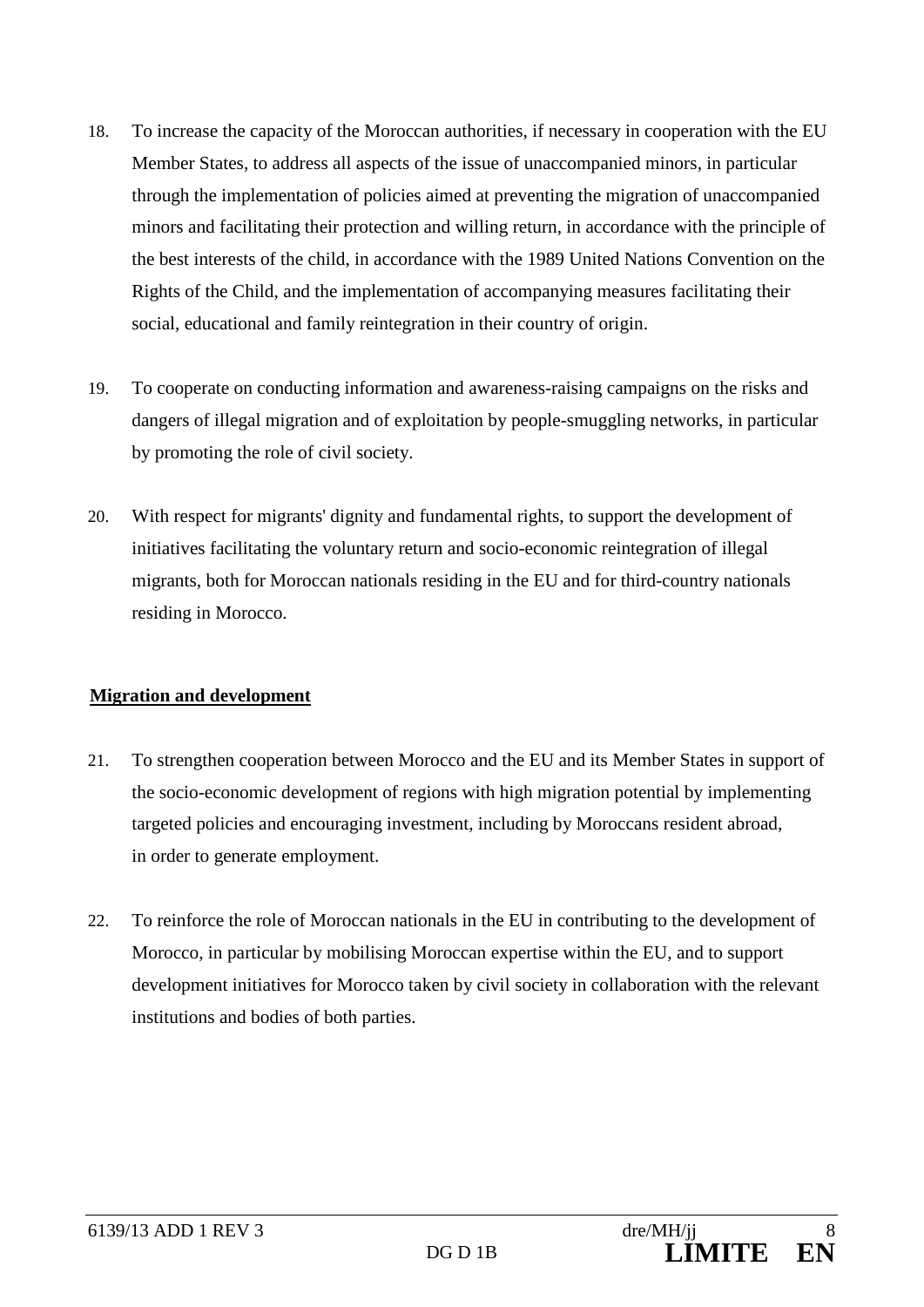- 23. To help Moroccan migrants residing legally in the EU to acquire vocational or academic skills which will enable them to develop viable economic activities and improve their employability on their return to Morocco.
- 24. To facilitate the social reintegration of migrants and their families voluntarily returning to Morocco and to enable them to benefit from the skills acquired during their time abroad, while paying particular attention to the specific needs of the most vulnerable migrants.
- 25. To enhance the establishment of measures in the EU and Morocco to reduce the cost of remittances by Moroccan migrants, in cooperation as appropriate with relevant private-sector actors.
- 26. To encourage migrants to invest productively in Morocco, in particular by promoting the financial education of the migrants and recipient families.
- 27. To implement policies to prevent and deal with the "brain drain", including by promoting circular migration and the mobilisation of skills.

## **International protection**

- 28. To support the strengthening of the Moroccan legislative and institutional framework for asylum, in accordance with international standards and Morocco's constitutional and legislative provisions. To continue the implementation of the principles of the 1951 Geneva Convention and its 1967 Protocol.
- 29. To promote the capacities of the Moroccan authorities responsible for asylum procedures, in particular through technical support and close cooperation with the relevant agencies and bodies of the EU and its Member States, and with the UN High Commissioner for Refugees (UNHCR).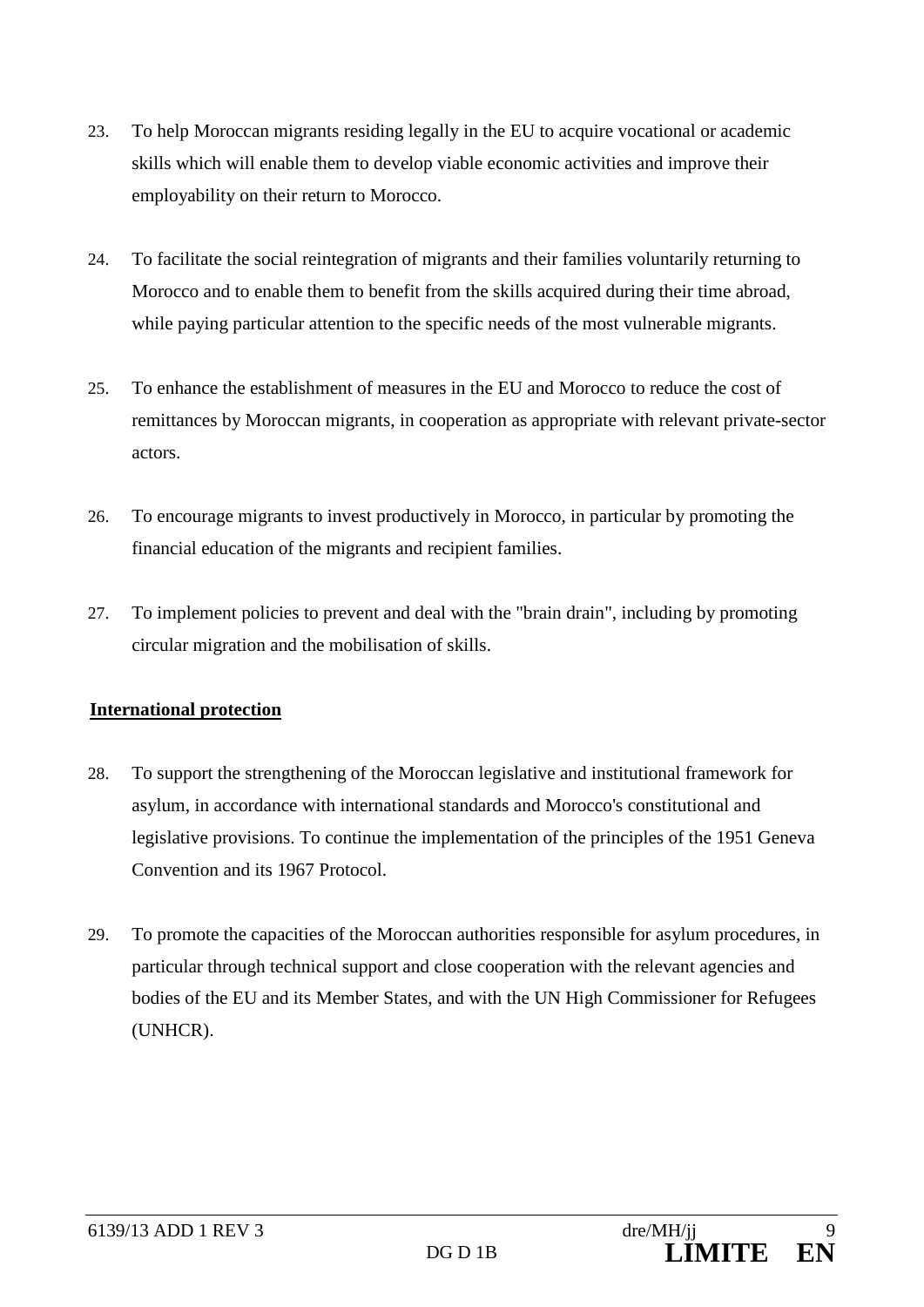## **Horizontal initiatives**

- 30. To increase Morocco's ability to manage migration flows in accordance with the four operational priorities defined by the EU's Global Approach to Migration and Mobility and Morocco's migration priorities.
- 31. To increase consultation and dialogue with a view to improving the respective migration policies of Morocco, the EU and the Member States concerned.
- 32. To consolidate cooperation and dialogue between the parties in order to adopt a common approach to migration.
- 33. To explore means of developing cooperation between the judicial authorities of the Member States, within the framework of their competence, on aspects relating to migration issues.
- 34. To increase the capacities of civil society players involved in migration, the protection of the most vulnerable groups, particularly victims of trafficking in human beings, both in Morocco and in Europe.
- 35. To improve and implement the policies and the legal framework governing migration, encouraging on the one hand the appropriate treatment of the various categories of migrants, and on the other hand the involvement of civil society in drawing up and monitoring those policies.
- 36. To pay greater heed to migration issues in the development and implementation of the signatory parties' policies, particularly with regard to development, employment and training, commercial and economic policy and gender issues, and to ensure that they are fully consistent with one another.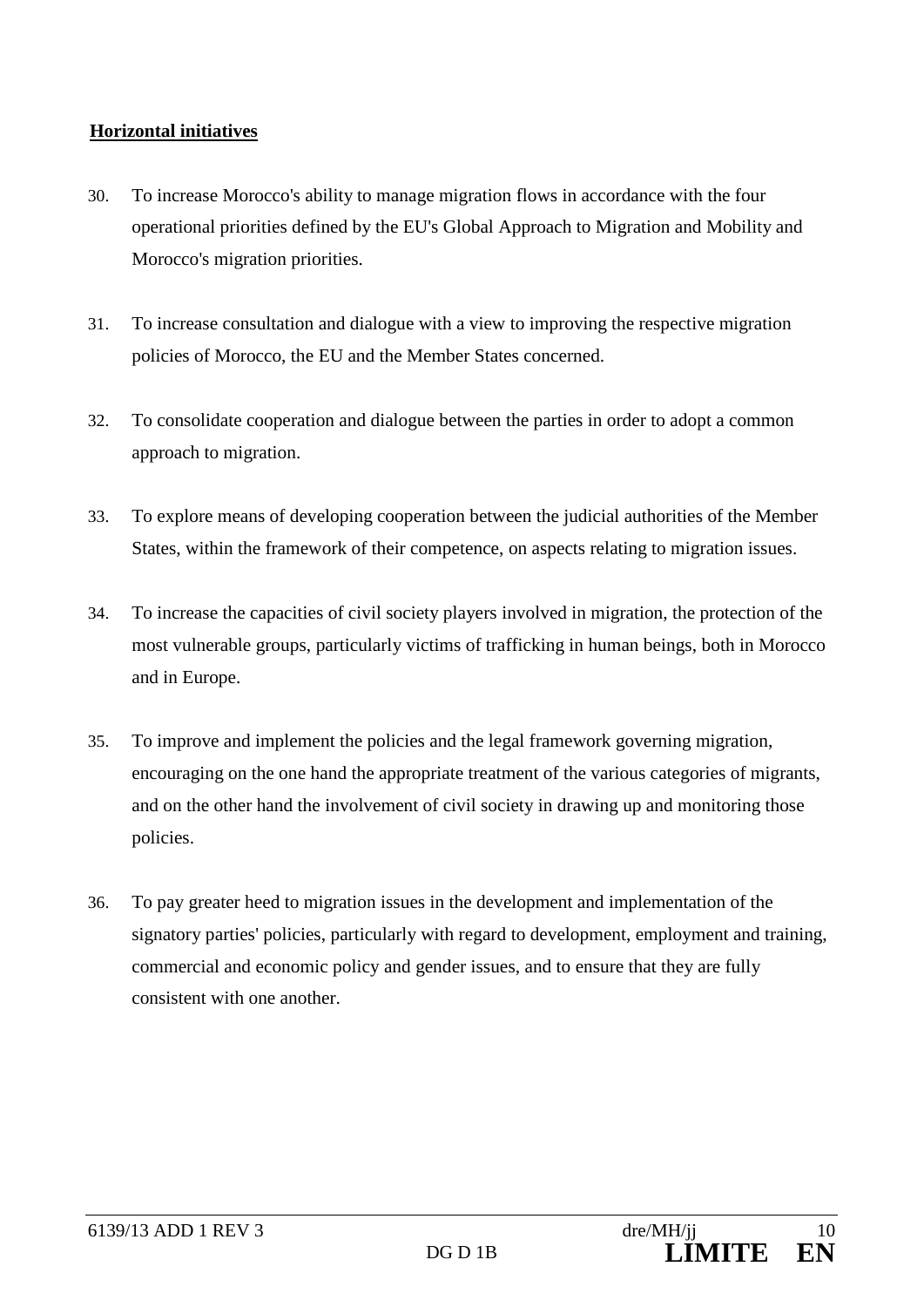37. To promote scientific knowledge of migratory phenomena, ensuring that data are collected on migratory movements, and to put in place mechanisms to make it possible to study them so as better to define the policies and measures needed for joint and mutually beneficial migration management.

#### **Implementation**

- 38. The Mobility Partnership is conceived as a long-term cooperation framework in line with the Global Approach to Migration and Mobility and with Moroccan migration policy, and is based on political dialogue and cooperation, which will evolve over time on the basis of the existing relationship between Morocco and the EU.
- 39. The signatory parties take the view that the elements contained in the various components of this partnership will be implemented using a balanced overall approach and constitute a package, particularly the visa and readmission facilitation agreements.
- 40. The EU and the undersigned Member States, within the framework of their respective powers and in accordance with the applicable procedures, and Morocco, intend to contribute to the implementation of the Mobility Partnership. The EU agencies, Frontex, Europol, CEPOL, Eurojust, EASO and the ETF, will be involved in the implementation of the partnership. The partnership remains open to any other Member State wishing to participate.
- 41. Morocco will take action to ensure that the objectives of this partnership are attained, taking account of the technical and financial means available.
- 42. In order to determine issues of common interest, monitor implementation of the partnership and, where necessary, reconsider its priorities, in accordance with the migration strategies of the signatory parties, and also to develop that partnership further, the Signatories intend to meet at least twice a year at an appropriate level decided by mutual agreement, within the framework of the existing structure for dialogue and cooperation. The Working Party on Social Affairs and Migration will also be involved in monitoring the partnership.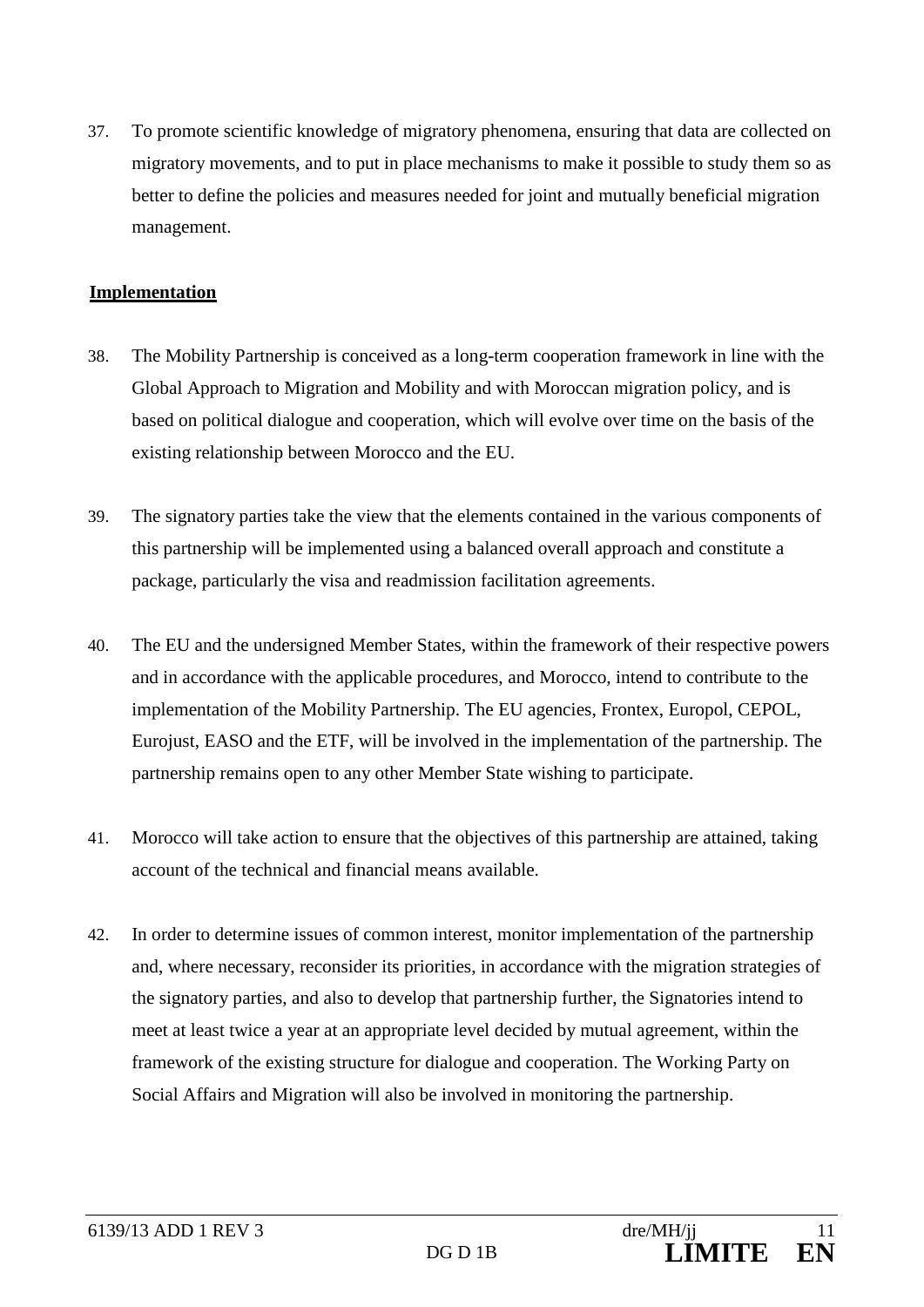- 43. With a view to implementing the Mobility Partnership, the Signatories confirm their intention to cooperate at an operational level, including by incorporating relevant partners and actors present in Morocco through a cooperation platform as appropriate.
- 44. With a view to implementing the Mobility Partnership, the Signatories confirm their intention to follow the initiatives set out in the indicative Annex which are currently being finalised by the parties. Partnership actions will be implemented subject to the financial and technical resources to be deployed by the EU, the EU Member States and, in the case of the EU, in compliance with the division of powers between the EU and the Member States.
- 45. The Signatories intend to ensure proper coordination of their respective efforts and to update the Annex of activities, to be finalised by the parties, on a regular basis. An update of the actions identified in the current partnership will be made in the light of the progress made.
- 46. The provisions of this joint declaration and its Annex are not designed to create legal rights or obligations under international law.

Done at  $(...)$ ,

The Kingdom of Morocco, the European Union and the participating Member States of the European Union, namely

#### *For Morocco*

*For the European Union*

*For the Kingdom of Belgium*

*For the French Republic*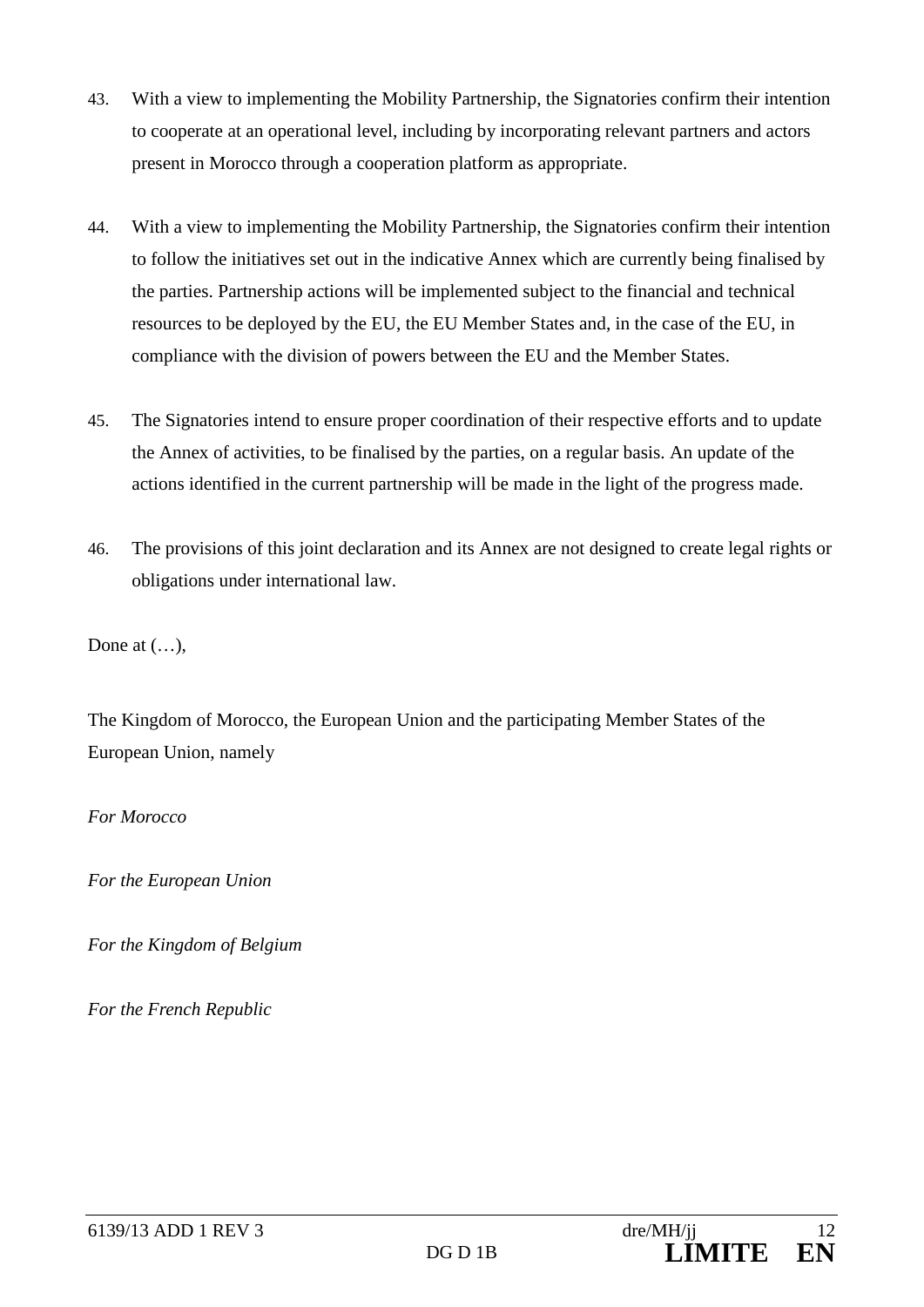*For the Federal Republic of Germany*

*For the Italian Republic*

*For the Kingdom of the Netherlands*

*For the Portuguese Republic*

*For the Kingdom of Spain*

*For the Kingdom of Sweden*

*For the United Kingdom*

\_\_\_\_\_\_\_\_\_\_\_\_\_\_\_\_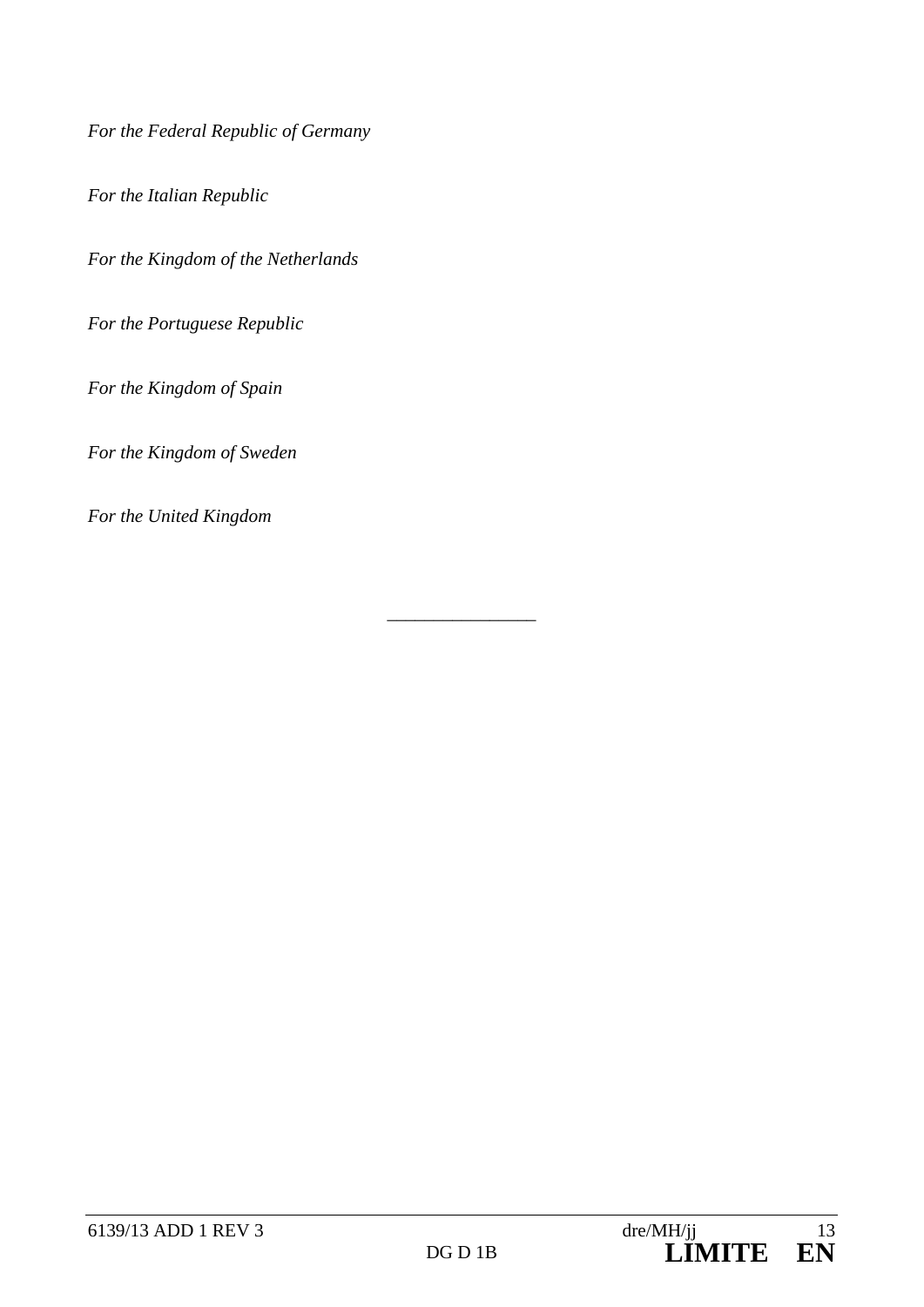# **ANNEX**

The Annex to the EU-Morocco Mobility Partnership currently being finalised by the parties will comprise a series of activities which the European Union and its Member States are prepared to organise, finance or co-finance in order to bring about this partnership. Since the Annex is intended to be an evolving one, the listing of activities is purely indicative and their implementation will be the subject of appropriate contacts between the Moroccan and European authorities concerned, in particular in order to take into account the interests of the two parties and reflect their priorities. By September 2013 at the latest, a meeting will be scheduled to consider which projects, if any, are to be added, cancelled or modified.

It should be noted that in accordance with the provisions of points 42 and 45 of the Joint Declaration, the Signatories intend *inter alia*

- to meet at least twice a year at an appropriate level decided by mutual agreement, in order to monitor implementation of the partnership and, therefore, of the Annex as the operational component of the partnership; point 42 furthermore states that the Working Party on Social Affairs and Migration will also be involved in monitoring the partnership;
- to ensure proper coordination of their respective efforts and update the Annex on a regular basis. Point 45 furthermore states that updating of the actions featuring in the current partnership will be done in the light of the progress achieved in this field.

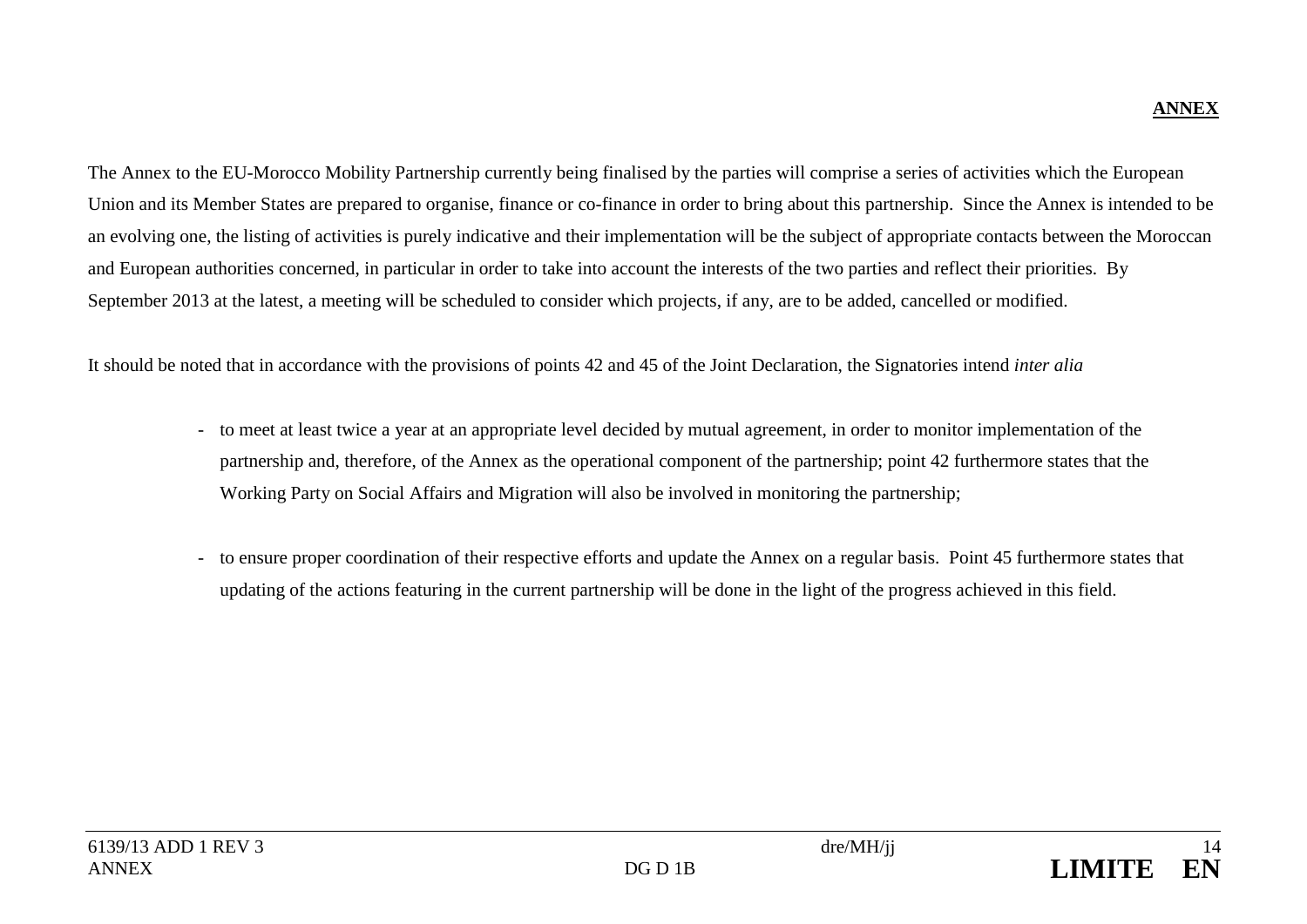# **ANNEX**

### Part 1: New projects as at 25 March 2013

| <b>SECTION</b>                                              | <b>OBJECTIVE</b>                                                                                                                                                                                                                                                                      | <b>Partner</b> | <b>Proposed initiative</b>                                                                                                                                                                                                                                                                                                                                                              |
|-------------------------------------------------------------|---------------------------------------------------------------------------------------------------------------------------------------------------------------------------------------------------------------------------------------------------------------------------------------|----------------|-----------------------------------------------------------------------------------------------------------------------------------------------------------------------------------------------------------------------------------------------------------------------------------------------------------------------------------------------------------------------------------------|
| <b>Mobility, legal</b><br>immigration<br>and<br>integration | 1. To further improve aspects of the conditions of<br>consular services and procedures for the issuing of<br>Schengen visas.                                                                                                                                                          | EU             | Increasing the consular presence of Member<br>States in Morocco.                                                                                                                                                                                                                                                                                                                        |
|                                                             | 2. To pursue cooperation between the EU Member States<br>and Morocco on simplifying the procedures for access<br>and legal stays (including the possibility of issuing<br>multiple-entry and longer-term visas, and waiving<br>administration fees for certain categories of people). | EU             | Using the flexibility offered by EU legislation<br>on short-stay visas.                                                                                                                                                                                                                                                                                                                 |
|                                                             | 3. To open negotiations between the EU and Morocco, in<br>accordance with the signatory parties' internal<br>procedures, for the conclusion of an agreement to<br>facilitate the issuing of visas, with a view to ensuring<br>more fluid mobility between the EU and Morocco.         | <b>EU</b>      | Negotiating $-$ subject to directives to be<br>adopted by the Council $-$ a visa facilitation<br>agreement for certain categories of persons.                                                                                                                                                                                                                                           |
|                                                             | 4. To better inform Moroccan citizens about the options<br>for legal immigration to the EU, including the entry<br>conditions and the rights and duties arising from these.                                                                                                           | IT             | Training Moroccan civil servants to enhance<br>their skills in managing migration flows to Italy<br>(training course on legal mechanisms for<br>migration to Italy and on Italy's immigration<br>legislation, and information about the<br>integration manual, which is available in eight<br>languages including Arabic and French).<br>(Italian Ministry of Labour and Social Policy) |
|                                                             |                                                                                                                                                                                                                                                                                       | <b>BE</b>      | Developing an information campaign targeted<br>at young people in cities, particularly in the<br>north, to inform them about legal migration                                                                                                                                                                                                                                            |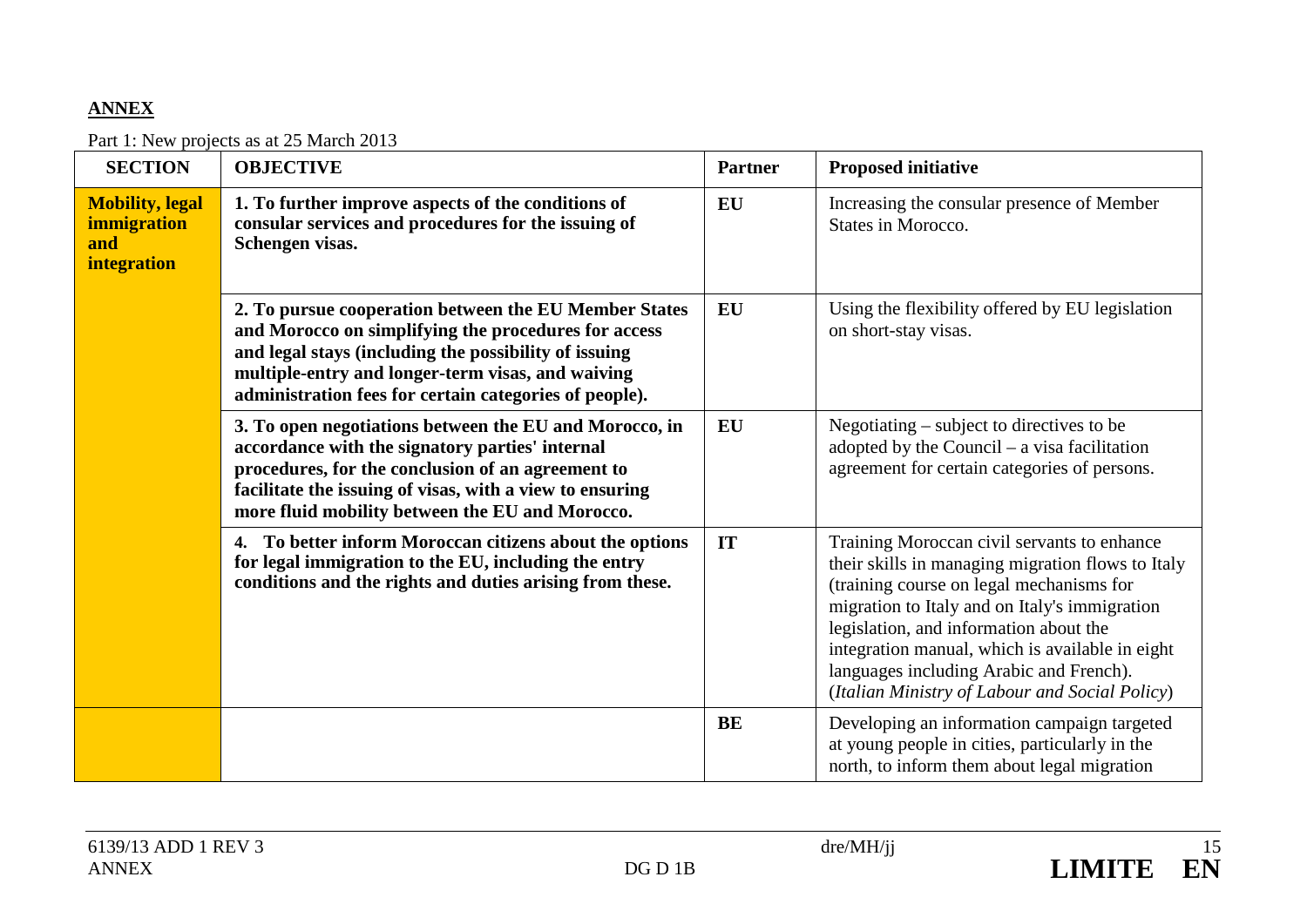|                                                                                                                                                                                                                                                                                                         | ES | options which would help them further their<br>personal plans, and to raise their awareness of<br>the risks involved in the process leading up to<br>migration. (Aliens' Office)<br>Helping to plan and conduct awareness-raising<br>campaigns designed to better inform Moroccan<br>citizens about means of legal immigration to<br>Spain (procedures, conditions, deadlines) and<br>about the prevention of illegal immigration.<br>(Ministry of Employment and Social Security)                            |
|---------------------------------------------------------------------------------------------------------------------------------------------------------------------------------------------------------------------------------------------------------------------------------------------------------|----|---------------------------------------------------------------------------------------------------------------------------------------------------------------------------------------------------------------------------------------------------------------------------------------------------------------------------------------------------------------------------------------------------------------------------------------------------------------------------------------------------------------|
| 5. To better inform Moroccan citizens with the requisite<br>qualifications about the employment, study and training<br>opportunities available in the participating Member<br>States, in particular by increasing cooperation between<br>their employment services and Moroccan employment<br>services. | EU | Possible course of action, to be identified in<br>cooperation with the Moroccan government:<br>capacity-building for employment agencies and<br>other national institutions involved in<br>promoting labour migration/preventing illegal<br>migration and the reintegration of returning<br>migrants into society and the workplace,<br>particularly in accessing the existing channels<br>for training, financing, and support in legal and<br>social matters. (Thematic programme -<br>European Commission) |
|                                                                                                                                                                                                                                                                                                         | ES | Providing technical assistance (on-site visits,<br>training and exchange of best practices and/or<br>ad-hoc cooperation) to the Moroccan authorities<br>in order to create suitable information channels,<br>or improve existing channels, that provide<br>information about real job prospects in Spain.                                                                                                                                                                                                     |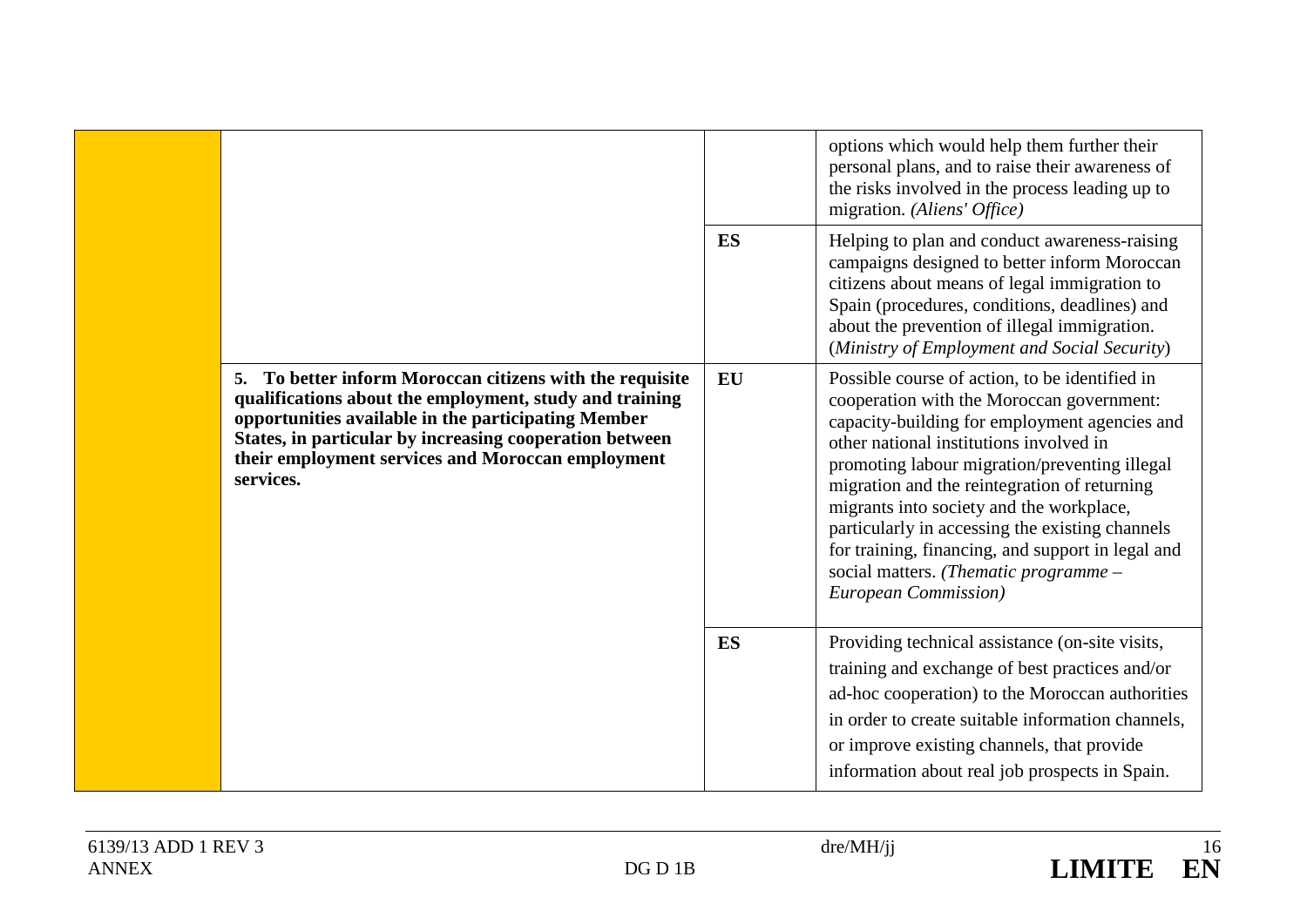|  |                                                                                                                 |           | These would help improve the procedures and<br>instruments used to manage the labour market.<br>(Ministry of Employment and Social Security)                                                                                                                                                                                                                                                           |
|--|-----------------------------------------------------------------------------------------------------------------|-----------|--------------------------------------------------------------------------------------------------------------------------------------------------------------------------------------------------------------------------------------------------------------------------------------------------------------------------------------------------------------------------------------------------------|
|  |                                                                                                                 | <b>SE</b> | Strengthening the employment services'<br>capacities to promote legal migration for<br>professional purposes                                                                                                                                                                                                                                                                                           |
|  | 6. To cooperate closely in order to facilitate mutual<br>recognition of vocational and academic qualifications. | EU        | Proposal from the European Training<br>Foundation (ETF) to put in place measures to<br>facilitate interested Member States' recognition<br>of vocational and university qualifications<br>issued by Moroccan institutions; for example,<br>cross-referencing Morocco's national<br>framework for qualifications with the European<br>Qualifications Framework.<br>(European Training Foundation (ETF)) |
|  |                                                                                                                 | <b>EU</b> | ETF support to set up a national qualifications<br>framework in order to improve compatibility<br>with the needs of the labour market.<br>(European Training Foundation (ETF))                                                                                                                                                                                                                         |
|  |                                                                                                                 | EU        | ETF support to develop common qualifications<br>for certain professions in priority sectors of the<br>economy in the Member States and Morocco,<br>such as tourism and public buildings and works.<br>(European Training Foundation $(\overline{ETF})$ )                                                                                                                                               |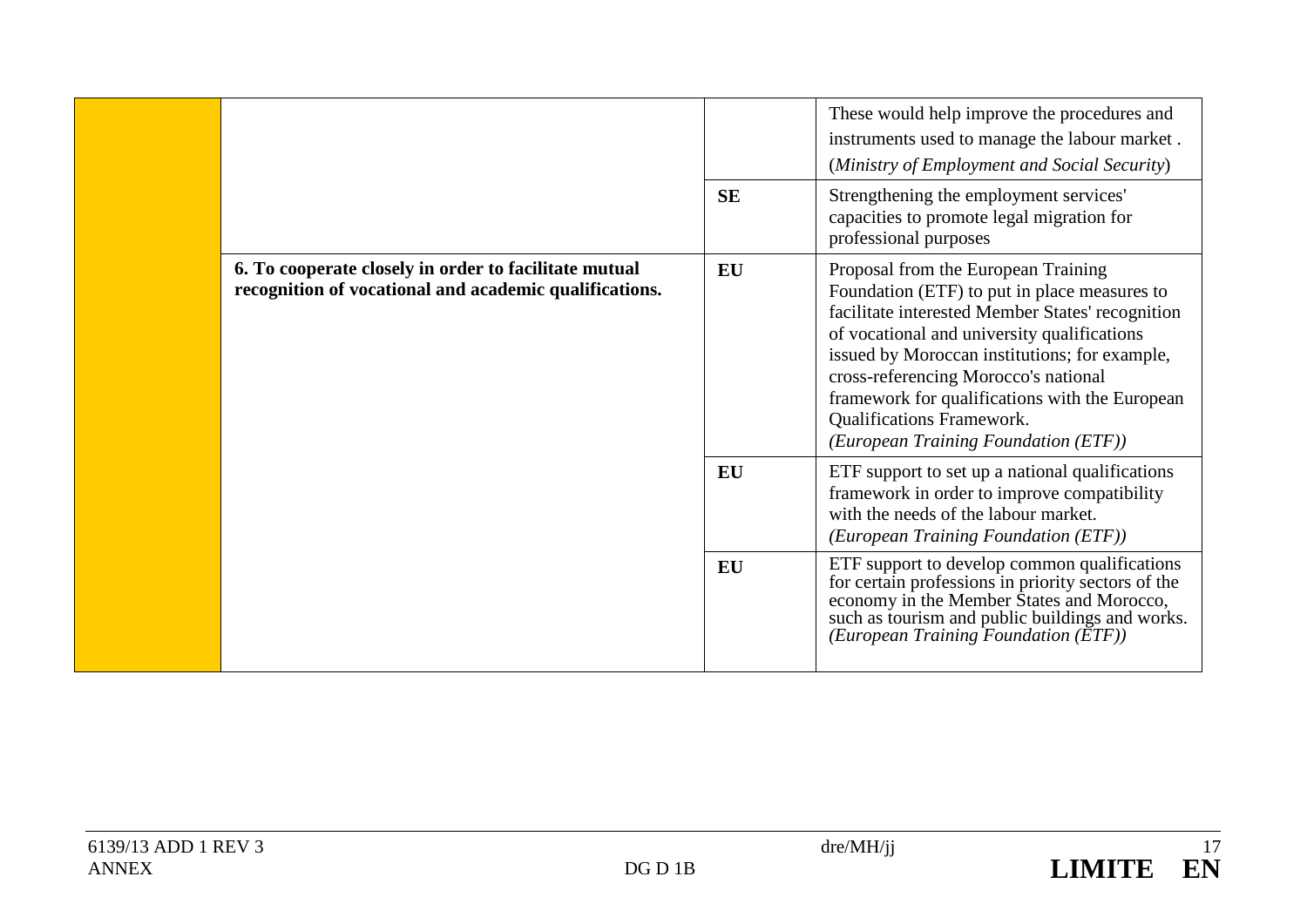| 9. To work together to develop cooperation for the<br>implementation of active policies promoting integration,<br>interculturality, and the combating of exclusion and<br>xenophobia, in order to avoid prejudices and stereotypes<br>between the host country and migrants; to promote the<br>role of associations of Moroccan migrants in the<br>integration process.                                                                                                                                                                                                                                                                                                                                                                                      | <b>PT</b> | Hosting working groups to promote training<br>activities on integration support networks, such<br>as the establishment of national immigration<br>support centres (one-stop shops) or special<br>projects to increase the capacity of institutions,<br>the state and civil society to integrate<br>immigrants. (High Commission for Immigration<br>and Intercultural Dialogue) |
|--------------------------------------------------------------------------------------------------------------------------------------------------------------------------------------------------------------------------------------------------------------------------------------------------------------------------------------------------------------------------------------------------------------------------------------------------------------------------------------------------------------------------------------------------------------------------------------------------------------------------------------------------------------------------------------------------------------------------------------------------------------|-----------|--------------------------------------------------------------------------------------------------------------------------------------------------------------------------------------------------------------------------------------------------------------------------------------------------------------------------------------------------------------------------------|
|                                                                                                                                                                                                                                                                                                                                                                                                                                                                                                                                                                                                                                                                                                                                                              | ES        | Strengthening the Moroccan authorities'<br>institutional capacities for first reception<br>services and infrastructures for migrants in<br>vulnerable situations. (Ministry of Employment<br>and Social Security)                                                                                                                                                              |
| 10. To uphold the social security rights of Moroccan<br>migrant workers and their family members, as provided<br>for by the implementation of the decision of the<br>Association Council on the coordination of social security<br>between Morocco and the EU within the framework of<br>Articles 65 to 68 of the EU-Morocco<br>Euro-Mediterranean Association Agreement in order to<br>improve the portability of pension rights, old-age<br>pensions, survisors' pensions, benefits for victims of<br>occupational accidents or occupational disease, and<br>pensions for invalidity arising from occupational<br>accidents or occupational disease, ensuring compliance<br>with the current bilateral agreements and conventions on<br>social protection. | <b>PT</b> | Strengthening institutional capacities via a<br>programme of technical cooperation to develop<br>information and awareness-raising campaigns<br>for Moroccan migrant workers on the subject of<br>their social entitlements in Portugal. (Ministry<br>of Social Solidarity and Social Security)                                                                                |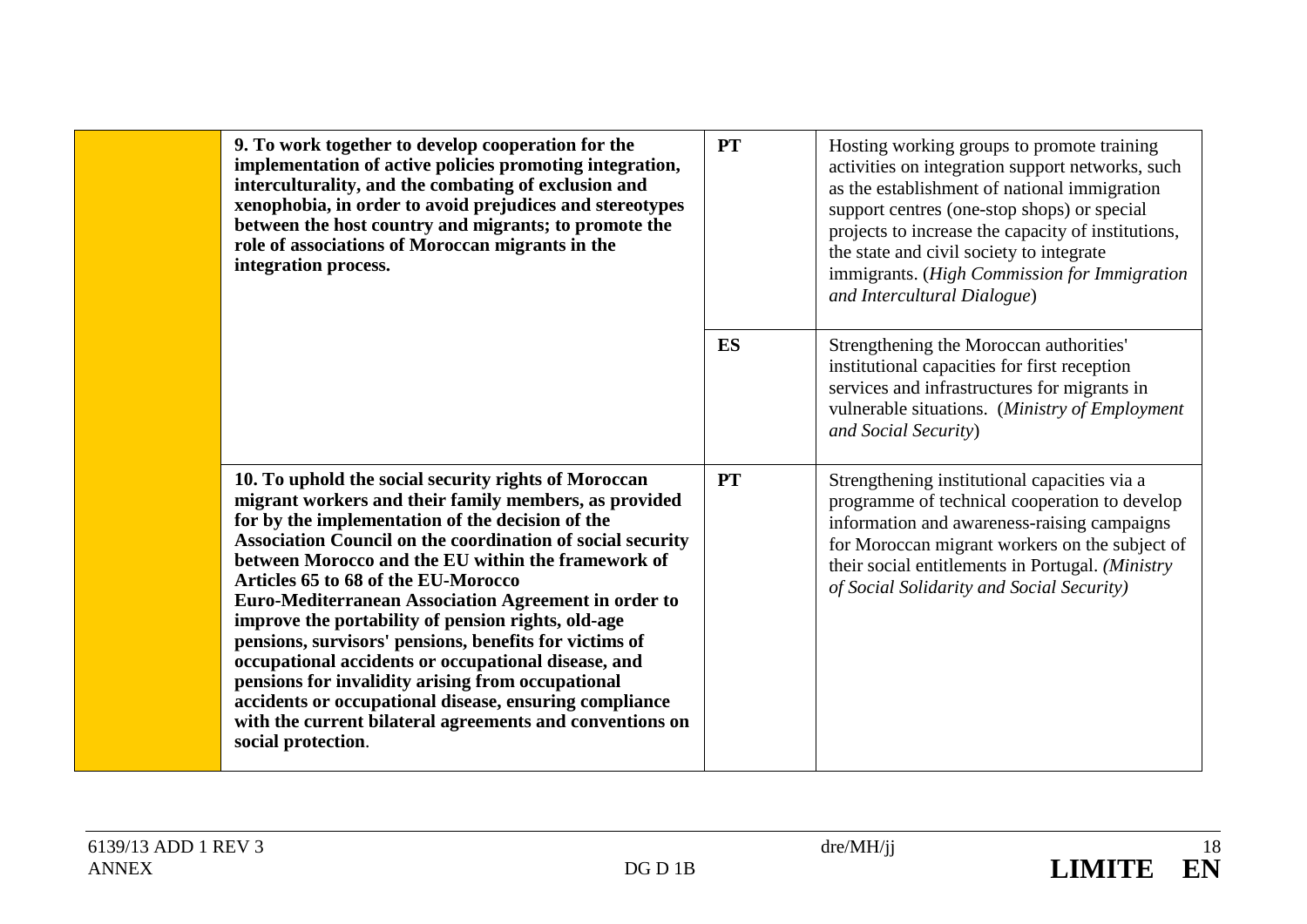| <b>Preventing</b><br>and combating<br>illegal<br>immigration,<br>people-<br>smuggling,<br><b>border</b><br>management | 12. To strengthen cooperation on readmission to the<br>mutual benefit of both parties and in compliance with<br>the existing reciprocal obligations between Morocco and<br>the EU Member States.                                                                                                                                                                                                                                                                                            | NL | Exchange of best practice on readmission (e.g.<br>determination of foreign nationals'<br>identity/nationality).<br>(Ministry of Security and Justice: Repatriation<br>and Departure Service)                                                                                                                                                                                                                                         |
|-----------------------------------------------------------------------------------------------------------------------|---------------------------------------------------------------------------------------------------------------------------------------------------------------------------------------------------------------------------------------------------------------------------------------------------------------------------------------------------------------------------------------------------------------------------------------------------------------------------------------------|----|--------------------------------------------------------------------------------------------------------------------------------------------------------------------------------------------------------------------------------------------------------------------------------------------------------------------------------------------------------------------------------------------------------------------------------------|
|                                                                                                                       | 13. To resume negotiations between the EU and Morocco<br>in order to conclude a balanced readmission agreement,<br>with provisions relating to third-country nationals<br>together with accompanying measures and reconciling<br>the need for operational efficiency with the requirement<br>to respect the fundamental rights of migrants. It will be<br>essential to promote active and effective cooperation with<br>all regional partners in order to support efforts in this<br>field. | EU | Resumption of negotiations – subject to the<br>directives to be adopted by the Council – on an<br>EU-Morocco readmission agreement, with<br>provisions relating to third-country nationals.                                                                                                                                                                                                                                          |
|                                                                                                                       |                                                                                                                                                                                                                                                                                                                                                                                                                                                                                             | NL | Supporting Morocco in the implementation of<br>the EU readmission agreement, and supporting<br>Morocco in implementing the return of<br>third-country nationals, for the most part<br>sub-Saharan Africans. A key aim will be to<br>establish standard procedures for identification<br>and verification (ascertaining nationality) and<br>assistance in obtaining (or replacing) travel<br>documents, if necessary, by facilitating |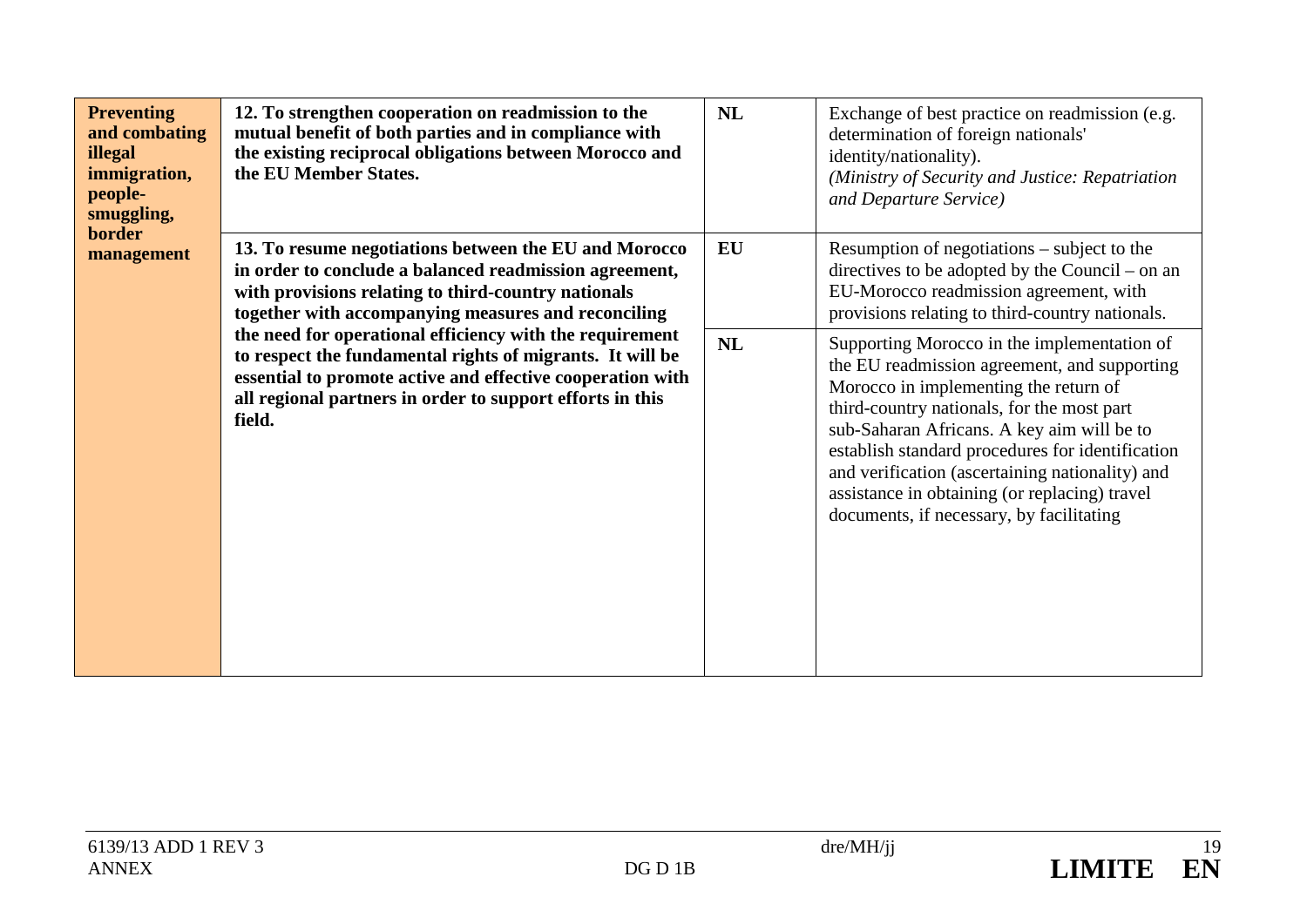|                                                                                                                                                                                                                                                |           | cooperation between Morocco and the countries<br>of origin, and potentially by putting AVR<br>arrangements in place. The establishment of the<br>AVR arrangements could be a continuation of<br>an OIM project funded by the Netherlands<br>(Ministry of Security and Justice: Repatriation<br>and Departure Service)                                                                                                                                                                                                                                                                               |
|------------------------------------------------------------------------------------------------------------------------------------------------------------------------------------------------------------------------------------------------|-----------|-----------------------------------------------------------------------------------------------------------------------------------------------------------------------------------------------------------------------------------------------------------------------------------------------------------------------------------------------------------------------------------------------------------------------------------------------------------------------------------------------------------------------------------------------------------------------------------------------------|
| 14. To support Morocco's efforts and enhance its<br>capacity at the legislative, institutional and operational<br>level in order to prevent and combat illegal migration,<br>the trafficking of migrants and the smuggling of human<br>beings. | EU        | On the basis of a working arrangement between<br>Frontex and the Moroccan authorities:<br>possibility of benefiting from the specific<br>training instruments developed by Frontex<br>and/or other relevant activities, where<br>appropriate. (See also point 15).                                                                                                                                                                                                                                                                                                                                  |
|                                                                                                                                                                                                                                                | <b>NL</b> | Providing advice on the establishment of a legal<br>framework on illegal immigration, trafficking<br>in and smuggling of human beings; evaluating<br>the organisational structures and institutions<br>which deal with migration issues; advising on<br>the importance of international cooperation and<br>projects; providing training and advice on the<br>creation and development of "risk profiles" of<br>illegal immigrants; giving advice on the<br>transmission of signals on migration-related<br>crime.<br>(Ministry of Security and Justice: Immigration)<br>and Naturalisation Service) |
| 15. To enhance information exchange, administrative<br>capacity and operational and technical cooperation with<br>regard to border management, the detection and                                                                               | <b>UK</b> | Offer of a study visit/workshop to learn and<br>gather information about the UK approach to<br>border management, advice on the prevention                                                                                                                                                                                                                                                                                                                                                                                                                                                          |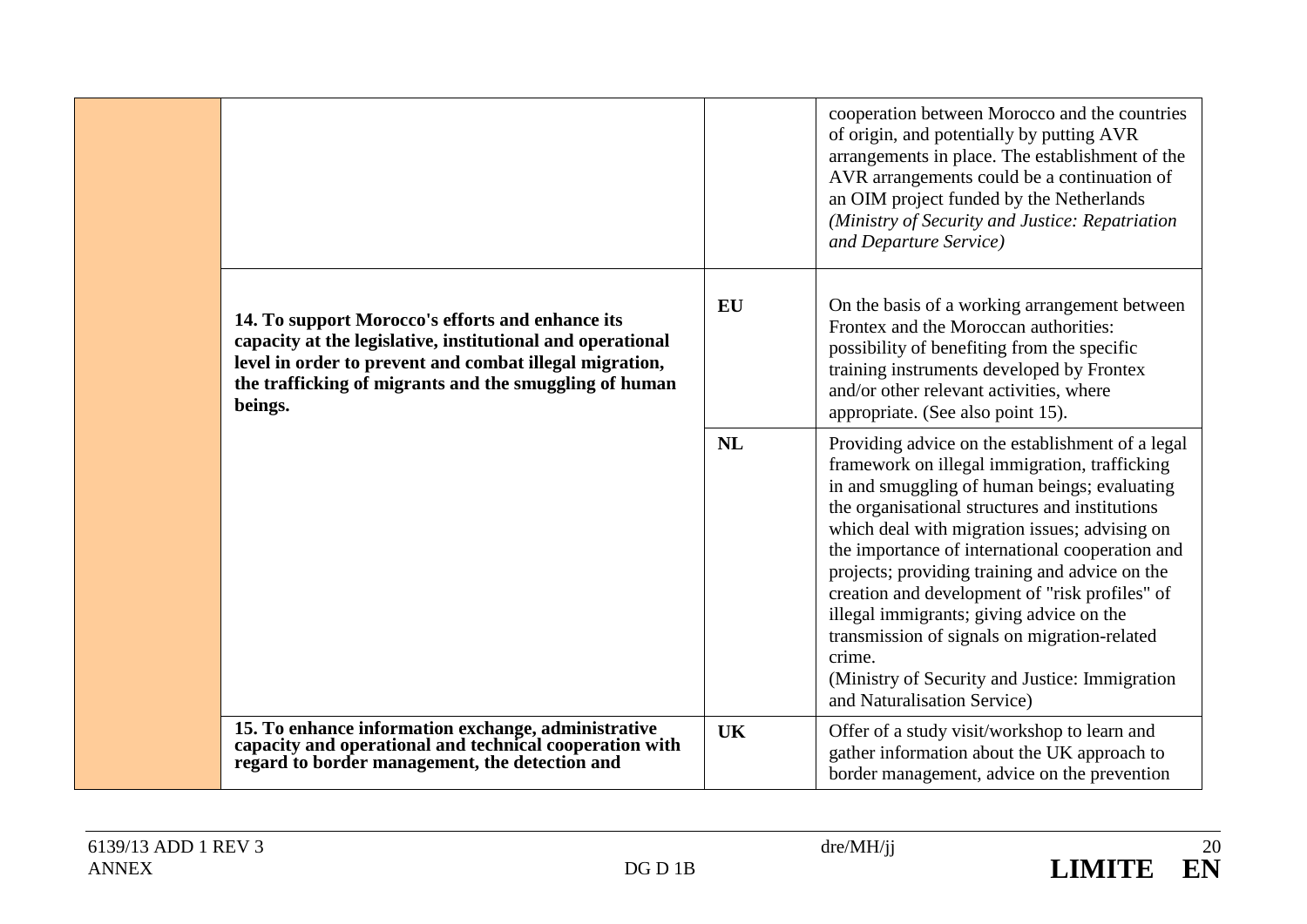|  | dismantling of networks involved in trafficking migrants<br>and cross-border organised crime, and combating illegal<br>immigration. |           | of illegal immigration and strategies to prevent<br>cross-border crime.                                                                                                                                                                                                                                                                                                                                                                                      |
|--|-------------------------------------------------------------------------------------------------------------------------------------|-----------|--------------------------------------------------------------------------------------------------------------------------------------------------------------------------------------------------------------------------------------------------------------------------------------------------------------------------------------------------------------------------------------------------------------------------------------------------------------|
|  |                                                                                                                                     | <b>BE</b> | Information exchange on the management of<br>migration from certain western and central<br>African countries, where the participants have a<br>particular specialisation (Aliens' Office)                                                                                                                                                                                                                                                                    |
|  |                                                                                                                                     | EU        | Frontex proposal to exchange and share<br>information and risk analyses.                                                                                                                                                                                                                                                                                                                                                                                     |
|  |                                                                                                                                     | EU        | Conclusion of a working arrangement between<br>Frontex and the Moroccan authorities.                                                                                                                                                                                                                                                                                                                                                                         |
|  |                                                                                                                                     | EU        | Frontex proposal to involve the Moroccan<br>authorities in charge of border management in<br>joint operations coordinated by Frontex, where<br>appropriate.                                                                                                                                                                                                                                                                                                  |
|  |                                                                                                                                     | ES        | Enhancing information exchange in the fight<br>against illegal immigration and the prevention<br>of organised crime: information-exchange<br>action taken in line with the Project Seahorse<br>Network.<br>(Ministry of the Interior)                                                                                                                                                                                                                        |
|  |                                                                                                                                     | <b>FR</b> | Implementing new training measures focused<br>on investigation in the fight against document<br>fraud and illegal immigration. Organising<br>immersion courses for investigators in French<br>and Moroccan police units responsible for<br>combating the smuggling of migrants, in order<br>to encourage the exchange of operational<br>information.<br>(Ministry of the Interior: Central Border Police)<br>Directorate - unit for operational coordination |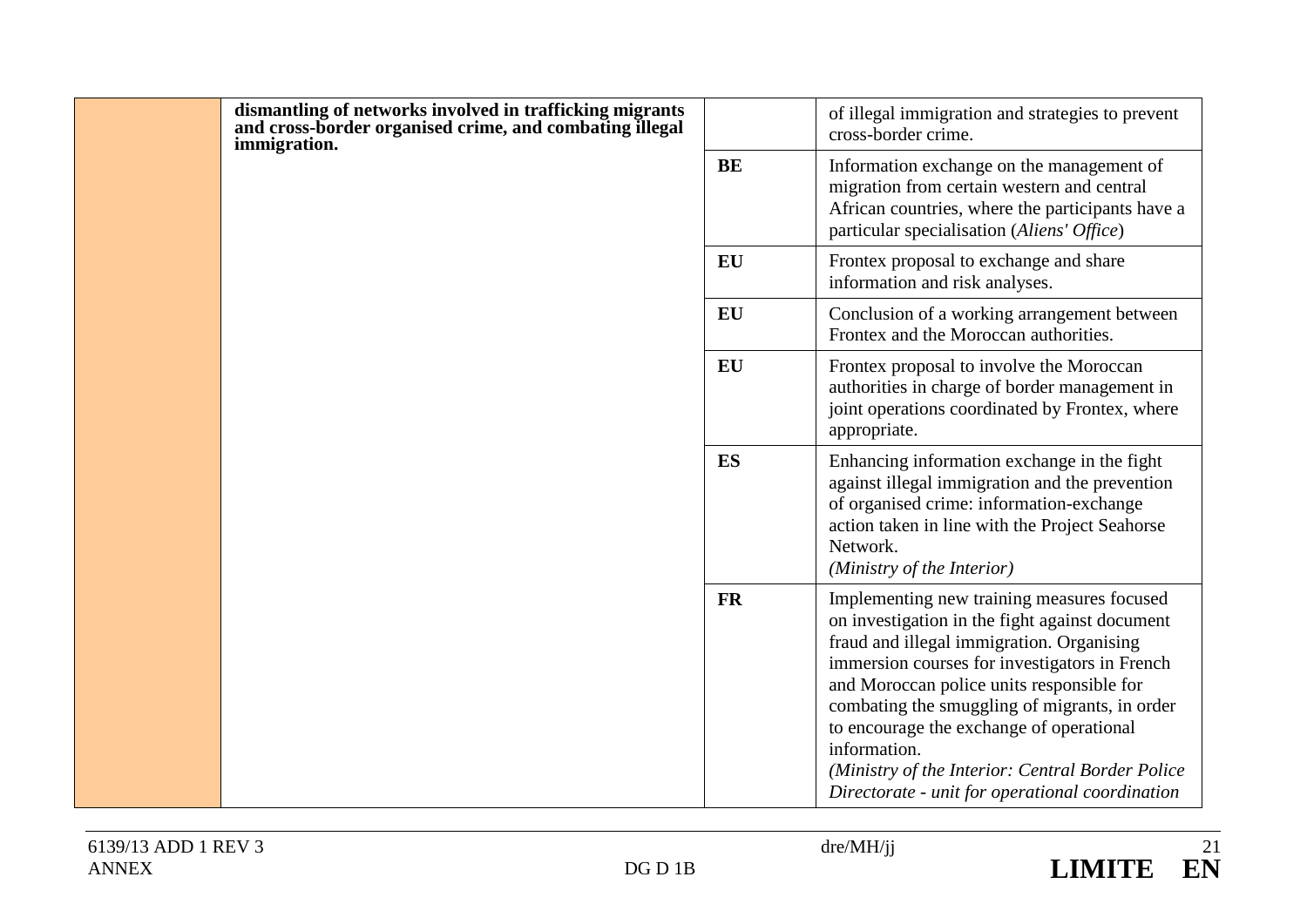| 16. On the basis of the programmes already launched by<br>Morocco, to enhance procedures for the security and<br>issue of travel documents in compliance with<br><b>International Civil Aviation Organization (ICAO)</b><br>standards; of identity documents and residence permits; |           | of the fight against the smuggling and<br>exploitation of migrants; International<br>Cooperation Directorate).                                                                                                                                                                                                                                                                  |
|-------------------------------------------------------------------------------------------------------------------------------------------------------------------------------------------------------------------------------------------------------------------------------------|-----------|---------------------------------------------------------------------------------------------------------------------------------------------------------------------------------------------------------------------------------------------------------------------------------------------------------------------------------------------------------------------------------|
|                                                                                                                                                                                                                                                                                     | <b>PT</b> | Hosting working visits, promoting work<br>experience and training measures in order to<br>contribute to institutional capacity building in<br>the areas of integrated border management,<br>return and readmission, illegal immigration and<br>the various aspects of trafficking in human<br>beings.<br>(Ministry of the Interior; Immigration and<br><b>Borders Service</b> ) |
|                                                                                                                                                                                                                                                                                     | <b>PT</b> | Establishing an operational network of contacts<br>between the authorities at the borders.<br>(Ministry of the Interior: Immigration and<br><b>Borders Service</b> )                                                                                                                                                                                                            |
|                                                                                                                                                                                                                                                                                     | <b>NL</b> | Course on identifying and analysing<br>infringements of application procedures, and<br>how to tackle them.<br>(Ministry of Security and Justice: Immigration<br>and Naturalisation Service)                                                                                                                                                                                     |
| and of other official documents issued by the Moroccan<br>authorities.                                                                                                                                                                                                              | <b>NL</b> | Advising on issuing procedures for breeder<br>documents and passports; advice on the level of<br>security of existing documents or documents to<br>be developed; advice on bringing the security of<br>existing documents up to date; training course<br>on document security (Ministry of Security and<br>Justice: Immigration and Naturalisation<br>Service)                  |

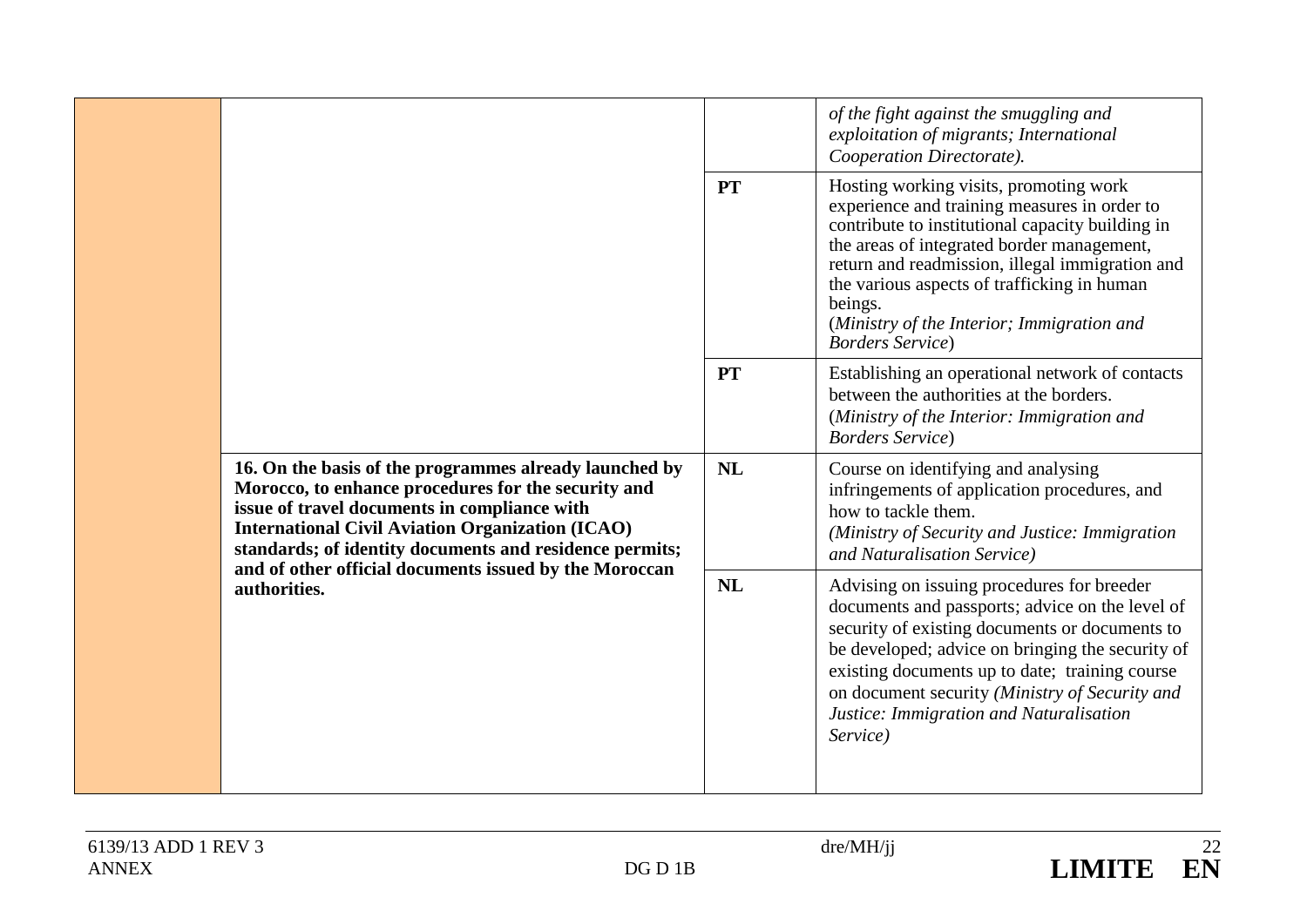|  |                                                                                                                                                                                                                                                                                               | <b>PT</b> | Development of exchange and/or technical<br>assistance projects in the following<br>fields:technology and information systems<br>related to the security of identity, travel and<br>residence documents; border control;<br>management of documents related to foreign<br>nationals' stay/residence; processing and<br>analysis of information.<br>(Ministry of the Interior: Immigration and<br><b>Borders Service</b> )                                                                                      |
|--|-----------------------------------------------------------------------------------------------------------------------------------------------------------------------------------------------------------------------------------------------------------------------------------------------|-----------|----------------------------------------------------------------------------------------------------------------------------------------------------------------------------------------------------------------------------------------------------------------------------------------------------------------------------------------------------------------------------------------------------------------------------------------------------------------------------------------------------------------|
|  |                                                                                                                                                                                                                                                                                               | <b>FR</b> | • Advice and follow-up on setting up a<br>Moroccan office to tackle document fraud,<br>responsible for centralising intelligence,<br>analysing the facts of fraud cases that have<br>come to light and sending out alerts.<br>• Continue training at the police institute in<br>Kenitra on document fraud and measures to<br>raise awareness about identity theft and the use<br>of lost and stolen documents.<br>(Ministry of the Interior: Central Border Police<br>Directorate – office for document fraud) |
|  | 17. To enhance information exchange, administrative<br>capacity and organisational and technical cooperation<br>between Morocco, the EU and its Member States in<br>order to assist migrants who are victims of human<br>trafficking, in particular those most vulnerable to<br>exploitation. | <b>BE</b> | Strengthening the capacity of Moroccan<br>institutions and NGOs to cater for victims of<br>human trafficking by developing a joint<br>handbook and through staff training.<br>(Aliens' Office)                                                                                                                                                                                                                                                                                                                 |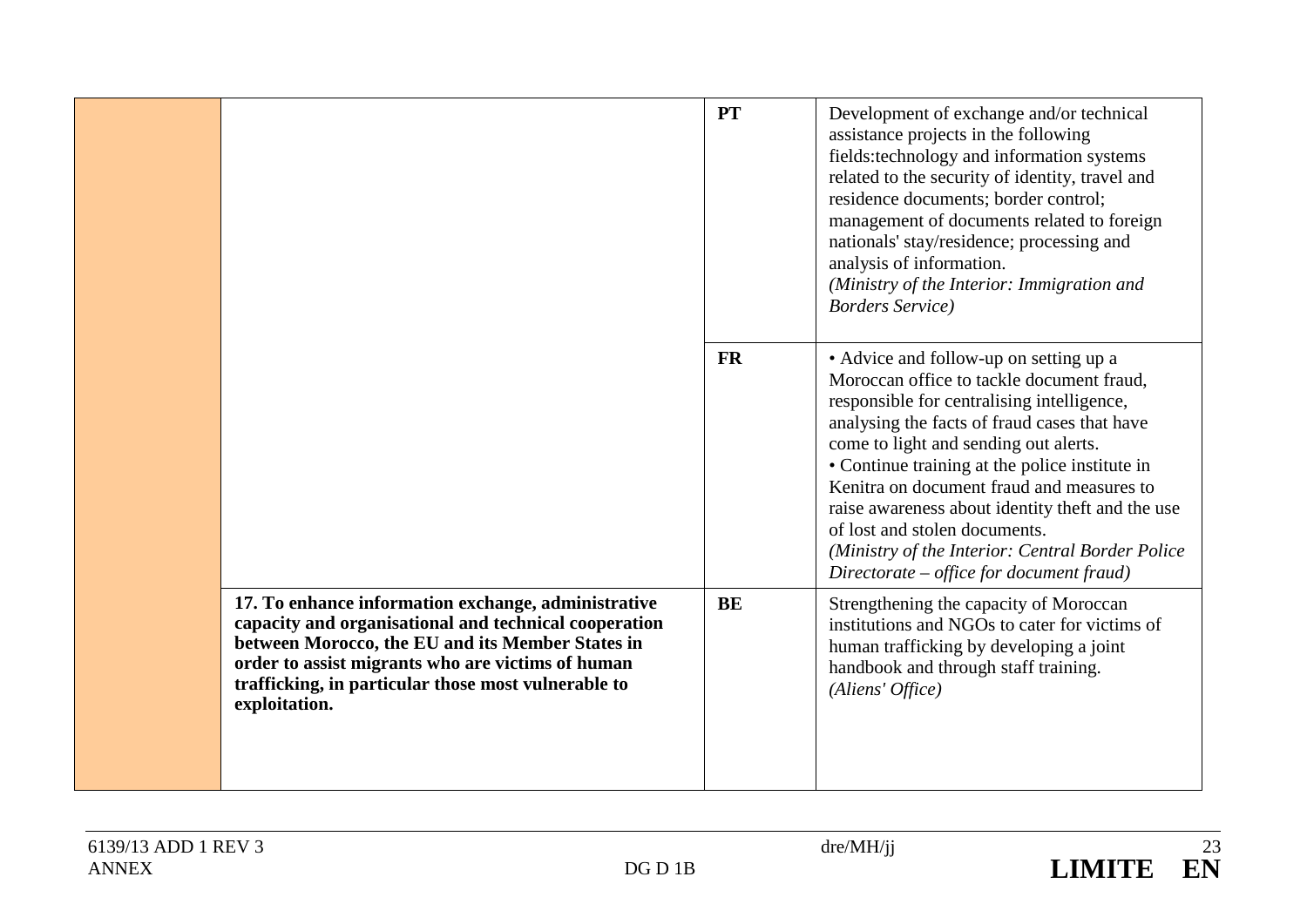|  | <b>EU</b><br><b>EU</b> | Cooperation between Europol and Morocco to<br>develop a method of assessing human-<br>trafficking threats.<br>(EUROPOL)<br>Technical assistance to strengthen the national<br>legal framework for prohibiting and combating<br>human trafficking (this initiative could be                                                                                                                                                                                                                                                                                                                                                                                                                                                                                                                                                              |
|--|------------------------|-----------------------------------------------------------------------------------------------------------------------------------------------------------------------------------------------------------------------------------------------------------------------------------------------------------------------------------------------------------------------------------------------------------------------------------------------------------------------------------------------------------------------------------------------------------------------------------------------------------------------------------------------------------------------------------------------------------------------------------------------------------------------------------------------------------------------------------------|
|  |                        | implemented, as appropriate, via the EU's<br>MIEUX 2 programme).                                                                                                                                                                                                                                                                                                                                                                                                                                                                                                                                                                                                                                                                                                                                                                        |
|  | EU                     | Support to bring in a national mechanism for<br>fighting human trafficking (in cooperation with<br>the IOM). Possible areas of action, to be<br>identified in cooperation with the Moroccan<br>government, and on the basis of the MIEUX 2<br>project recommendations (see above):<br>• development of a legislative and judicial<br>framework;<br>• specialised training courses for investigators,<br>judges, police, border guards and consular staff;<br>• prevention and public awareness campaigns;<br>• setting up a system of referral to a national<br>coordinator;<br>• mechanism to protect victims and to protect<br>witnesses in an inquiry;<br>• assistance for victims of trafficking (reception<br>centres);<br>• mechanism to assist the return or reintegration<br>of victims (SPRING programme, to be<br>confirmed). |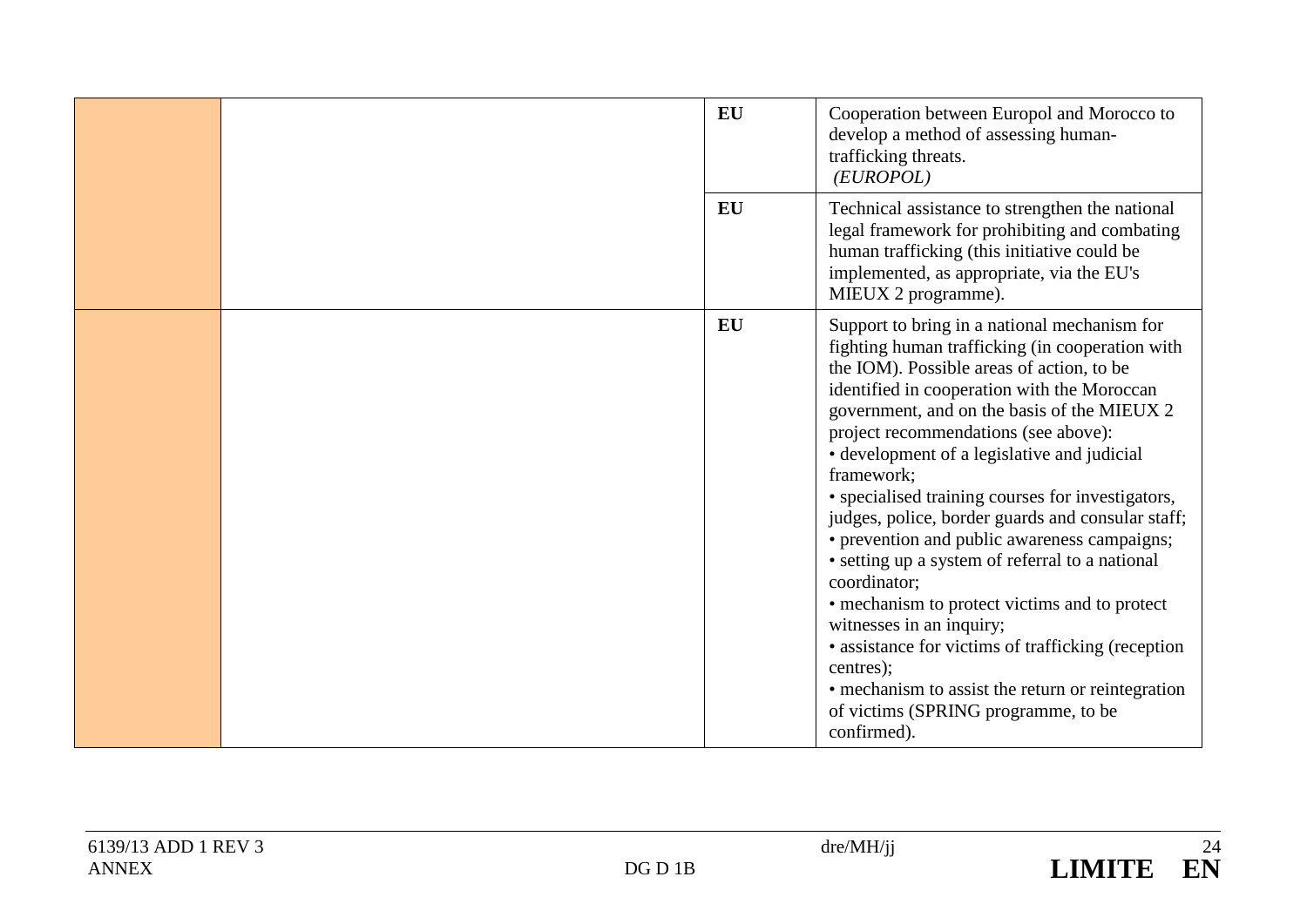| 18. To increase the capacity of the Moroccan authorities,<br>if necessary in cooperation with the EU Member States,<br>to address all aspects of the issue of unaccompanied<br>minors, in particular through the implementation of<br>policies aimed at preventing the migration of<br>unaccompanied minors and facilitating their protection<br>and willing return, in accordance with the principle of<br>the best interests of the child pursuant to the 1989 United<br>Nations Convention on the Rights of the Child, and the<br>implementation of accompanying measures facilitating<br>their social, educational and family reintegration in their<br>country of origin. | <b>ES</b> | Technical assistance to set up suitable<br>information channels and support steps taken<br>by the Moroccan authorities to improve specific<br>information and awareness-raising measures for<br>families, schools and other institutions, which<br>are designed to protect minors' best interests by<br>preventing and warning about the risks of<br>illegal emigration by minors, in order to<br>discourage them from migrating to Spain<br>illegally and in dangerous circumstances<br>(Ministry of Employment and Social Security) |                                                                                                                                                                                                                                                                                                                                                                                                                                                                                                                                                                                                                                                                                                                        |
|--------------------------------------------------------------------------------------------------------------------------------------------------------------------------------------------------------------------------------------------------------------------------------------------------------------------------------------------------------------------------------------------------------------------------------------------------------------------------------------------------------------------------------------------------------------------------------------------------------------------------------------------------------------------------------|-----------|---------------------------------------------------------------------------------------------------------------------------------------------------------------------------------------------------------------------------------------------------------------------------------------------------------------------------------------------------------------------------------------------------------------------------------------------------------------------------------------------------------------------------------------|------------------------------------------------------------------------------------------------------------------------------------------------------------------------------------------------------------------------------------------------------------------------------------------------------------------------------------------------------------------------------------------------------------------------------------------------------------------------------------------------------------------------------------------------------------------------------------------------------------------------------------------------------------------------------------------------------------------------|
|                                                                                                                                                                                                                                                                                                                                                                                                                                                                                                                                                                                                                                                                                |           | <b>ES</b>                                                                                                                                                                                                                                                                                                                                                                                                                                                                                                                             | In order to facilitate the return of minors,<br>assisting and collaborating with the Moroccan<br>authorities to improve the identification of<br>unaccompanied Moroccan minors in Spain and<br>their families, including the exchange of<br>information on any decision to repatriate a<br>minor. In relation to the identification of<br>unaccompanied minors, developing appropriate<br>procedures for the immediate issuing of<br>documents substantiating minors' Moroccan<br>nationality. In relation to the identification and<br>traceability of families, reopening ordinary<br>communication channels with Moroccan<br>consulates to allow them to respond more<br>flexibly in terms of locating families and |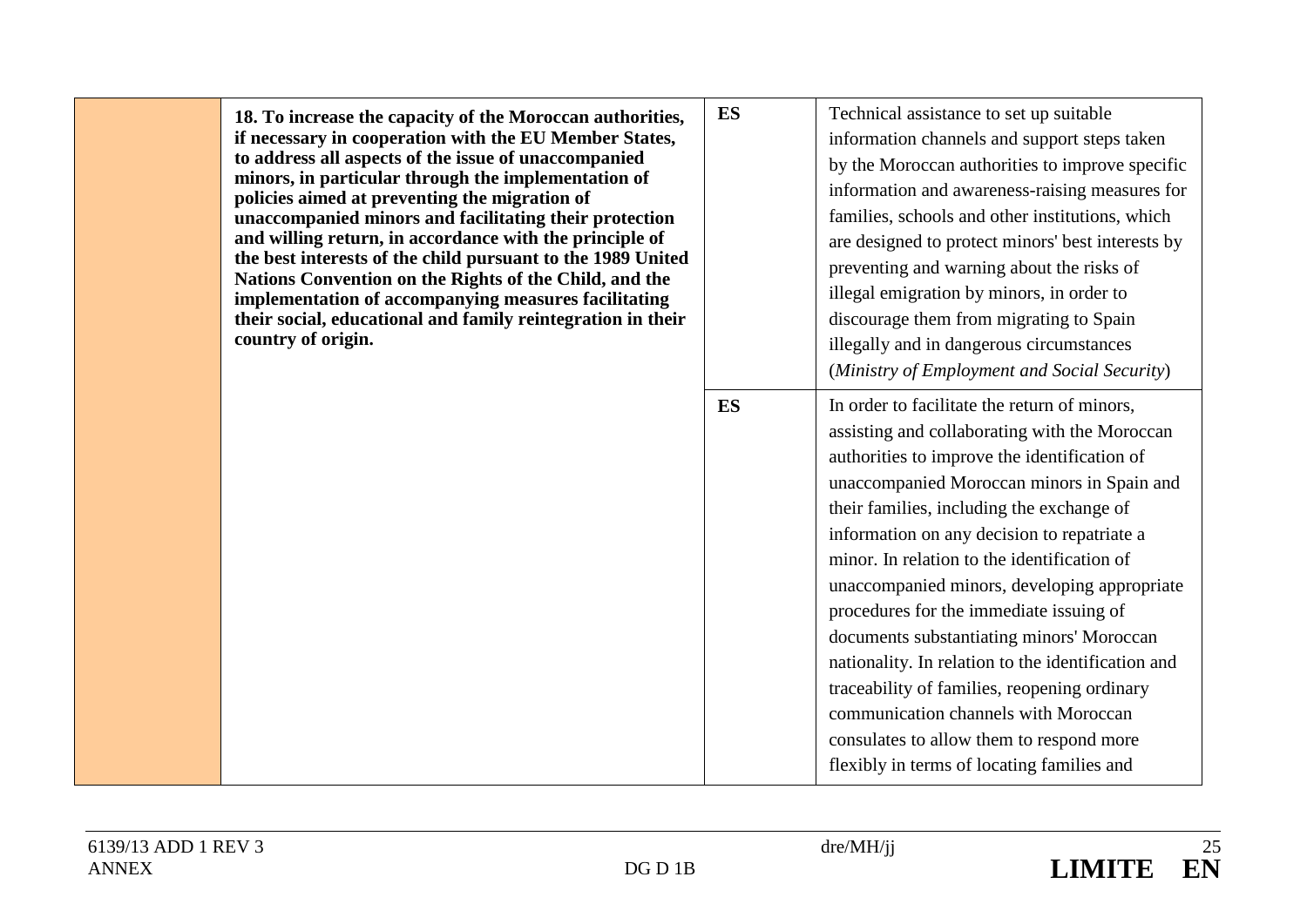|  |           | issuing documents for minors, thus helping to<br>streamline return procedures.<br>(Ministry of Employment and Social Security;<br>Spanish Ministry of the Interior)                                                                                                                                                                                                                                                                                                                                                                                                                               |
|--|-----------|---------------------------------------------------------------------------------------------------------------------------------------------------------------------------------------------------------------------------------------------------------------------------------------------------------------------------------------------------------------------------------------------------------------------------------------------------------------------------------------------------------------------------------------------------------------------------------------------------|
|  | ES        | Establishing mechanisms to enable progress on<br>the voluntary return of Moroccan minors who<br>reach adulthood in Spain; technical assistance<br>to improve communication, speed up the steps<br>to be completed and help achieve social and<br>professional reintegration in Morocco, while<br>assessing the conditions in which returnees are<br>received and reintegrated, via support and<br>information measures, as well as guidance on<br>education, careers and training.<br>(Ministry of Employment and Social Security)                                                                |
|  | <b>NL</b> | Promoting the return of unaccompanied<br>Moroccan minors by developing a reintegration<br>programme and accommodation centres.<br>Assisting Moroccan migrants via the IRE<br>project and other assisted voluntary return<br>(AVR) arrangements.<br>For unaccompanied minors from third countries<br>on Moroccan territory:<br>Technical assistance in developing methods and<br>procedures to tackle the detention of<br>unaccompanied minors on Moroccan territory,<br>with a view to returning the unaccompanied<br>minors to their country of origin through<br>specialised AVR programmes for |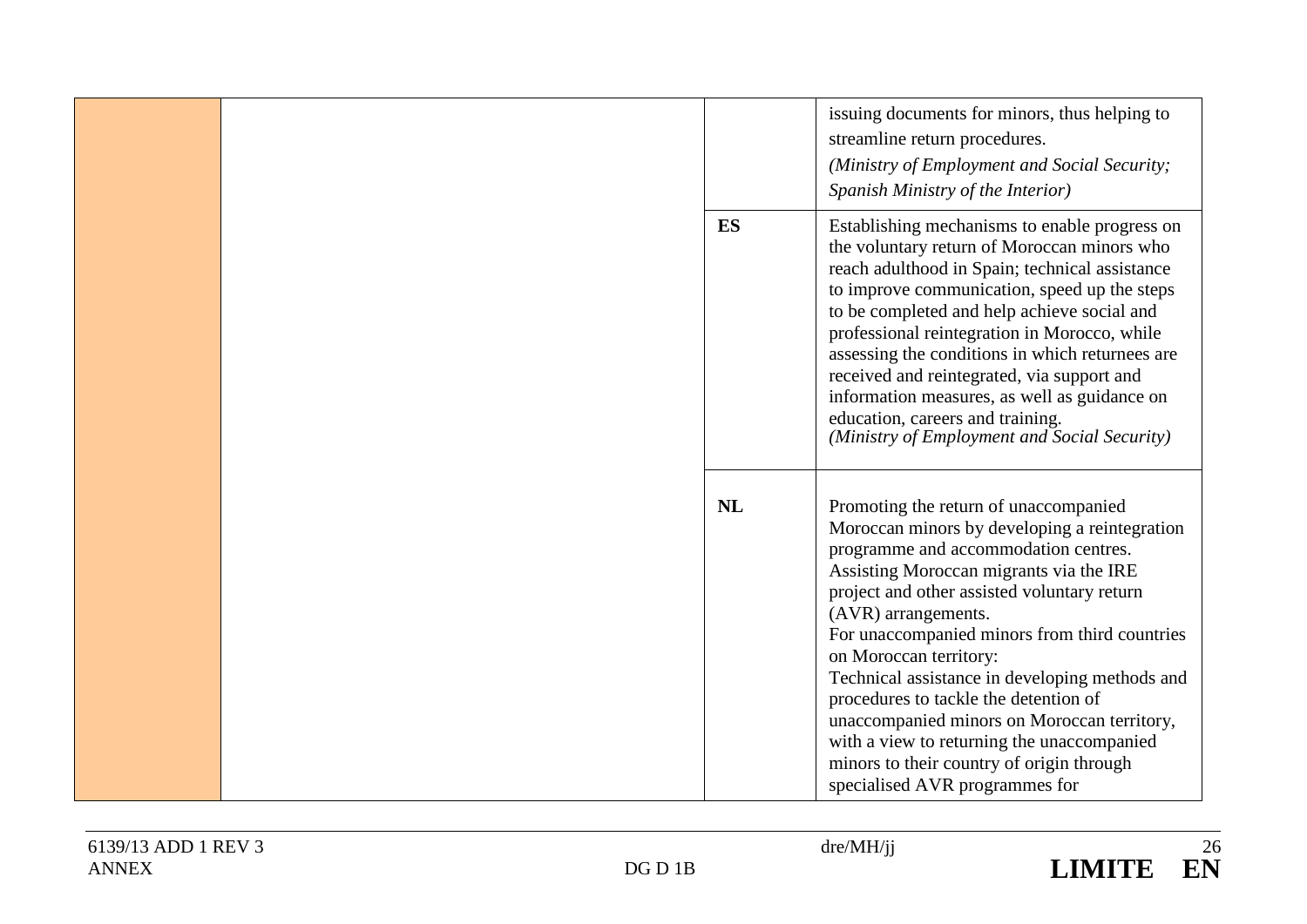| <b>Migration and</b><br>development |                                                                                                                                                                                                                                                                                                                            |           | unaccompanied minors; identification of<br>accommodation centres.<br>(Ministry of Security and Justice: Repatriation<br>and Departure Service)                                                                                                                                                                                                                                                        |
|-------------------------------------|----------------------------------------------------------------------------------------------------------------------------------------------------------------------------------------------------------------------------------------------------------------------------------------------------------------------------|-----------|-------------------------------------------------------------------------------------------------------------------------------------------------------------------------------------------------------------------------------------------------------------------------------------------------------------------------------------------------------------------------------------------------------|
|                                     | 20. With respect for migrants' dignity and fundamental<br>rights, to support the development of initiatives<br>facilitating the voluntary return and socio-economic<br>reintegration of illegal migrants, both for Moroccan<br>nationals residing in the EU and for third-country<br>nationals residing in Morocco.        | <b>EU</b> | Supporting the IOM's programme of assisted<br>voluntary return (support for the voluntary<br>return of migrants to Morocco, or from<br>Morocco to their countries of origin, and their<br>social and economic reintegration), in<br>cooperation with a Moroccan ministry, within<br>the framework of introducing institutional<br>measures (SPRING programme, to be<br>confirmed).                    |
|                                     | 22. To reinforce the role of Moroccan nationals in the EU<br>in contributing to the development of Morocco, in<br>particular by mobilising Moroccan expertise within the<br>EU, and to support their development initiatives for<br>Morocco in collaboration with the relevant institutions<br>and bodies of both parties. | EU        | Possible course of action, to be identified in<br>cooperation with the Moroccan government:<br>Drawing up a migratory profile of the main<br>Moroccan communities resident in Europe and<br>identifying ways of using their skills to<br>contribute to the planning and/or<br>implementation of national development policy.<br>(Thematic programme $-$ European<br>Commission)                       |
|                                     |                                                                                                                                                                                                                                                                                                                            | <b>FR</b> | Carrying out measures to support the start-up<br>and growth of businesses run by Moroccan<br>migrants and to build the capacity of Moroccan<br>structures, particularly those focused on the<br>founding of businesses (by migrants). (Inclusive<br>development department)<br>(Ministry of Foreign Affairs, migration and<br>development team in DGM's sub-directorate for<br>democratic governance) |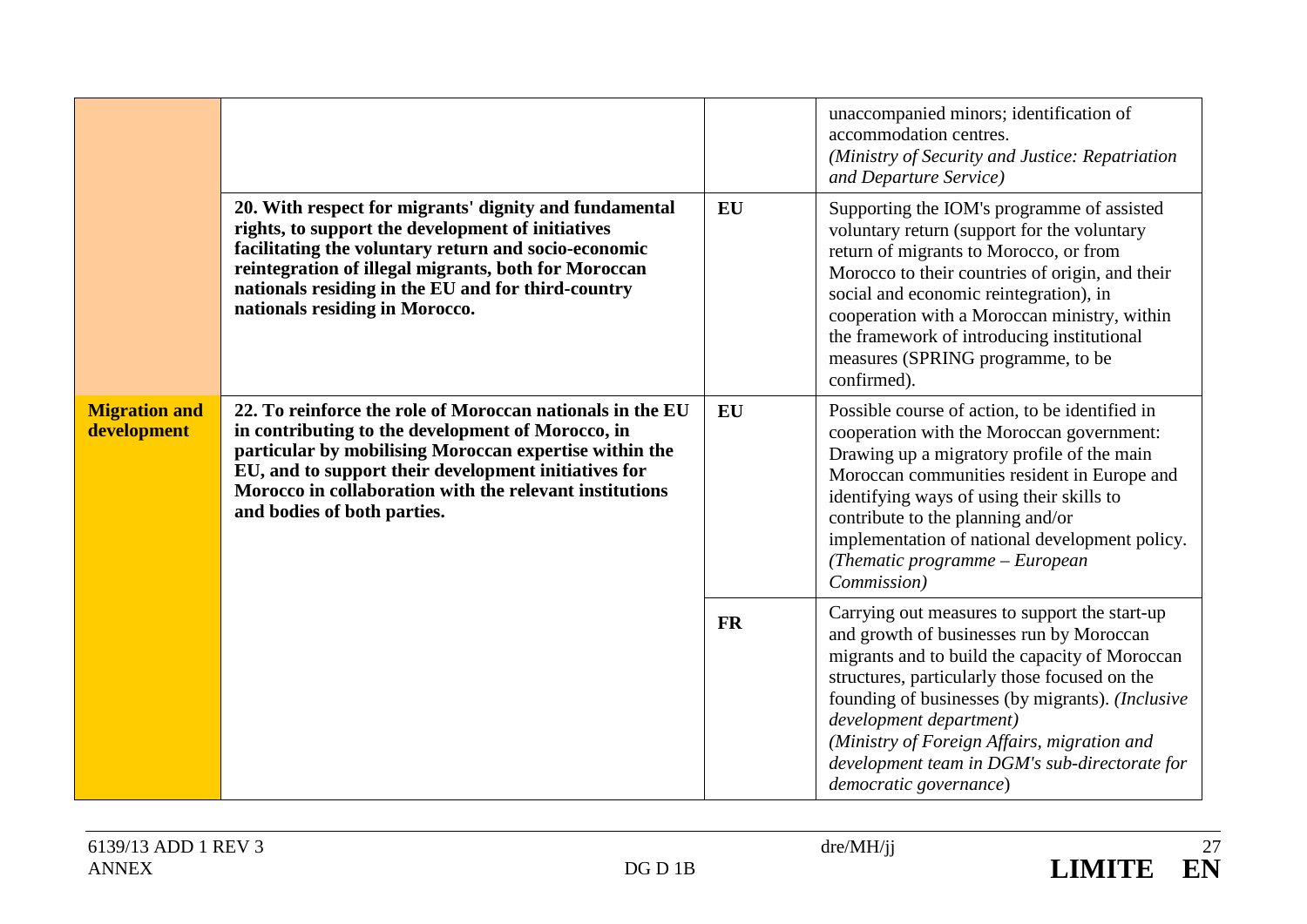|                                                                                                                                                                                                                                     | <b>FR</b> | Carrying out measures designed put the skills of<br>Moroccan migrants living in France to use for<br>the good of Morocco. (Inclusive development<br>department)<br>(Ministry of Foreign Affairs, migration and<br>development team in DGM's sub-directorate for<br>democratic governance)                                                                                                        |
|-------------------------------------------------------------------------------------------------------------------------------------------------------------------------------------------------------------------------------------|-----------|--------------------------------------------------------------------------------------------------------------------------------------------------------------------------------------------------------------------------------------------------------------------------------------------------------------------------------------------------------------------------------------------------|
|                                                                                                                                                                                                                                     | <b>FR</b> | Supporting local development measures carried<br>out by Moroccan migrants living in France.<br>(Inclusive development department (Ministry of<br>Foreign Affairs, migration and development<br>team in DGM's sub-directorate for democratic<br><i>governance</i> ))                                                                                                                              |
|                                                                                                                                                                                                                                     | <b>EU</b> | Supporting the "migration and development"<br>strategy of the Ministry of Moroccans Residing<br>Abroad, particularly in the field of policies to<br>encourage productive investment in Morocco<br>by Moroccans living abroad (supporting<br>business start-ups); and policies to provide<br>support for returning and reintegrating into<br>working life. (SPRING programme, to be<br>confirmed) |
| 23. To help Moroccan migrants residing legally in the<br>EU to acquire vocational or academic skills which will<br>enable them to develop viable economic activities and<br>improve their employability on their return to Morocco. | IT        | Offering courses in Italy for Moroccans<br>employed in the agriculture and food sector, in<br>cooperation with the Mediterranean Agronomic<br>Institute of Bari. (Italian Ministry of Labour<br>and Social Policy)                                                                                                                                                                               |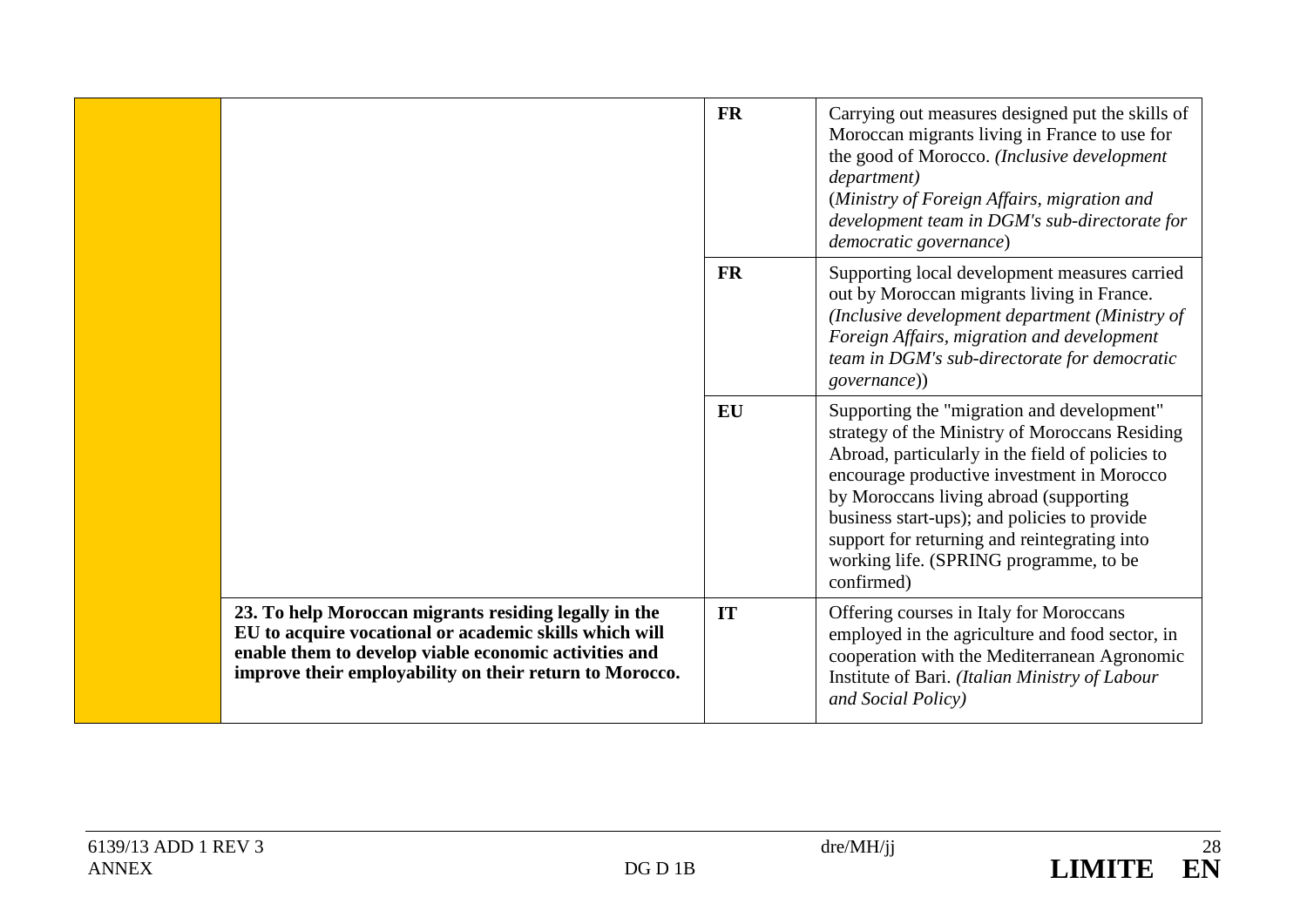|                                    | 24. To facilitate the social reintegration of migrants and<br>their families voluntarily returning to Morocco and to<br>enable them to benefit from the skills acquired during<br>their time abroad, while paying particular attention to<br>the specific needs of the most vulnerable migrants.                          | IT        | Offering courses for Moroccan trainers who<br>work for local public training centres, to refine<br>their skills in certain areas (e.g. processing<br>leather and other materials, construction,<br>cookery and pastry-making).<br>(Ministry of Labour and Social Policy)                                                                                                        |
|------------------------------------|---------------------------------------------------------------------------------------------------------------------------------------------------------------------------------------------------------------------------------------------------------------------------------------------------------------------------|-----------|---------------------------------------------------------------------------------------------------------------------------------------------------------------------------------------------------------------------------------------------------------------------------------------------------------------------------------------------------------------------------------|
| <b>International</b><br>protection | 28. To support the strengthening of the Moroccan<br>legislative and institutional framework for asylum, in<br>accordance with international standards and Morocco's<br>constitutional and legislative provisions. To continue<br>implementation of the principles of the<br>1951 Geneva Convention and its 1967 protocol. | <b>NL</b> | Capacity building in the area of international<br>protection, jointly with the European asylum<br>curriculum and UNHCR.<br>(Ministry of Security and Justice: Immigration<br>and Naturalisation Service)                                                                                                                                                                        |
|                                    |                                                                                                                                                                                                                                                                                                                           | DE        | Long or short-term deployment of consultants<br>to advise the relevant Moroccan authorities on<br>passing/drafting legislation, and on<br>administration, in the fields of immigration,<br>residency law, international protection and<br>asylum, following a needs assessment.<br>(Federal Ministry of the Interior (BMI)/Federal<br>Office for Migration and Refugees (BAMF)) |
|                                    |                                                                                                                                                                                                                                                                                                                           | EU        | Supporting the roll-out of a national asylum<br>system in Morocco (in cooperation with<br>UNHCR): assistance in putting the legal<br>framework in place; training and institutional<br>assistance for the national body that will be<br>established for asylum matters                                                                                                          |

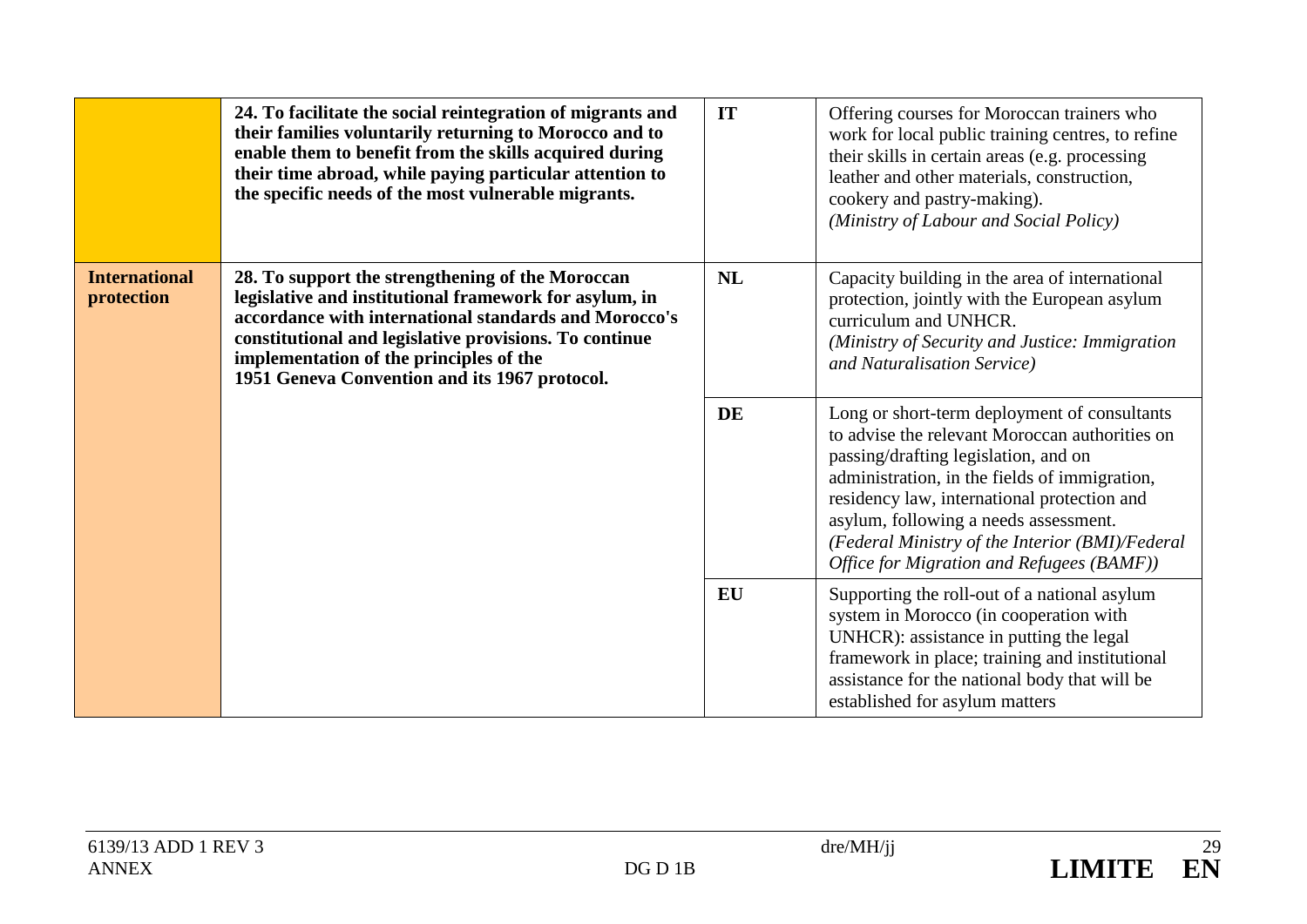|                                         |                                                                                                                                                                                                                                                                                    |           | (SPRING programme, to be confirmed).                                                                                                                                                                                                                                                                                                |
|-----------------------------------------|------------------------------------------------------------------------------------------------------------------------------------------------------------------------------------------------------------------------------------------------------------------------------------|-----------|-------------------------------------------------------------------------------------------------------------------------------------------------------------------------------------------------------------------------------------------------------------------------------------------------------------------------------------|
|                                         | 29. To promote the capacities of the Moroccan<br>authorities responsible for asylum procedures, in<br>particular through close cooperation with the relevant<br>agencies and bodies of the EU and its Member States,<br>and with the UN High Commissioner for Refugees<br>(UNHCR). | <b>EU</b> | Proposal from the European Asylum Support<br>Office (EASO) to provide, on demand and on<br>the basis of a needs assessment, specific<br>expertise on asylum, potentially in the form of a<br>training course. (EASO)                                                                                                                |
|                                         |                                                                                                                                                                                                                                                                                    | <b>DE</b> | For the practical implementation of asylum<br>procedures: study visits and/or workshops for<br>Moroccan officials.<br>(Federal Ministry of the Interior (BMI)/Federal<br>Office for Migration and Refugees (BAMF))                                                                                                                  |
|                                         |                                                                                                                                                                                                                                                                                    | <b>PT</b> | Hosting working visits and/or training courses<br>on the reception of asylum seekers in need of<br>international protection, as well as on<br>processing and examining applications for<br>international protection.<br>(Ministry of the Interior: immigration and<br>borders service)                                              |
| <b>Horizontal</b><br><b>initiatives</b> | 30. To increase Morocco's ability to manage migration<br>flows in accordance with the four operational priorities<br>defined by the EU's Global Approach to Migration and<br>Mobility and Morocco's migration priorities.                                                          | NL        | Setting up a centre for the collection,<br>processing and analysis of data and statistics on<br>(illegal) migration flows, including ways of<br>using the data collected to adapt policy (for<br>example, the mobility partnership with Cape<br>Verde).<br>(Ministry of Justice: Immigration and<br><b>Naturalisation Service</b> ) |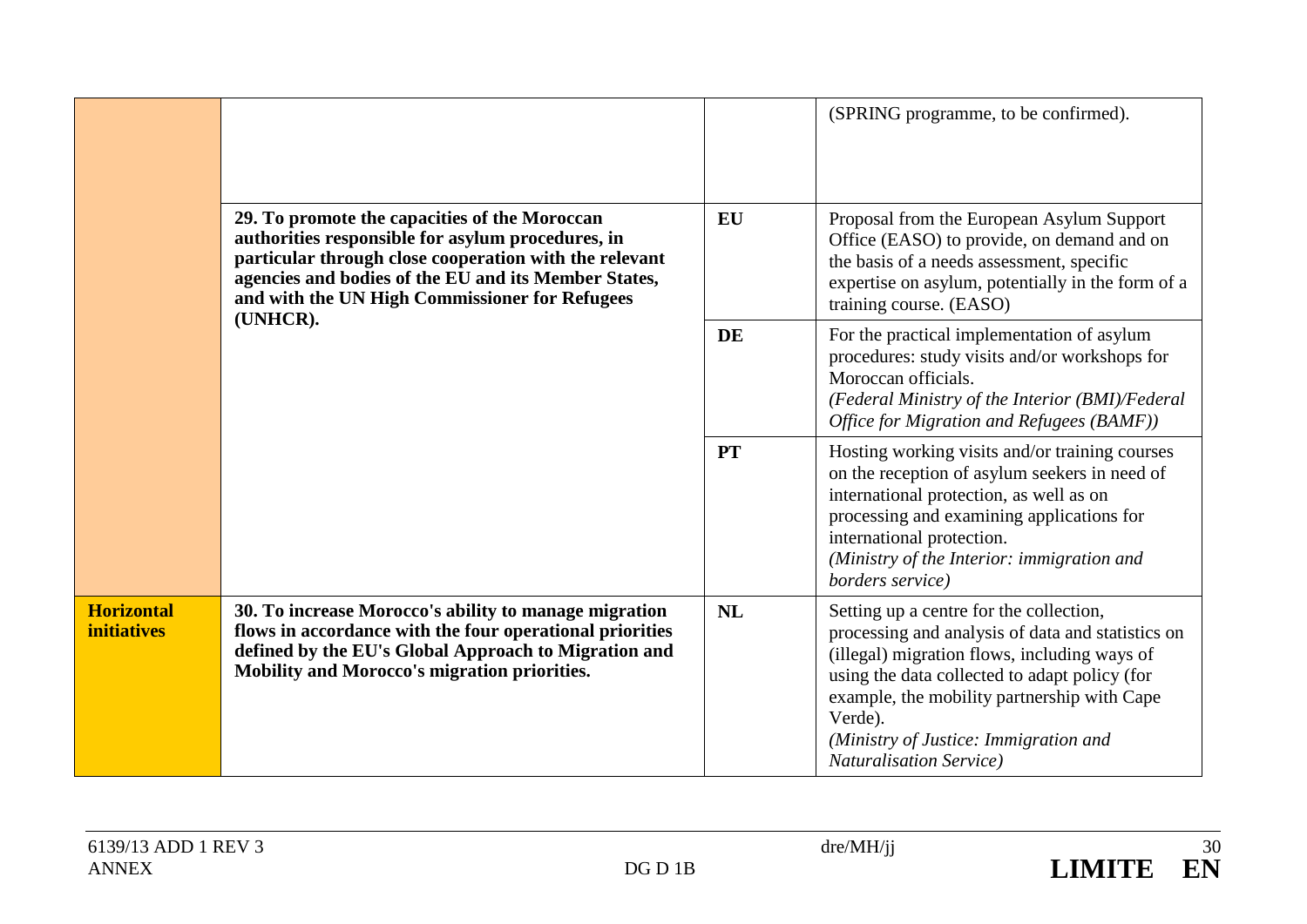| 36. To pay greater heed to migration issues in the<br>development and implementation of the signatory<br>parties' policies, particularly with regard to<br>development, employment and training, commercial and<br>economic policy and gender issues, and to ensure that<br>they are fully consistent with one another. | <b>EU</b> | European Training Foundation (ETF) proposal<br>to promote Morocco's participation in initiatives<br>developed by the ETF and, more specifically, in<br>exchanging experience with countries that are<br>signatories to a mobility partnership or are<br>negotiating a mobility partnership with the EU,<br>in order to share examples of best practice to<br>support the practical implementation of the<br>partnerships.<br>(European Training Foundation (ETF))                                                                                                                                                                                                                                                                                                                                                                                                                                               |
|-------------------------------------------------------------------------------------------------------------------------------------------------------------------------------------------------------------------------------------------------------------------------------------------------------------------------|-----------|-----------------------------------------------------------------------------------------------------------------------------------------------------------------------------------------------------------------------------------------------------------------------------------------------------------------------------------------------------------------------------------------------------------------------------------------------------------------------------------------------------------------------------------------------------------------------------------------------------------------------------------------------------------------------------------------------------------------------------------------------------------------------------------------------------------------------------------------------------------------------------------------------------------------|
|                                                                                                                                                                                                                                                                                                                         | <b>EU</b> | Possible courses of action, to be identified in<br>cooperation with the Moroccan government:<br>• Supporting the interinstitutional coordination<br>(Foreign Affairs, Justice, Labour, Vocational<br>Training, Social Affairs and Interior) needed to<br>implement the mobility partnership.<br>• Cooperating on the development and/or<br>implementation of an integrated, i.e.<br>interministerial, migration policy.<br>• Analysing and carrying out a capitalisation<br>process on the measures (including studies)<br>taken in the field of migration by donors<br>(including the EU) and by public authorities.<br>Giving the competent authorities feedback<br>about the outcomes of such measures,<br>identifying the measures that fit the authorities'<br>priorities and on which they would like to<br>cooperate with the EU. Continuing and building<br>on the most promising measures in line with |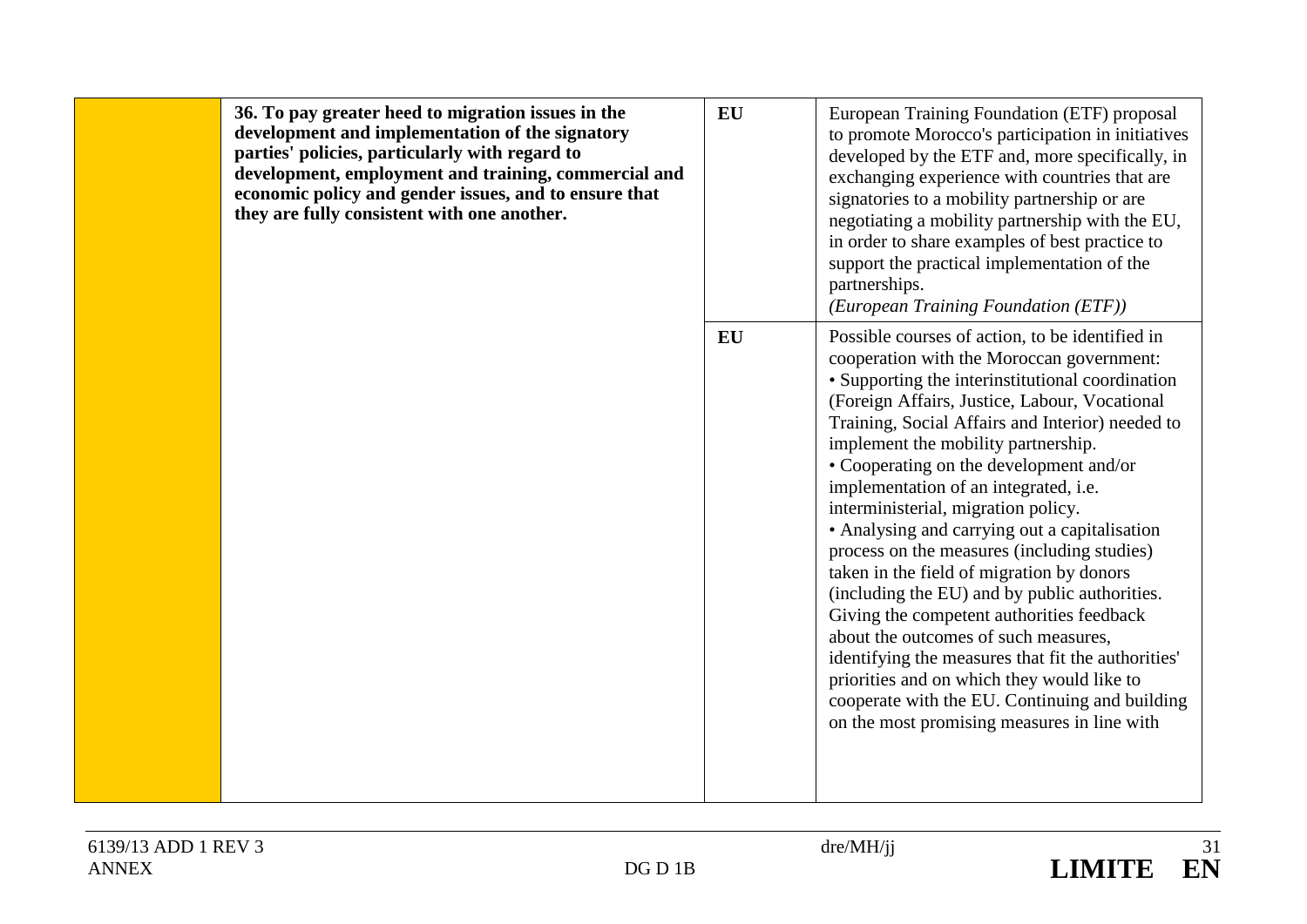|                                                                                                                                                                                                                                                                                                                      |           | national development policy and with effective<br>participation by the authorities at national,<br>regional and/or local level.<br>(Thematic programme - European<br>Commission)                                                                                                                        |
|----------------------------------------------------------------------------------------------------------------------------------------------------------------------------------------------------------------------------------------------------------------------------------------------------------------------|-----------|---------------------------------------------------------------------------------------------------------------------------------------------------------------------------------------------------------------------------------------------------------------------------------------------------------|
|                                                                                                                                                                                                                                                                                                                      | <b>DE</b> | Offering intercultural work experience,<br>extending the "Scholars in Residence" project,<br>organising cultural trips, e.g. trips for activists<br>from Morocco, Tunisia, Algeria and Mauritania<br>on the subject of "democracy and the role of<br>women in the Maghreb".<br>(Federal Foreign Office) |
| 37. To promote scientific knowledge of migratory<br>phenomena, ensuring that data are collected on<br>migratory movements, and to put in place mechanisms to<br>make it possible to study them so as better to define the<br>policies and measures needed for joint and mutually<br>beneficial migration management. | NL        | Three-month training programme (English<br>course, qualification programme, scholarship)<br>for (Moroccan) officials, designed to enhance<br>their capabilities in the management of<br>migration flows.<br>(Ministry of Foreign Affairs)                                                               |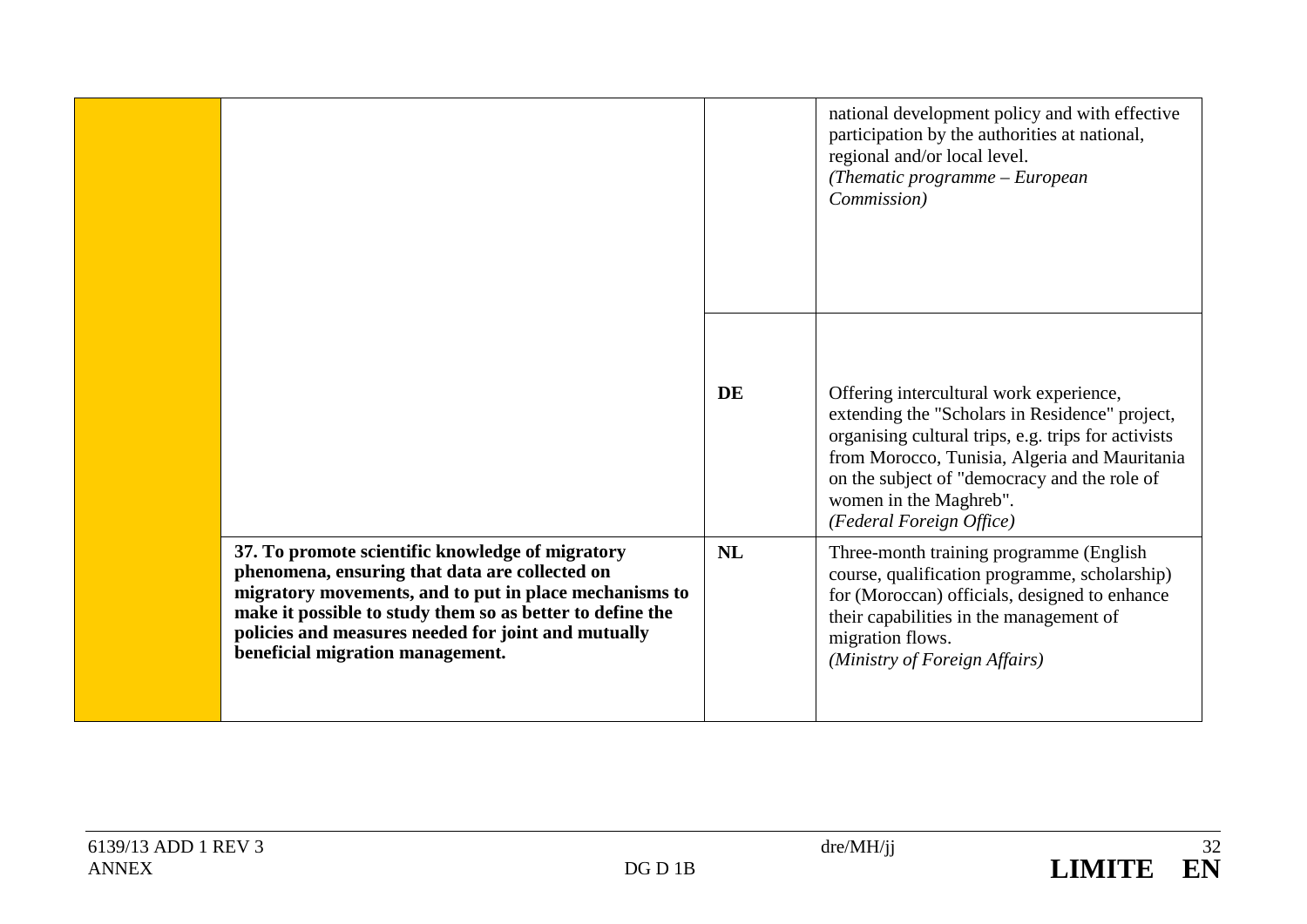|  | Part 2: projects in progress as of 25 March 2013 |  |
|--|--------------------------------------------------|--|
|  |                                                  |  |

| <b>SECTION</b>                                                        | <b>OBJECTIVE</b>                                                                                                                                                                                                                                                                        | <b>Partner</b> | <b>Initiative</b>                                                                                                                                                                                                                                                                                                                                                                                                                                                                           |
|-----------------------------------------------------------------------|-----------------------------------------------------------------------------------------------------------------------------------------------------------------------------------------------------------------------------------------------------------------------------------------|----------------|---------------------------------------------------------------------------------------------------------------------------------------------------------------------------------------------------------------------------------------------------------------------------------------------------------------------------------------------------------------------------------------------------------------------------------------------------------------------------------------------|
| <b>Mobility</b> , legal<br>immigration and<br>integration<br>people). | 2. To pursue cooperation between the EU<br><b>Member States and Morocco on simplifying</b><br>the procedures for access and legal stays<br>(including the possibility of issuing multiple-<br>entry and longer-term visas, and waiving<br>administration fees for certain categories of | <b>FR</b>      | Facilitating the movement of persons between Morocco and<br>France by issuing short-stay visas for multiple entries, also<br>known as circulation visas, valid for stays of up to three<br>months per half-year over a period of between one and five<br>years, to Moroccan nationals engaged in promoting economic<br>or cultural relations between Morocco and France.<br>(Ministry of the Interior's directorate for immigration in<br>cooperation with the Ministry of Foreign Affairs) |
|                                                                       |                                                                                                                                                                                                                                                                                         | ES             | Facilitating the procedure for issuing visas, including<br>multiple-entry visas for certain categories of people. Reducing<br>to a minimum the time taken to issue visas on humanitarian<br>grounds. (Ministry of Foreign Affairs and Cooperation)                                                                                                                                                                                                                                          |
|                                                                       | 4. To better inform Moroccan citizens about<br>the options for legal immigration to the EU,<br>including the entry conditions and the rights<br>and duties arising from these.                                                                                                          | <b>FR</b>      | Organising initiatives to promote the labour-migration<br>frameworks that exist, in particular, to help young<br>professionals find job offers suited to their profiles, by<br>involving French companies with a presence in Morocco and<br>Moroccan companies with links to French companies.                                                                                                                                                                                              |
|                                                                       |                                                                                                                                                                                                                                                                                         | ES             | Operación Paso del Estrecho, relating to the arrival of a large<br>number of Moroccan migrant workers from various places in<br>Europe, travelling during the holiday period to return to their<br>families in Morocco (Ministry of the Interior,                                                                                                                                                                                                                                           |

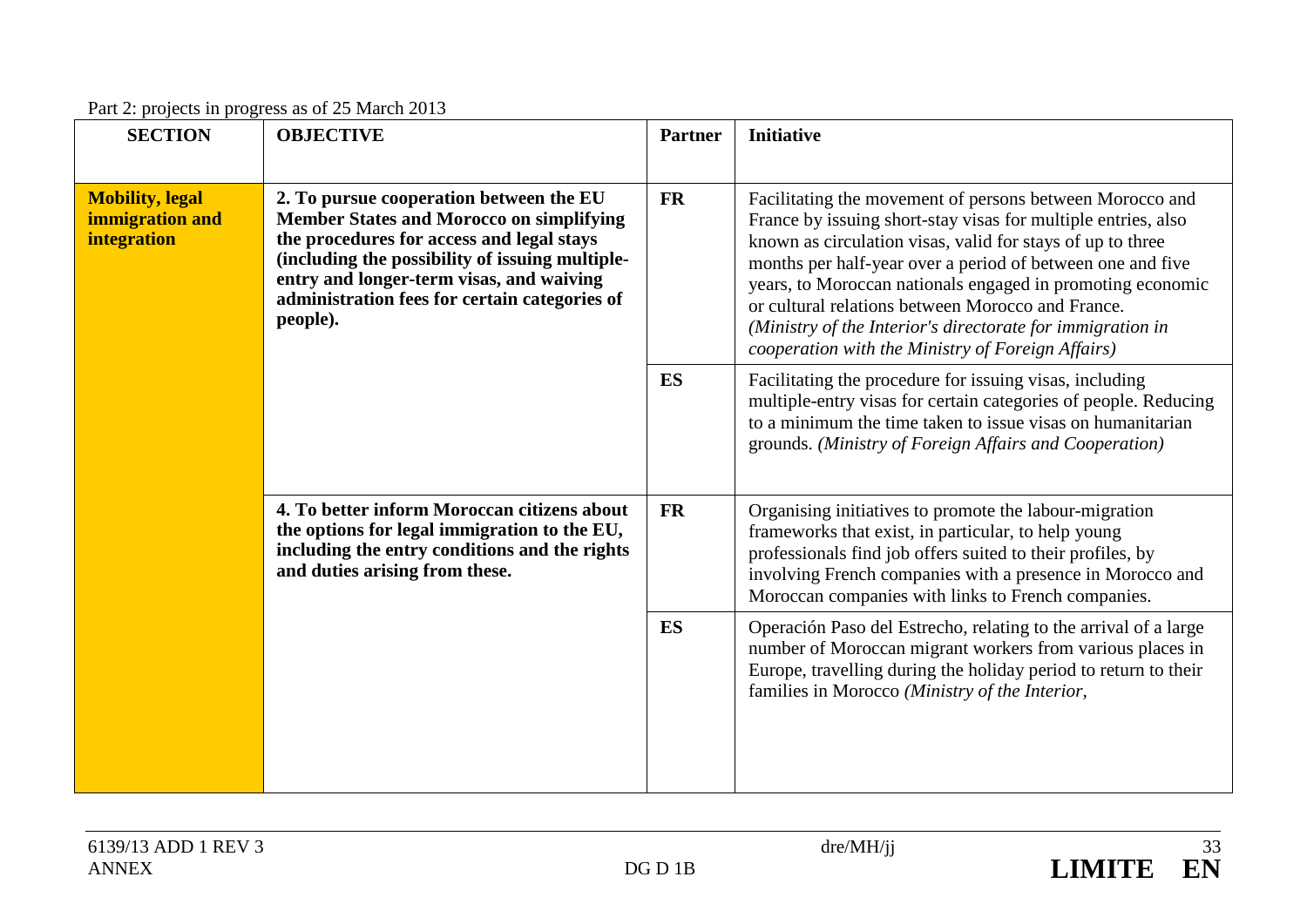|                                                                                                                        |    | Directorate-General for Civil Protection)                                                                                                                                                                                                                                                                                                                                                                                                                                                                                                                                                                                                                                                                                                                                                                                                                                                                                                    |
|------------------------------------------------------------------------------------------------------------------------|----|----------------------------------------------------------------------------------------------------------------------------------------------------------------------------------------------------------------------------------------------------------------------------------------------------------------------------------------------------------------------------------------------------------------------------------------------------------------------------------------------------------------------------------------------------------------------------------------------------------------------------------------------------------------------------------------------------------------------------------------------------------------------------------------------------------------------------------------------------------------------------------------------------------------------------------------------|
|                                                                                                                        | DE | The "Make it in Germany" portal is an initiative for the<br>recruitment of qualified staff (http://www.make-it-in-<br>germany.com). The portal shows which sectors are seeking<br>qualified staff and explains the terms and conditions on which<br>employment in Germany depends.<br>(Federal Ministry of Economics and Technology (BMWi),<br>Federal Ministry of Labour and Social Affairs (BMAS), in<br>cooperation with Germany's employment agency)                                                                                                                                                                                                                                                                                                                                                                                                                                                                                     |
|                                                                                                                        | EU | The EU immigration portal (http://ec.europa.eu/immigration),<br>launched by the Commission in November 2011, offers<br>information that will be useful to Moroccan nationals<br>interested in emigrating to an EU Member State, as well as<br>those who are already in the EU and may be interested in<br>changing their country of residence. The website offers<br>specific information about emigrating to each Member State,<br>tailored to various categories of migrants: workers, students,<br>researchers and those seeking to join their families. The site<br>also has links to Member States' official websites on which<br>more detailed information is available, and links to sites<br>belonging to support organisations for migrants. The EU<br>immigration portal explains migrants' rights and the risks<br>associated with illegal immigration. An Arabic language<br>version will be launched in the first half of 2013. |
| 5. To better inform Moroccan citizens with<br>the requisite qualifications about the<br>employment, study and training | EU | Strengthening cooperation between employment agencies<br>based in various interested EU Member States and the<br>Moroccan agencies via                                                                                                                                                                                                                                                                                                                                                                                                                                                                                                                                                                                                                                                                                                                                                                                                       |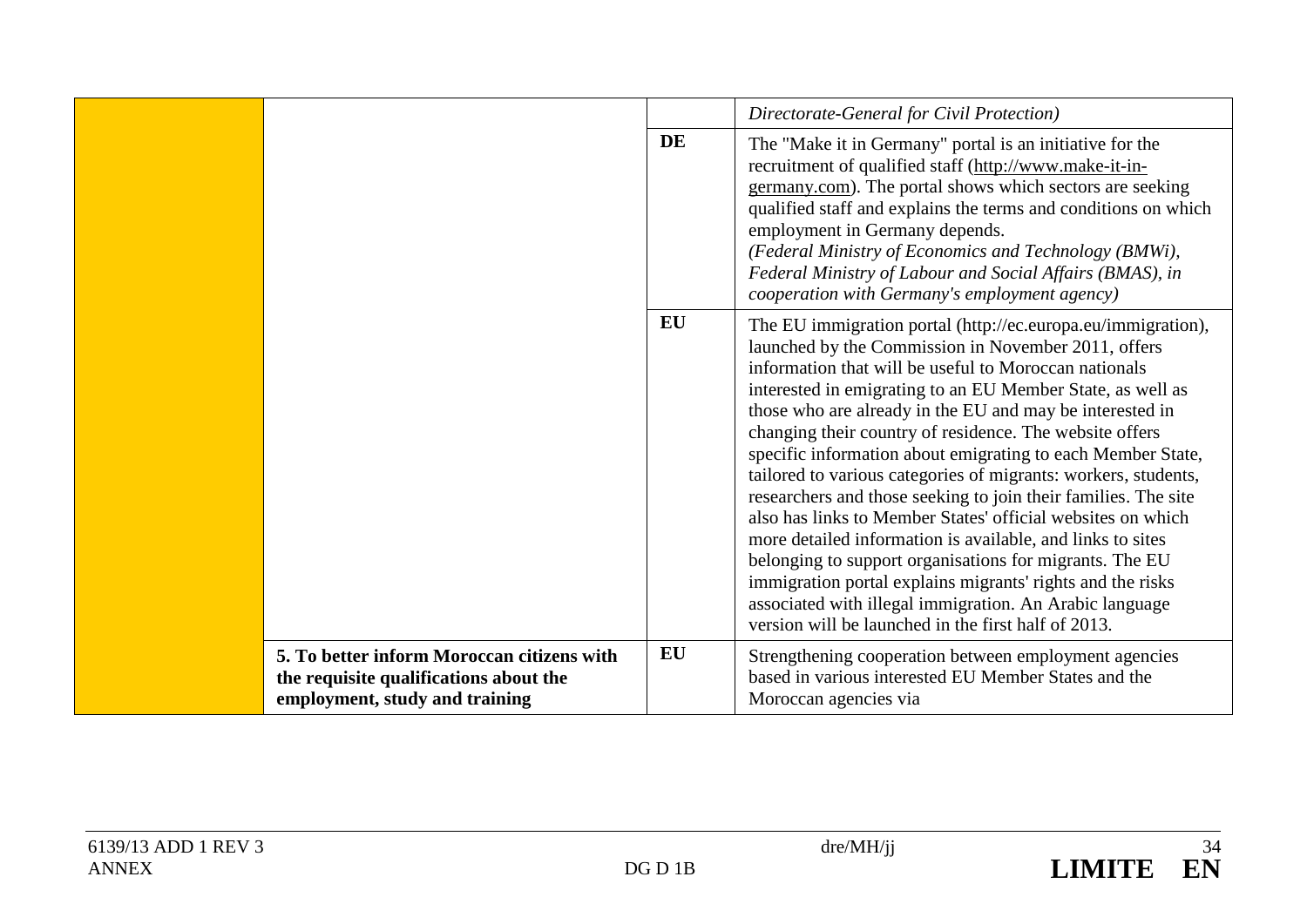| opportunities available in the participating<br><b>Member States, in particular by increasing</b><br>cooperation between their employment<br>services and Moroccan employment<br>services. |           | EUROMED Migration III (2012-2014), a regional project<br>financed by the European Neighbourhood and Partnership<br>Instrument.                                                                                                                                                                                                                                                                                                      |
|--------------------------------------------------------------------------------------------------------------------------------------------------------------------------------------------|-----------|-------------------------------------------------------------------------------------------------------------------------------------------------------------------------------------------------------------------------------------------------------------------------------------------------------------------------------------------------------------------------------------------------------------------------------------|
|                                                                                                                                                                                            | EU        | Strengthening the institutional capacity of ANAPEC –<br>Morocco's national agency for the promotion of employment<br>and skills – by addressing (i) human-resources management;<br>and (ii) the provision of intermediation services in order to<br>boost the employability and/or employment of job-seekers, by<br>anticipating market needs and seeking to meet employers'<br>expectations.                                       |
| 6. To cooperate closely in order to facilitate<br>mutual recognition of vocational and<br>academic qualifications.                                                                         | EU        | Promoting mobility for Moroccan students, researchers and<br>academics to attend EU higher-education institutions via the<br>EU's Erasmus Mundus and Marie Curie programmes and their<br>successors from 2014 onwards, namely Erasmus For All and<br>Marie Skłodowska-Curie). Stepping up university exchanges<br>and partnerships with southern Mediterranean countries<br>including Morocco.<br>(European Commission)             |
|                                                                                                                                                                                            | EU        | Possibility of benefiting from the Tempus programme and its<br>successor from 2014 onwards (Erasmus for All), which<br>supports the modernisation of Morocco's higher education<br>system and its convergence with the objectives of the Bologna<br>process. The programme has enabled the development of tools<br>that improve the comparability and compatibility of the skills<br>acquired by students.<br>(European Commission) |
|                                                                                                                                                                                            | <b>FR</b> | Facilitating Moroccan students' access to employment to gain<br>a first experience of the workplace prior to returning to their                                                                                                                                                                                                                                                                                                     |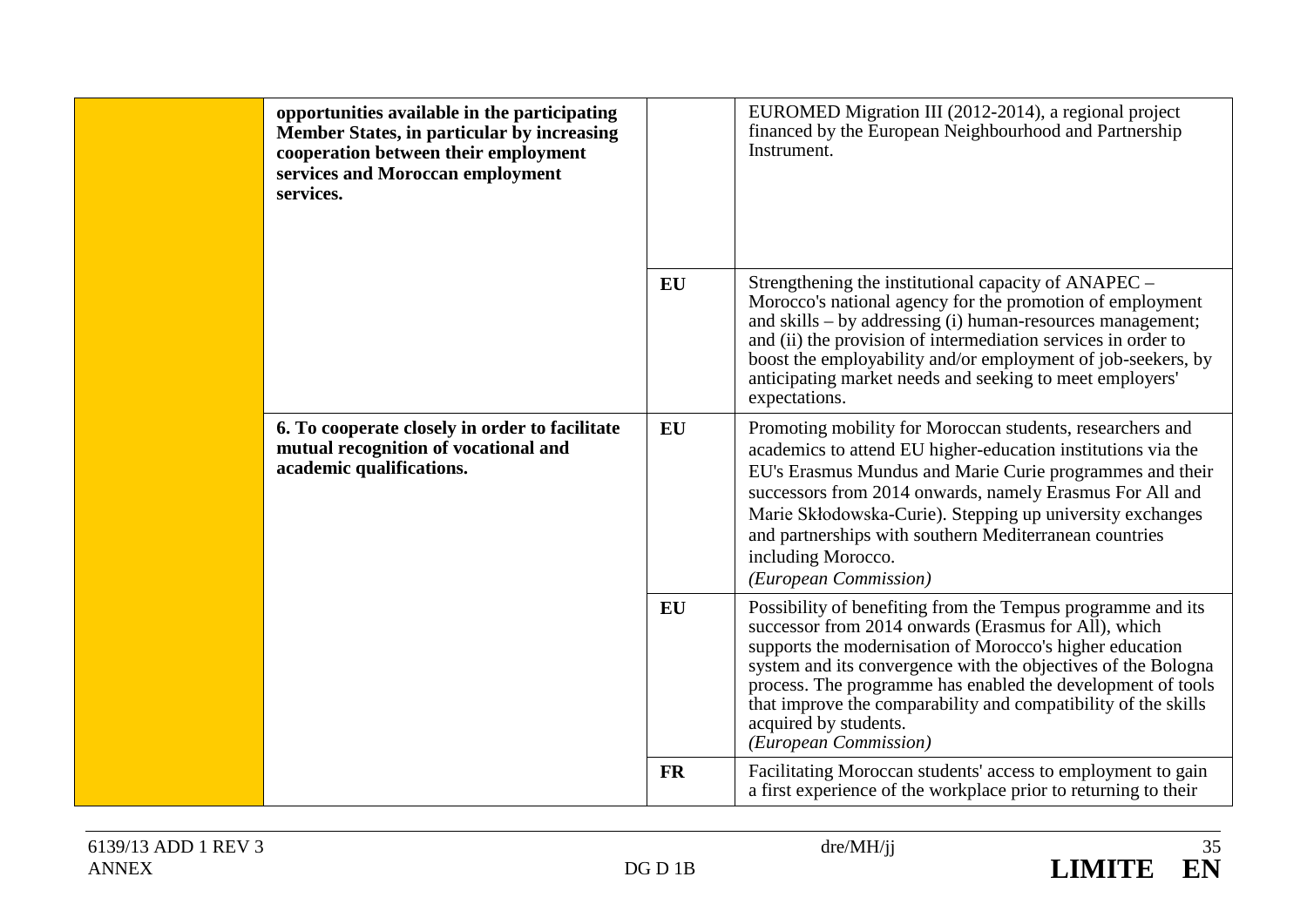|  |                                                                                                                                                                                                                                                                                                                                                                |           | country of origin, provided they have successfully completed a<br>course of education culminating in a degree equivalent to a<br>least a Master's or licence professionnelle at a nationally<br>accredited French higher education institution or at a<br>Moroccan higher education institution that has concluded an<br>agreement on awarding degrees in international partnership<br>with a French higher education institution.                                                                                                  |
|--|----------------------------------------------------------------------------------------------------------------------------------------------------------------------------------------------------------------------------------------------------------------------------------------------------------------------------------------------------------------|-----------|-------------------------------------------------------------------------------------------------------------------------------------------------------------------------------------------------------------------------------------------------------------------------------------------------------------------------------------------------------------------------------------------------------------------------------------------------------------------------------------------------------------------------------------|
|  | 7. To endeavour to improve coherence<br>between the policy concerning the mobility<br>of persons and the other areas of sectoral<br>cooperation (trade, education, research,<br>culture) in order to make it easier for<br>Moroccan vocational trainees, students,<br>academics, researchers and business people<br>to enter and stay in the EU Member States. | EU        | Promoting projects that help tailor courses to the needs of the<br>labour market via the EU's Tempus programme and its<br>successor from 2014 onwards (Erasmus for All).<br>(European Commission)                                                                                                                                                                                                                                                                                                                                   |
|  |                                                                                                                                                                                                                                                                                                                                                                | <b>EU</b> | Strengthening the institutional capacity of the OFPPT -<br>Morocco's office for occupational training and promotion of<br>employment – by acting on (i) regional devolution; (ii) the<br>quality of training, to boost the employability of those who<br>have completed state-provided occupational training, while<br>anticipating market needs; and (iii) the launch of a large<br>sectoral institution specialised in public works (the EM BTP in<br>Settat).<br>(Institutional twinning, geographical programme for<br>Morocco) |
|  |                                                                                                                                                                                                                                                                                                                                                                | <b>FR</b> | Simplifying the issuance of student residence permits for the<br>purpose of study or work experience.                                                                                                                                                                                                                                                                                                                                                                                                                               |
|  | 8. To support Moroccan nationals who are<br>legally resident in the EU and nationals<br>from third countries residing in Morocco in<br>their efforts to integrate.                                                                                                                                                                                             | <b>DE</b> | Establishing and developing bilateral cooperation between<br>German and Moroccan organisations in the sciences, research<br>and technology, within the framework of cooperation between                                                                                                                                                                                                                                                                                                                                             |

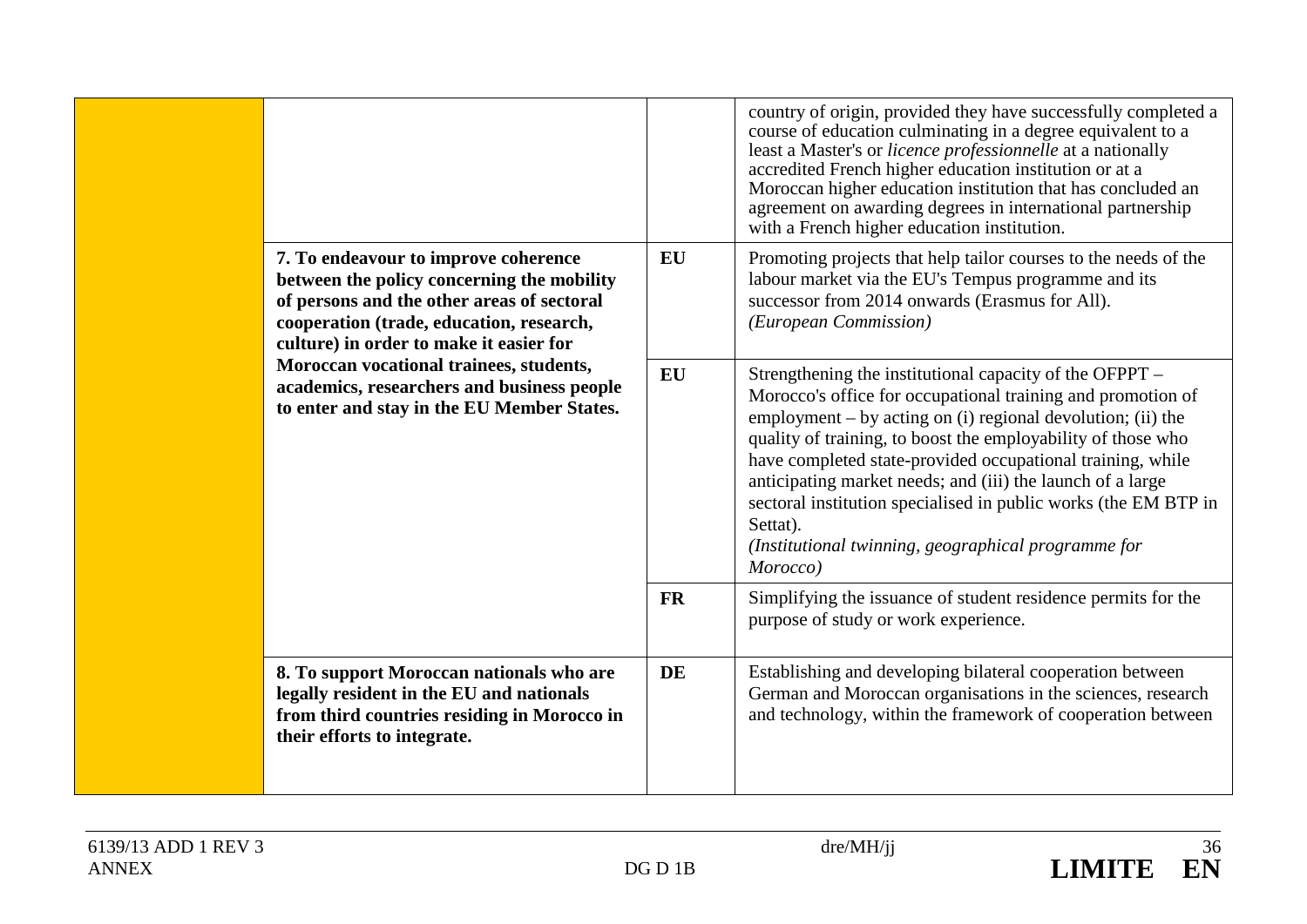|                                                                                                                                                                                                                                                                                                                                                                              |    | Germany's Federal Ministry of Education and Research<br>(BMBF) and the Moroccan Ministry of Higher Education,<br>Scientific Research and Executive Training, on matters of<br>particular interest to both sides (such as environmental<br>research, renewable energy sources and health research).<br>(Germany's Federal Ministry for Education and Research<br>(BMBF) and Morocco's Ministry of Higher Education,<br>Scientific Research and Executive Training) |
|------------------------------------------------------------------------------------------------------------------------------------------------------------------------------------------------------------------------------------------------------------------------------------------------------------------------------------------------------------------------------|----|-------------------------------------------------------------------------------------------------------------------------------------------------------------------------------------------------------------------------------------------------------------------------------------------------------------------------------------------------------------------------------------------------------------------------------------------------------------------|
|                                                                                                                                                                                                                                                                                                                                                                              | DE | German-Moroccan University partnerships, scholarship<br>programme for (Moroccan) students, promoting<br>Moroccan-German projects as part of the "higher education<br>dialogue with the Islamic world" programme (launched in<br>2006).<br>(Federal Foreign Office)                                                                                                                                                                                                |
|                                                                                                                                                                                                                                                                                                                                                                              | EU | Revising the 2004 Directive on the conditions of admission of<br>third-country nationals for the purposes of studies, pupil<br>exchange, unremunerated training or voluntary service.<br>(European Commission)                                                                                                                                                                                                                                                    |
| 9. To work together to develop cooperation<br>for the implementation of active policies<br>promoting integration, interculturality and<br>the combating of exclusion and xenophobia,<br>in order to avoid prejudices and stereotypes<br>amongst the host country and migrants. To<br>promote the role of associations of<br>Moroccan migrants in the integration<br>process. | IT | Pilot project in Morocco's Chaouia-Ouardigha region (which<br>has a marked trend of migration to Piedmont): the project aims<br>to support integration policies by offering pre-departure<br>linguistic and civic guidance to Moroccan nationals authorised<br>to rejoin their families in Italy, as well as to build capacity<br>among the local authorities so that they can provide such<br>assistance on a permanent basis.                                   |

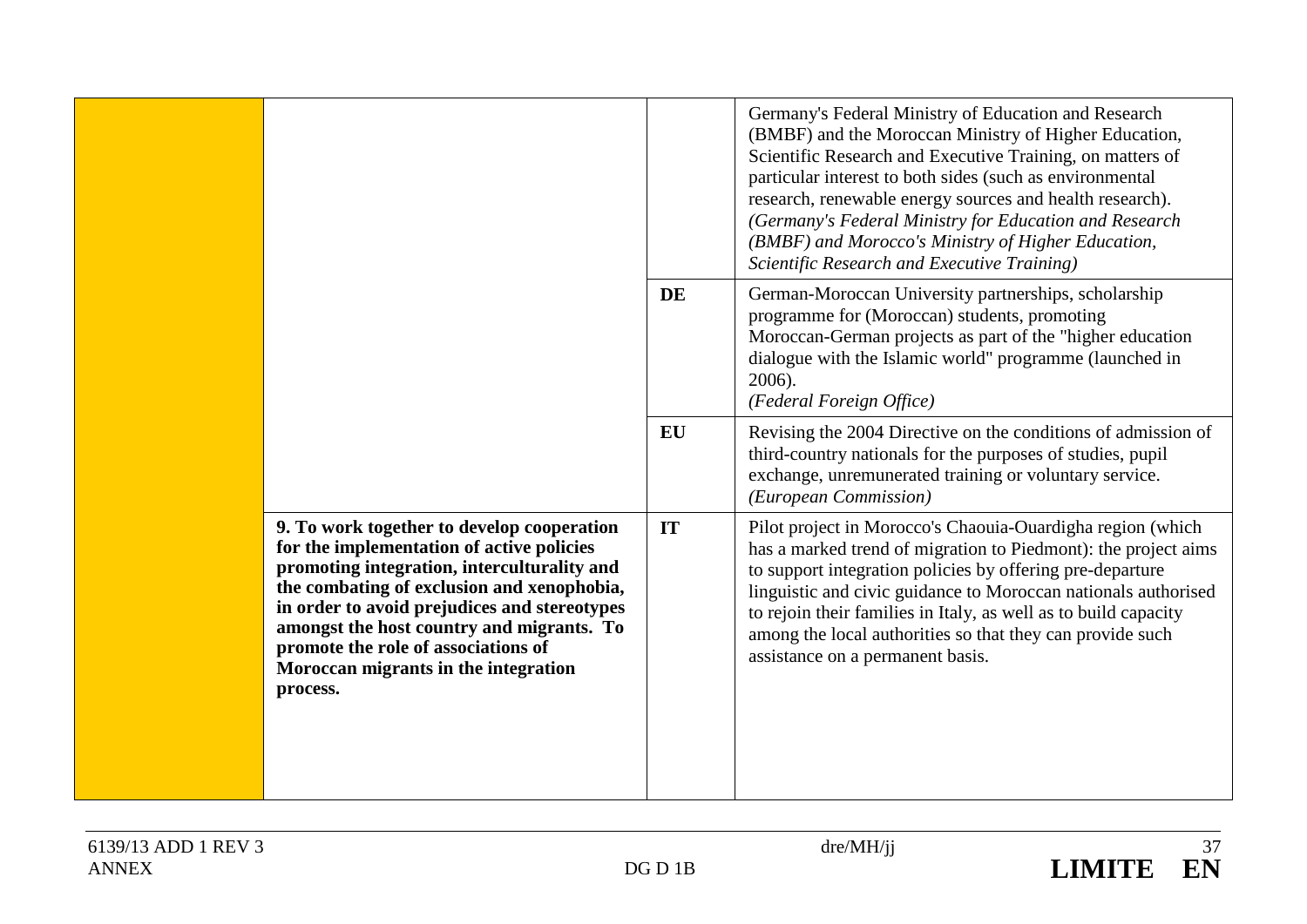|  |           | (Italian Ministry of the Interior)<br>EBOSLA project – first stage (feasibility study) already under<br>way                                                                                                                                                                                                                                                                                                                                                                                                                                                                                                                                                                                                                                                                                                                                                             |
|--|-----------|-------------------------------------------------------------------------------------------------------------------------------------------------------------------------------------------------------------------------------------------------------------------------------------------------------------------------------------------------------------------------------------------------------------------------------------------------------------------------------------------------------------------------------------------------------------------------------------------------------------------------------------------------------------------------------------------------------------------------------------------------------------------------------------------------------------------------------------------------------------------------|
|  | EU        | Promoting respect for sub-Saharan migrants' rights in<br>Morocco - implemented by Caritas France and Caritas<br>Morocco:<br>• helping children and young migrants integrate in school and<br>professional life;<br>• strengthening the legal, administrative and political<br>framework in Morocco for the protection of vulnerable<br>migrants (women and children);<br>• raising the population's awareness of inter-cultural matters,<br>and fighting discrimination.                                                                                                                                                                                                                                                                                                                                                                                                |
|  | <b>EU</b> | Tamkine-Migrants project: Strengthening the protection of<br>migrants' rights in a transit country, Morocco; implemented by<br>Terre des Hommes Spain, France Volontaires and two<br>Moroccan associations:<br>• improving access to public healthcare services for migrant<br>women and children;<br>• improving access to justice for migrant women and children<br>who are victims of abuse or violence;<br>• improving access to education and training for migrant<br>women and children;<br>• raising awareness in Morocco's civil society about the issue<br>of sub-Saharan migrants and about taking a multicultural<br>approach in the services offered;<br>• raise awareness among Morocco's policy-makers about the<br>issue of sub-Saharan migrants and put forward proposals for<br>aligning the national legal framework on international<br>legislation. |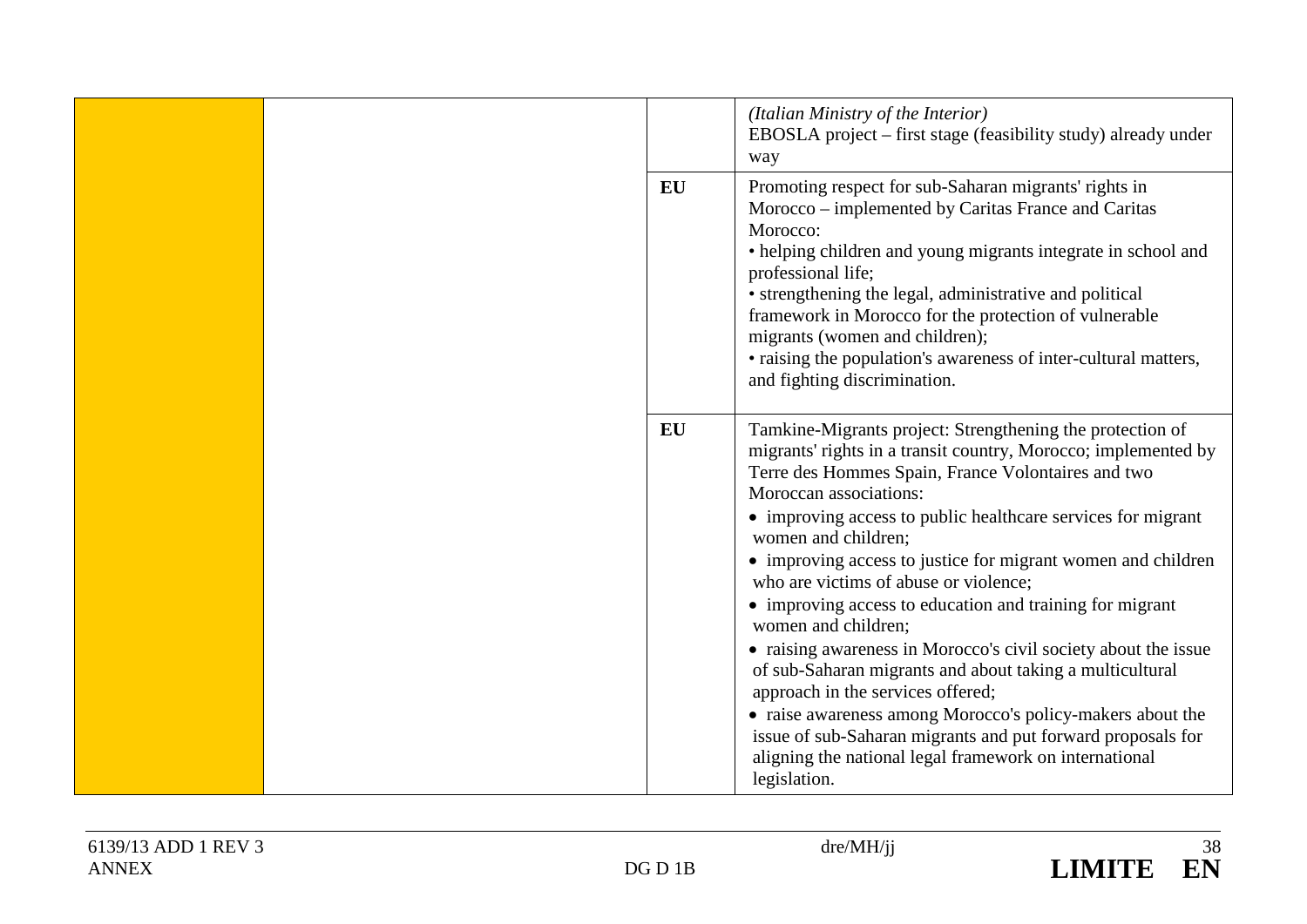| <b>Preventing and</b><br>combating illegal<br>immigration,<br>people-smuggling,<br>border management | 14. To support Morocco's efforts and<br>enhance its capacity at the legislative,<br>institutional and operational level in order<br>to prevent and combat illegal migration, the<br>trafficking of migrants and the smuggling of<br>human beings. | ES                                                                                                                                                                                                                                                                                                                                                                                                                                                                                                                                                                                                                                                                                                                                                                                                                                                                                                                                                                                                                                                              | On-line training courses including those which have already<br>run, for example as part of the "legal immigration days", and<br>those provided by the Guardia Civil and the national police.<br>(Ministry of the Interior) |
|------------------------------------------------------------------------------------------------------|---------------------------------------------------------------------------------------------------------------------------------------------------------------------------------------------------------------------------------------------------|-----------------------------------------------------------------------------------------------------------------------------------------------------------------------------------------------------------------------------------------------------------------------------------------------------------------------------------------------------------------------------------------------------------------------------------------------------------------------------------------------------------------------------------------------------------------------------------------------------------------------------------------------------------------------------------------------------------------------------------------------------------------------------------------------------------------------------------------------------------------------------------------------------------------------------------------------------------------------------------------------------------------------------------------------------------------|----------------------------------------------------------------------------------------------------------------------------------------------------------------------------------------------------------------------------|
|                                                                                                      | 15. To enhance information exchange,<br>administrative capacity and operational and<br>technical cooperation with regard to border<br>management, the detection and dismantling<br>of networks involved in trafficking migrants                   | <b>ES</b>                                                                                                                                                                                                                                                                                                                                                                                                                                                                                                                                                                                                                                                                                                                                                                                                                                                                                                                                                                                                                                                       | For some time, there have been liaison officers at Moroccan<br>and Spanish airports.<br>(Ministry of the Interior)                                                                                                         |
| and cross-border organised crime, and<br>illegal immigration.                                        | <b>FR</b>                                                                                                                                                                                                                                         | • Enhancing cooperation between the Moroccan mobile<br>immigration brigade (BMI), which was set up in 2011 at<br>Casablanca airport, and the Orly and Roissy platforms,<br>complementing the cooperation involving the DCI liaison<br>officer posted to Morocco. Fostering and intensifying contacts<br>between French and Moroccan staff of the departments<br>responsible for combating illegal immigration networks.<br>• Improving the exchange of operational information on<br>immigration networks by organising regular meetings with the<br>Moroccan authorities, in order to combat organised criminal<br>groups as effectively as possible. Stressing the importance of<br>close cooperation between France and Morocco in identifying<br>and seizing criminal assets to combat organised crime as<br>effectively as possible.<br>(Ministry of the Interior: Central Border Police Directorate -<br>unit for operational coordination of the fight against the<br>smuggling and exploitation of migrants; International<br>Cooperation Directorate). |                                                                                                                                                                                                                            |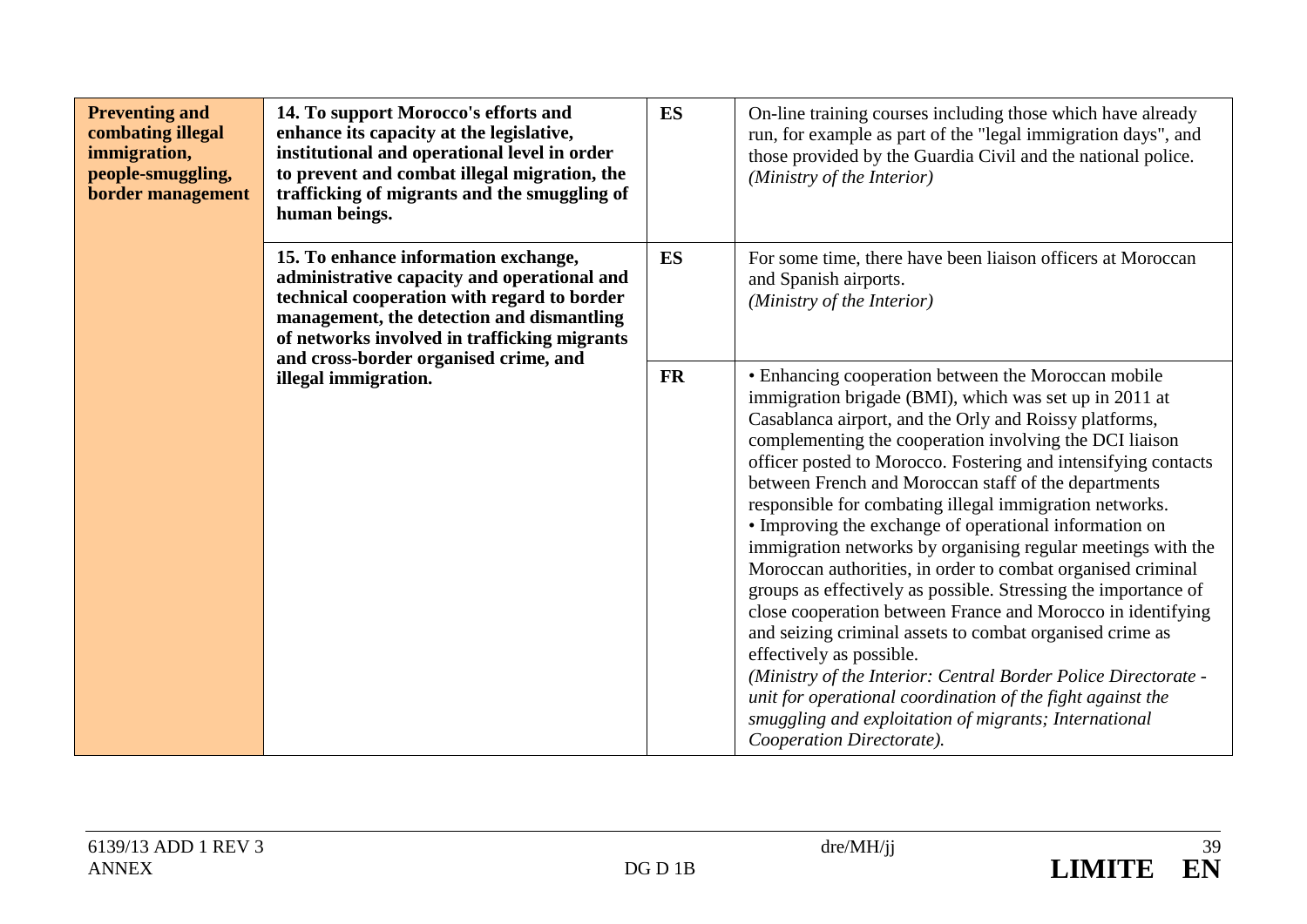|  | 16. On the basis of the programmes already<br>launched by Morocco, to enhance<br>procedures for the security and issue of<br>travel documents in compliance with<br><b>International Civil Aviation Organization</b><br>(ICAO) standards; of identity documents<br>and residence permits; and of other official<br>documents issued by the Moroccan<br>authorities.                                                                                                                                                                                                                                                 | <b>FR</b>    | • In support of the General Secretariat for Immigration and<br>Integration (SGII), taking part in negotiations with the aim of<br>improving the rate of issuance of consular <i>laissez-passer</i> .<br>• Deepening the cooperation between the DCI's liaison officer<br>posted to Casablanca airport and the Moroccan authorities as<br>regards the exchange of operational intelligence and training<br>courses on combating illegal immigration.<br>(Ministry of the Interior: Central Border Police Directorate -<br>office for document fraud) |
|--|---------------------------------------------------------------------------------------------------------------------------------------------------------------------------------------------------------------------------------------------------------------------------------------------------------------------------------------------------------------------------------------------------------------------------------------------------------------------------------------------------------------------------------------------------------------------------------------------------------------------|--------------|-----------------------------------------------------------------------------------------------------------------------------------------------------------------------------------------------------------------------------------------------------------------------------------------------------------------------------------------------------------------------------------------------------------------------------------------------------------------------------------------------------------------------------------------------------|
|  | 17. To enhance information exchange,<br>administrative capacity and organisational<br>and technical cooperation between Morocco,<br>the EU and its Member States in order to<br>assist migrants who are victims of human<br>trafficking, in particular those most<br>vulnerable to exploitation.                                                                                                                                                                                                                                                                                                                    | <b>FR</b>    | Building capacity to combat the trafficking of human beings<br>for labour: training specialised officials and Moroccan police<br>to fight economic and social criminality resulting from<br>international trafficking in labour.<br>(Ministry of the Interior – national gendarmerie $(DGGN)$ –<br>criminal investigation department $(SDPJ)$ – office for<br>combating illegal work)                                                                                                                                                               |
|  | 18. To increase the capacity of the Moroccan<br>authorities, if necessary in cooperation with<br>the EU Member States, to address all<br>aspects of the issue of unaccompanied<br>minors, in particular through the<br>implementation of policies aimed at<br>preventing the migration of unaccompanied<br>minors and facilitating their protection and<br>willing return, in accordance with the<br>principle of the best interests of the child<br>pursuant to the 1989 United Nations<br>Convention on the Rights of the Child, and<br>the implementation of accompanying<br>measures facilitating their social, | <b>BE</b>    | Establishing contacts and strengthening links with the<br>Moroccan authorities in order to find lasting solutions for<br>unaccompanied minors and to have local partners provide<br>more possibilities for reintegration.<br>(Fedasil (Federal Agency for the Reception of Asylum<br>Seekers))                                                                                                                                                                                                                                                      |
|  |                                                                                                                                                                                                                                                                                                                                                                                                                                                                                                                                                                                                                     | <b>EU/IT</b> | SALEMM (solidarity with children from Maghreb and<br>Mashreq):<br>Steps to prevent the migration of children and adolescents<br>from the focus countries, by capacity-building for social<br>workers in four key areas, namely organised social activity,<br>educational guidance, vocational training and psychosocial<br>support; setting up an information point on legal immigration.                                                                                                                                                           |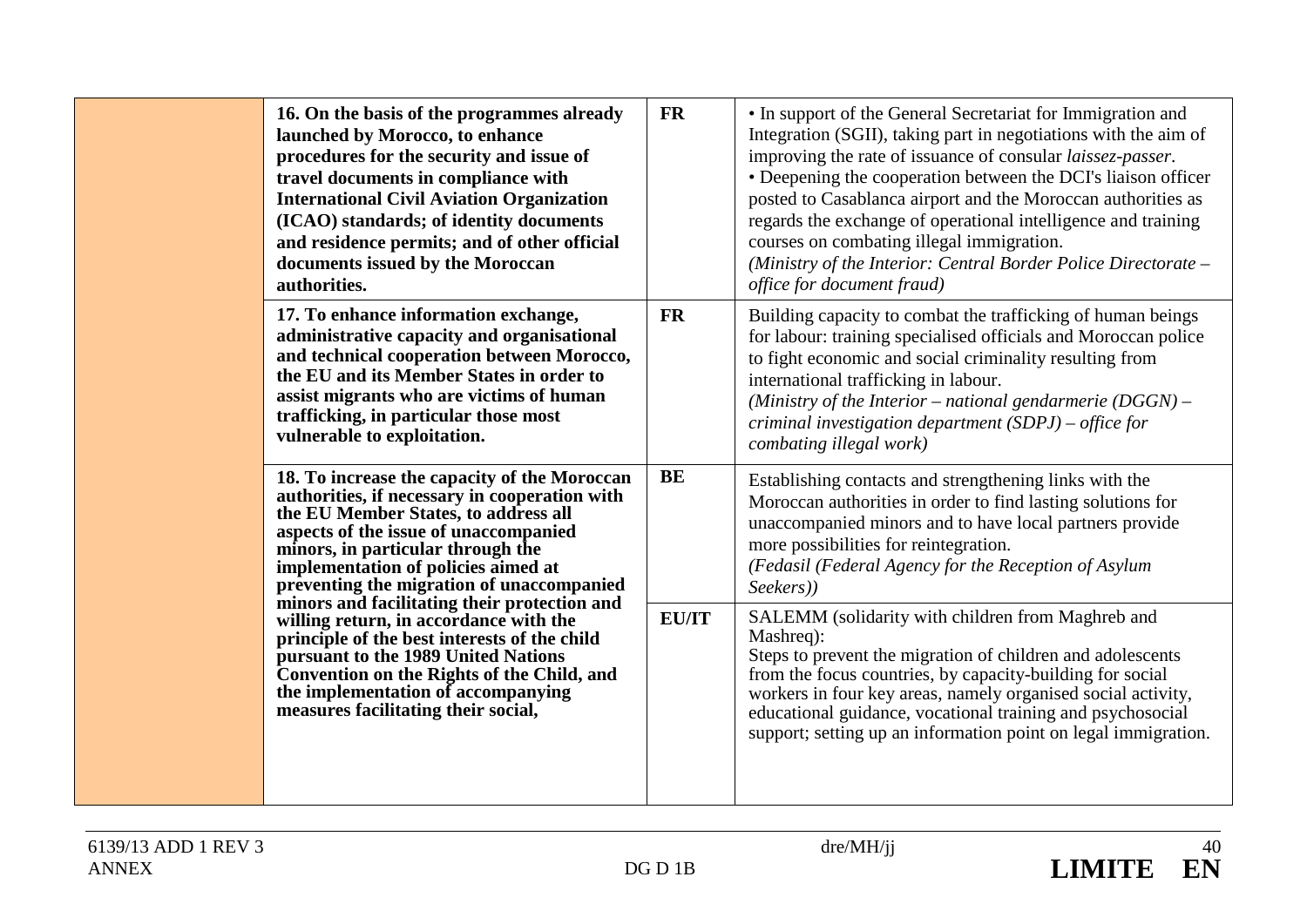| educational and family reintegration in their<br>country of origin.                                                                                                                                                                                                                                                       |           | Moroccan associates: ANAPEC, Entraide National, INAS<br>(national institute for social action) and three Moroccan<br>associations.<br>(Italian Ministry of the Interior)<br>Project was launched on 18 December 2012 and will continue<br>in subsequent years.                                                                                                                                                                                                                                                                                  |
|---------------------------------------------------------------------------------------------------------------------------------------------------------------------------------------------------------------------------------------------------------------------------------------------------------------------------|-----------|-------------------------------------------------------------------------------------------------------------------------------------------------------------------------------------------------------------------------------------------------------------------------------------------------------------------------------------------------------------------------------------------------------------------------------------------------------------------------------------------------------------------------------------------------|
|                                                                                                                                                                                                                                                                                                                           | <b>EU</b> | Project on migration of minors entitled "Enfants en voyage:<br>pour une approche responsable des migrations des mineurs"<br>and implemented by the NGO ProgettoMondo Mlal:<br>- Preventing and managing illegal migration of<br>unaccompanied minors in Morocco.<br>- Promote a culture of responsible migration in the provinces<br>of Beni Mellal, Khouribga, Tangier and Nador, with particular<br>reference to social groups and institutions involved in or<br>affected by the phenomenon of illegal migration of<br>unaccompanied minors. |
| 20. With respect for migrants' dignity and<br>fundamental rights, to support the<br>development of initiatives facilitating the<br>voluntary return and socio-economic<br>reintegration of illegal migrants, both for<br>Moroccan nationals residing in the EU and<br>for third-country nationals residing in<br>Morocco. | <b>BE</b> | Supporting the Moroccan authorities in finding a humane and<br>sustainable solution for migrants in distress, by way of assisted<br>voluntary return and reintegration of migrants who have<br>arrived in Morocco and are unable to move onwards.<br>Reintegration is a crucial component of this project, which<br>makes return sustainable and indirectly benefits development<br>in the country of origin.<br>(Aliens' Office)                                                                                                               |
|                                                                                                                                                                                                                                                                                                                           | <b>NL</b> | Supporting reintegration of Moroccans readmitted to Morocco<br>(including medical cases).<br>(Ministry of Security and Justice: Repatriation and Departure<br>Service)                                                                                                                                                                                                                                                                                                                                                                          |
|                                                                                                                                                                                                                                                                                                                           | <b>NL</b> | Supporting voluntary return and reintegration of illegal<br>migrants who were stranded in Morocco and have been<br>directed to their country of origin.<br>(Implemented by the IOM, co-financed by the Ministry of<br>Foreign Affairs together with Belgium and other countries)                                                                                                                                                                                                                                                                |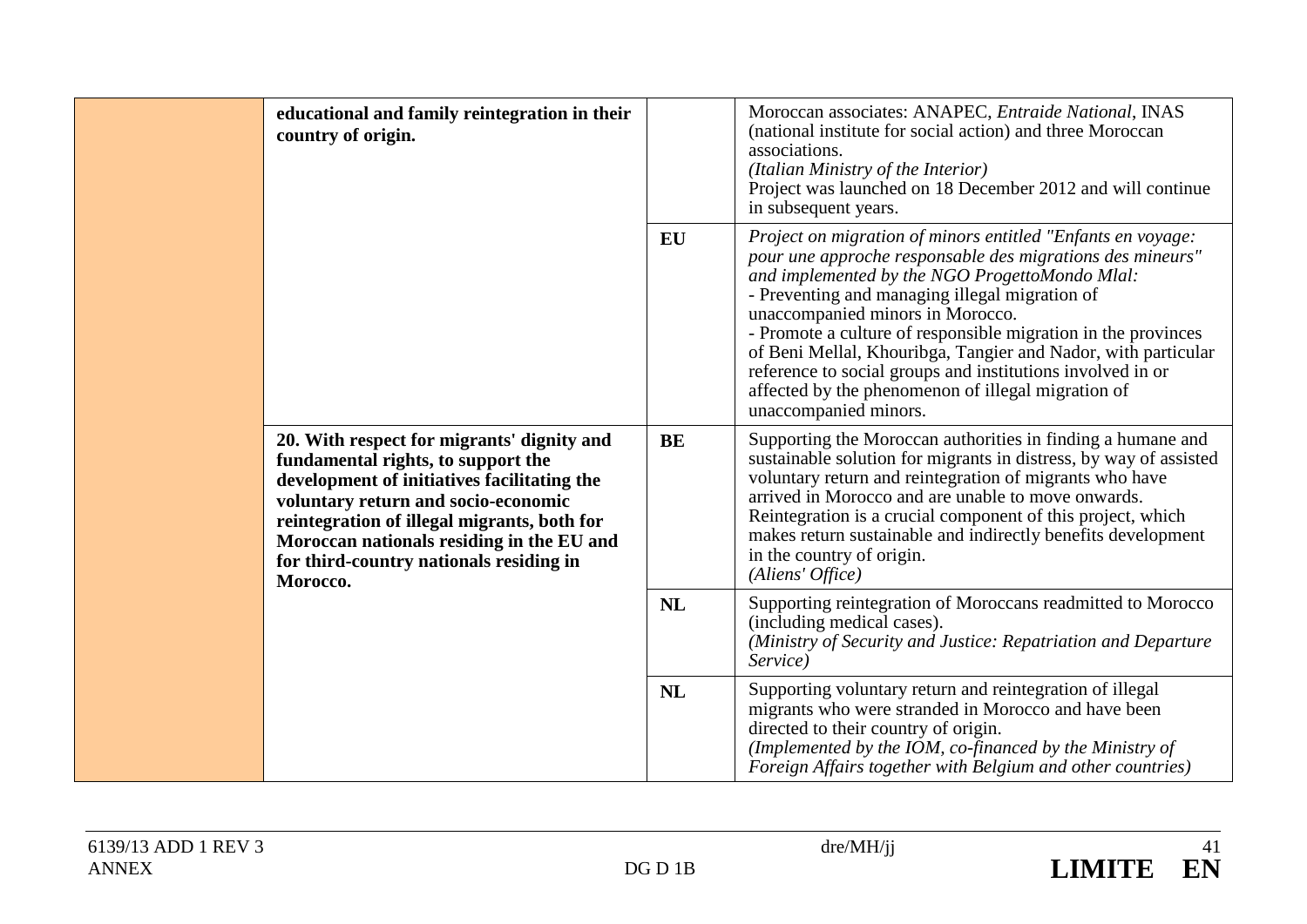| <b>Migration and</b><br>development                                                                                                                                                                                                                                                                                              | 21. To strengthen cooperation between<br>Morocco and the EU and its Member States<br>in support of the socio-economic<br>development of regions with high migration<br>potential by implementing targeted policies<br>and encouraging investment, including<br>investment by Moroccans resident abroad,<br>in order to generate employment. | <b>EU</b>                                                                                                                                                                                                                                                      | Project to support the forces driving integrated development in<br>the rural areas of Morocco's north, enabling a sustainable<br>improvement in the living conditions and income of rural<br>people in the Al Hoceima province (in the Rif region in the<br>north of Morocco).<br>• The project includes, in particular, measures to vitalise the<br>substance of the local economy (diversifying and boosting<br>economic activity, including support for job creation) and<br>bring about social development (access to basic infrastructure<br>and basic social services) for disadvantaged rural populations,<br>particularly young people and women. |
|----------------------------------------------------------------------------------------------------------------------------------------------------------------------------------------------------------------------------------------------------------------------------------------------------------------------------------|---------------------------------------------------------------------------------------------------------------------------------------------------------------------------------------------------------------------------------------------------------------------------------------------------------------------------------------------|----------------------------------------------------------------------------------------------------------------------------------------------------------------------------------------------------------------------------------------------------------------|-----------------------------------------------------------------------------------------------------------------------------------------------------------------------------------------------------------------------------------------------------------------------------------------------------------------------------------------------------------------------------------------------------------------------------------------------------------------------------------------------------------------------------------------------------------------------------------------------------------------------------------------------------------|
| 22. To reinforce the role of Moroccan<br>nationals in the EU in contributing to the<br>development of Morocco, in particular by<br>mobilising Moroccan expertise within the<br>EU, and to support their development<br>initiatives for Morocco in collaboration with<br>the relevant institutions and bodies of both<br>parties. | <b>NL</b>                                                                                                                                                                                                                                                                                                                                   | Temporary return of migrants resident in the Netherlands who<br>can transfer their expertise to their country of origin, Morocco.<br>(Ministry of Foreign Affairs)                                                                                             |                                                                                                                                                                                                                                                                                                                                                                                                                                                                                                                                                                                                                                                           |
|                                                                                                                                                                                                                                                                                                                                  | <b>NL</b>                                                                                                                                                                                                                                                                                                                                   | Promoting the involvement of Moroccan nationals resident in<br>the Netherlands in developing enterprise among Moroccan<br>migrants and in having the government create conditions<br>favourable to enterprise among migrants.<br>(Ministry of Foreign Affairs) |                                                                                                                                                                                                                                                                                                                                                                                                                                                                                                                                                                                                                                                           |
|                                                                                                                                                                                                                                                                                                                                  |                                                                                                                                                                                                                                                                                                                                             | DE                                                                                                                                                                                                                                                             | Programme to support and accompany project sponsors (as<br>part of the Migration for Development programme) offering<br>induction seminars and individual advice on the process of<br>starting a business in the country of origin. The programme<br>was initially a pilot project in Morocco and was subsequently<br>extended to Cameroon and Georgia.                                                                                                                                                                                                                                                                                                   |

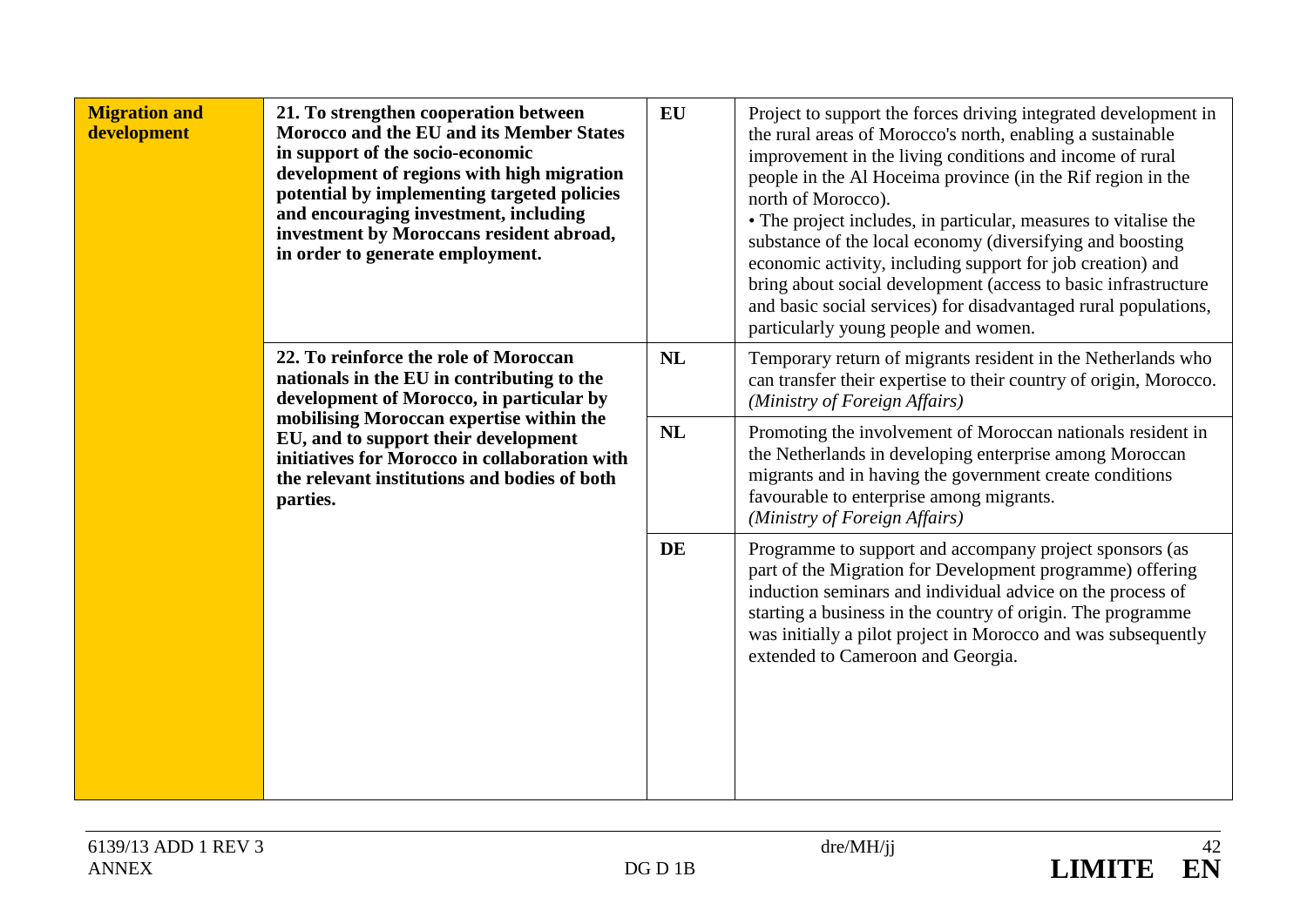|  |              | (Federal Ministry of Economic Cooperation and<br>Development)                                                                                                                                                                                                                                                                                                                                                                                        |  |
|--|--------------|------------------------------------------------------------------------------------------------------------------------------------------------------------------------------------------------------------------------------------------------------------------------------------------------------------------------------------------------------------------------------------------------------------------------------------------------------|--|
|  | <b>DE</b>    | Programme to support migrants' associations (as part of the<br>Migration for Development programme) in their work to foster<br>development in migrants' countries of origin, e.g. Morocco.<br>Support is provided in terms of financing, planning and<br>networking between associations in Germany and Europe.<br>(Federal Ministry of Economic Cooperation and Development<br>(BMZ) / Centre for International Migration and Development<br>(CIM)) |  |
|  | <b>EU/NL</b> | Activities designed to develop reintegration programmes,<br>continuation of existing initiatives such as the IntEnt project<br>(Ministry for Foreign Affairs) and the European Reintegration<br>Initiative (a project financed by the European Union in<br>cooperation with Belgium, France, Germany and Sweden).<br>(Ministry of Security and Justice: Repatriation and Departure<br>Service)                                                       |  |
|  | BE           | MEDMA – project to mobilise Moroccans living in Belgium<br>to contribute towards the development of Morocco.                                                                                                                                                                                                                                                                                                                                         |  |
|  | EU           | Fostering business and job creation in the Maghreb:<br>Support for starting innovative businesses in Morocco, Algeria<br>and Tunisia, by leveraging the know-how of entrepreneurs<br>from these countries living in Europe; helping entrepreneurs<br>among the diaspora to start businesses in their country of<br>origin. Moroccan partner: Fondation Création d'Entreprises<br>(Thematic programme)                                                |  |
|  |              |                                                                                                                                                                                                                                                                                                                                                                                                                                                      |  |

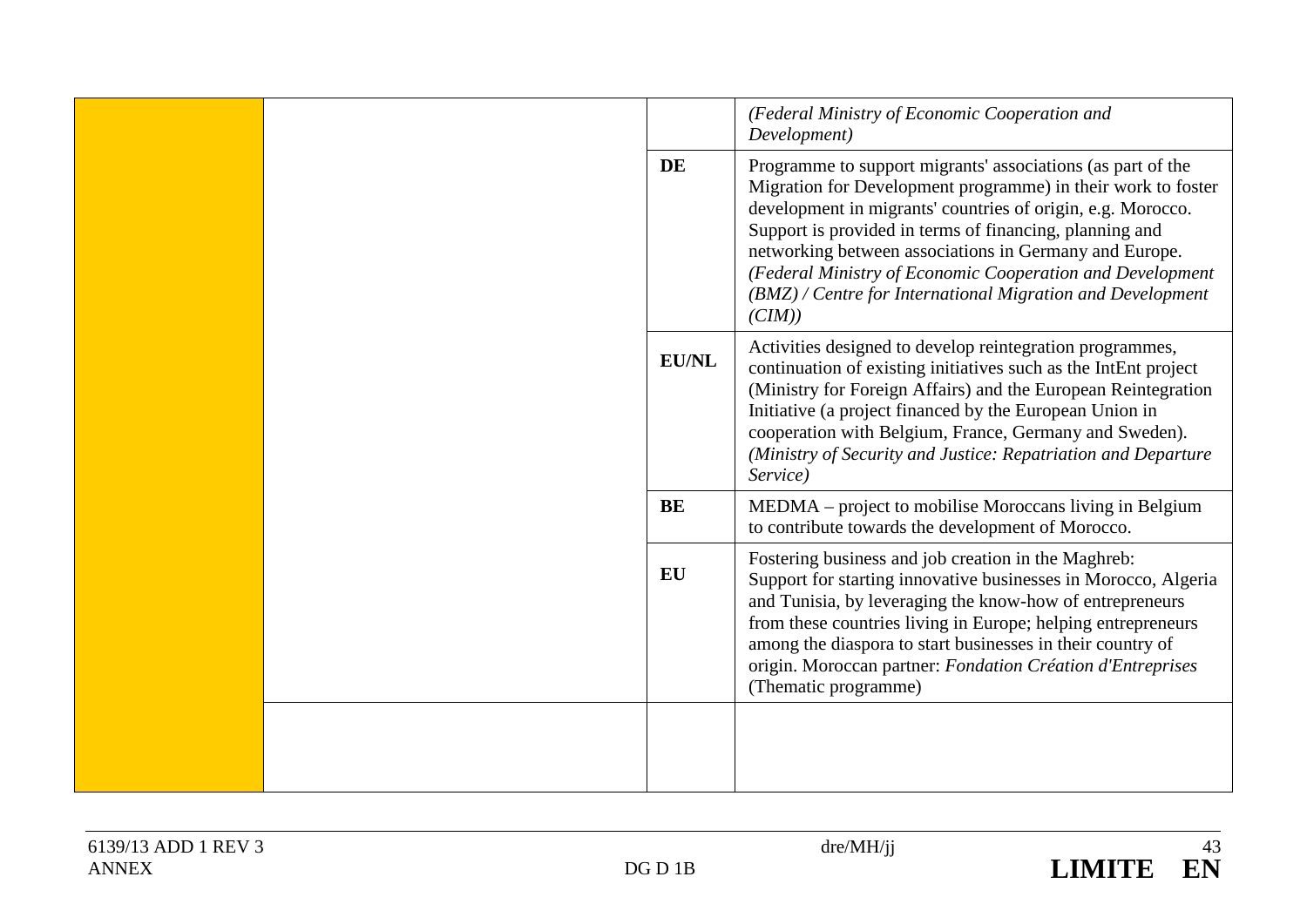| 24. To facilitate the social reintegration of<br>migrants and their families voluntarily<br>returning to Morocco and to enable them to<br>benefit from the skills acquired during their<br>time abroad, while paying particular | <b>FR</b> | Programme of reintegration assistance: Agreement between<br>OFII (French Bureau for Immigration and Integration) and<br>ANAPEC (Moroccan National Agency for the Promotion of<br>Employment and Skills).                                                                                                                                                                                                                                                                                                                                                                                                                                                                                                                                                                                                     |
|---------------------------------------------------------------------------------------------------------------------------------------------------------------------------------------------------------------------------------|-----------|--------------------------------------------------------------------------------------------------------------------------------------------------------------------------------------------------------------------------------------------------------------------------------------------------------------------------------------------------------------------------------------------------------------------------------------------------------------------------------------------------------------------------------------------------------------------------------------------------------------------------------------------------------------------------------------------------------------------------------------------------------------------------------------------------------------|
| attention to the specific needs of the most<br>vulnerable migrants.                                                                                                                                                             | <b>DE</b> | Facilitating circular migration (mobility abroad) to allow<br>holders of a German permanent residence permit to leave the<br>country for up to 24 months without losing their right to that<br>residence permit.<br>(Federal Ministry of the Interior (BMI))                                                                                                                                                                                                                                                                                                                                                                                                                                                                                                                                                 |
|                                                                                                                                                                                                                                 | <b>DE</b> | The programme for the return of experts (as part of the<br>Migration for Development programme) assists Moroccans in<br>their return to Morocco and reintegration there. The<br>programme aims to tap migrants' potential and offers young<br>university graduates and experts returning to their country of<br>origin support in the form of individual advice, help finding a<br>job and, in some cases, financial assistance (e.g. subsidies on<br>top of their salary). The intention is for their return to bring<br>about a permanent transfer of the know-how they have gained<br>in Germany to their local area.<br>(Federal Ministry of Economic Cooperation and Development<br>(BMZ)/Centre for International Migration and Development<br>(CIM), in cooperation with Germany's employment agency) |
| 25. To enhance the establishment of<br>measures in the EU and Morocco to reduce<br>the cost of remittances by Moroccan<br>migrants, in cooperation as appropriate<br>with relevant private-sector actors.                       | <b>NL</b> | Reducing the costs associated with (Moroccan) migrants'<br>remittances (Geld naar Huis website).<br>(Ministry of Foreign Affairs)                                                                                                                                                                                                                                                                                                                                                                                                                                                                                                                                                                                                                                                                            |
| 27. To implement policies to prevent and                                                                                                                                                                                        | <b>EU</b> | Maintaining the system for keeping in touch with former                                                                                                                                                                                                                                                                                                                                                                                                                                                                                                                                                                                                                                                                                                                                                      |